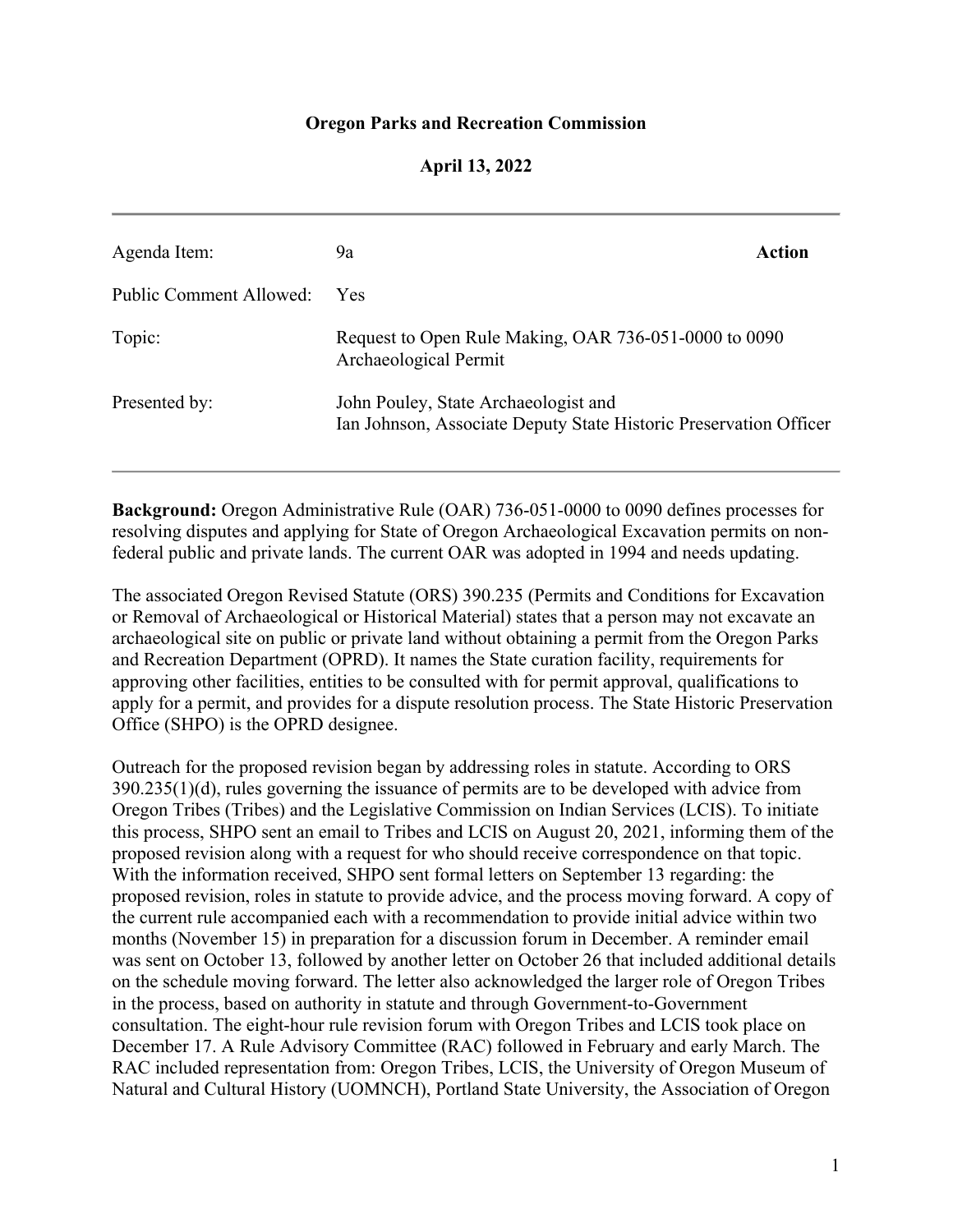Archaeologists (AOA), Association of Oregon Counties, League of Oregon Cities, Oregon Department of Transportation (ODOT), and the United States Army Corps of Engineers (USACE).

Based on all the advice received from Tribes, LCIS, and the RAC, a number of problems exist in the current rule. Primarily, these include: out-of-date processes, references to organizations that now have different names, references to institutions that no longer exist, assigning authority not granted in statute, a need to define terms used in (ORS) 390.235, and a failure to address violations of issued permits.

Feedback for updating out-of-date processes included removing specificity for how information is to be sent (e.g., by fax, or standard mail), to more general references that would allow for any form of submission (e.g., email). Recommendations suggested updating names of institutions in rule that have changed over the years (e.g., Commission on Indian Services [CIS] is now LCIS, and Oregon State Museum of Anthropology [OSMA] is now incorporated into UOMNCH). The 1994 rule also assigns roles to entities not given such authority in statute. For example, the state repository has a role in statute relating to curation and alternate curation facilities, but were given permit review authority in the 1994 rule. The RAC were fine with UOMNCH continuing to review permit applications, and agreed that Department of Justice (DOJ) should weigh in to determine if they can be assigned that role in rule. Tribes, and the RAC recommended removing institutions in rule that no longer exist (e.g., Dispute Resolution Commission). The revised draft addresses each of these changes, with the exception of where DOJ comment is needed.

The most in-depth discussions among Tribes, LCIS, and the RAC involved the need for defining terms relating to what constitutes an Oregon "Qualified Archaeologist" in ORS 390.235. Archaeologists that meet these qualifications are able to apply for State of Oregon Archaeological Excavation Permits.

Among qualifications in ORS 390.235, the RAC focused on definitions. For example, what does it means to have a post-graduate degree with a "specializing in archaeology" and what is meant by having designed and executed an archaeological study "dealing with archaeological field research"? Members of the RAC admittedly had difficulty separating out the terms used in statute, often addressing issues with one phrase, when a question targeted another. Staff provided initial definitions in the draft rule for "specialization in archaeology" and "dealing with archaeological field research". Both were updated after discussion with the RAC. There was also discussion on the importance of the intent of the statute. Staff informed the RAC that it is not up to SHPO to periodically change or re-interpret statute, but that they must be consistent with both intent and implementation. The definitions added in the draft rule revision are meant to provide clarity and transparency regarding both intent and implementation.

Tribes and the RAC also discussed the need for a process to address permit compliance and violations. In a DOJ interoffice memo from April 11, 2011, an opinion states that while the SHPO does not have the authority to revoke existing archaeological permits, it does have the authority to deny future permit issuance based on permit violations. While SHPO has never denied permits based on prior violations, it is clear from discussions that a need exists. The rule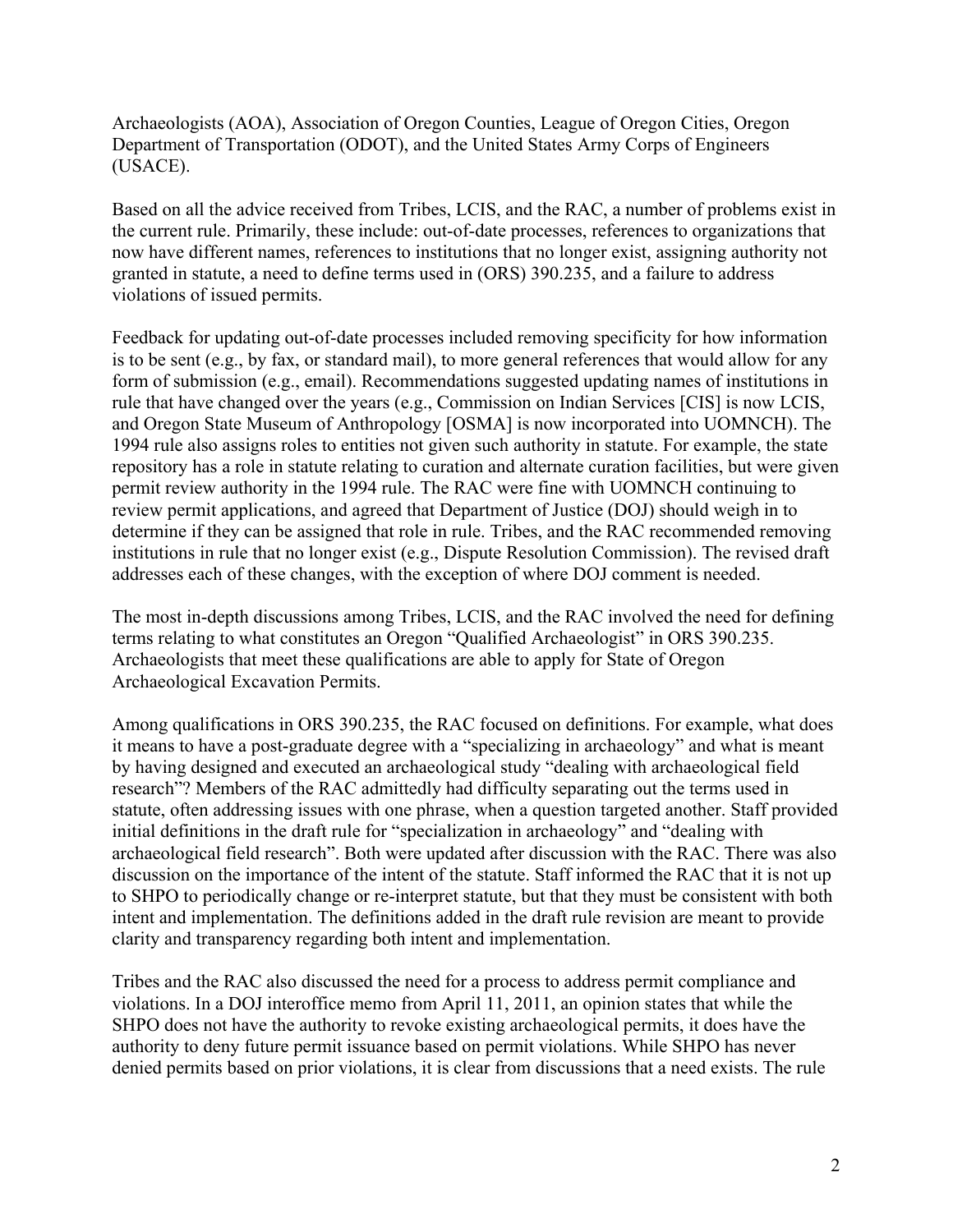needs to address this issue by holding applicants, or their firms/institutions, accountable for complying with terms and conditions of State of Oregon Archaeological Excavation Permits.

The change in the draft rule revision with feedback from the RAC proposes to define instances where an application reviewer may object to the issuance of a permit based on a prior violation, consistent with the DOJ memo. Violations may involve both a failure to comply with the terms, or conditions of an issued permit. The draft rule proposes how this is addressed through the dispute resolution process, and that it will only be based on violations from the point the revised rule is adopted going forward. Addressing it through the dispute resolution process will allow all parties an opportunity to achieve and promote compliance, and hopefully avoid future violations.

# **Prior Action by Commission:** None.

**Action Requested:** Staff recommends opening rulemaking governing the issuance of archaeological permits 736-051-0000 to 736-051-0090. Updating processes and defining terms from the 1994 rule will provide much needed added clarity and transparency.

# **Attachments:**

Attachment A: Clean Copy of Proposed Rules Attachment B: Clean Copy of Current Rules Attachment C: Marked Copy of Current Rules

**Prepared by:** John Pouley, Oregon State Archaeologist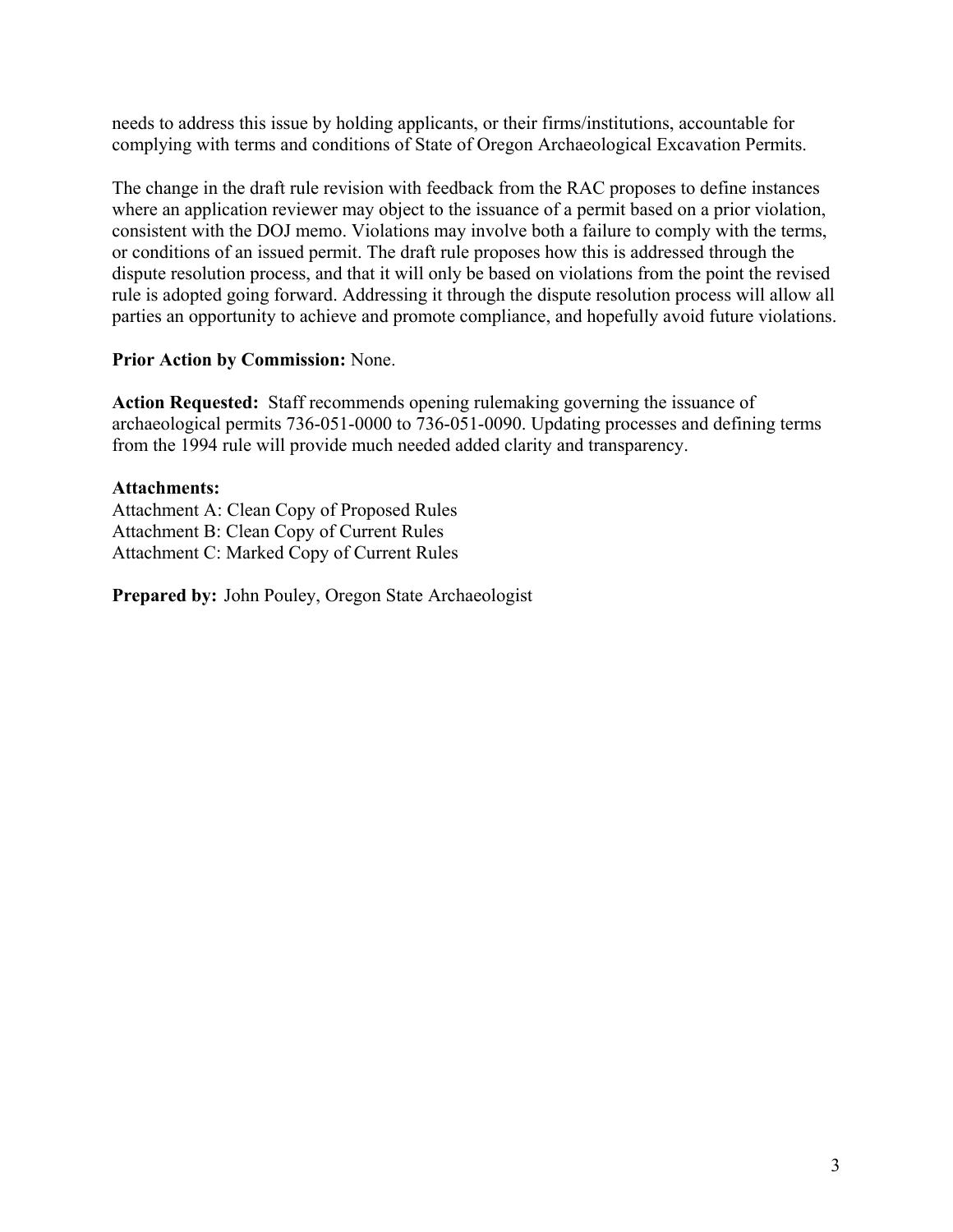## 9a Attachment A: Clean Copy of Proposed Rules

Parks and Recreation Department

Chapter 736

Division 51 ARCHAEOLOGICAL PERMITS

## 736‐051‐0000

## **Dispute Resolution Process**

(1) Oregon Administrative Rules (OAR) 736‐051‐0000 through 736‐051‐0050 establish procedures the Oregon Parks and Recreation Department shall use in resolving a dispute over:

(a) The issuance of an archaeological permit pursuant to Oregon Revised Statute (ORS) 390.235;

(b) Curation facilities for archaeological objects uncovered pursuant to a permit issued under ORS 390.235;

(c) The disposition of human remains or funerary objects as identified in ORS 97.750.

(2) Throughout the dispute resolution process, the location of archaeological sites and objects will be kept from public disclosure pursuant to ORS 192.345 and include provisions for protecting confidential information.

## 736‐051‐0010

## **Dispute Resolution Definitions**

As used in OAR 736‐051‐0020 through 736‐051‐0050, unless the context requires otherwise:

(1) "Alternate Curatorial Facility" means the institution approved by the University of Oregon Museum of Natural and Cultural History (UOMNCH) incorporating the Oregon State Museum of Anthropology (OSMA), and appropriate tribes, meeting standards in ORS 390.235;

(a) Where materials pursuant to ORS 390.235(3)(b) are made available for nondestructive research by scholars;

(i) Where "Scholars" means but is not limited to: tribal members, traditional cultural practitioners, traditional cultural authorities, archaeologists, academic professionals, and students.

(2) "Applicant" means the qualified archaeologist (as defined in ORS 390.235) and the institution/company they represent responsible for the terms and any conditions of an archaeological permit pursuant to ORS 390.235.

(3) "Appropriate Tribe" means the Indian tribe or tribes designated by the Legislative Commission on Indian Services (LCIS).

(4) "Arbitration" means a process whereby a neutral third party or panel considers the facts and arguments presented by disputing parties and renders a decision.

(5) "Archaeological Object" has the meaning given that term in ORS 358.905.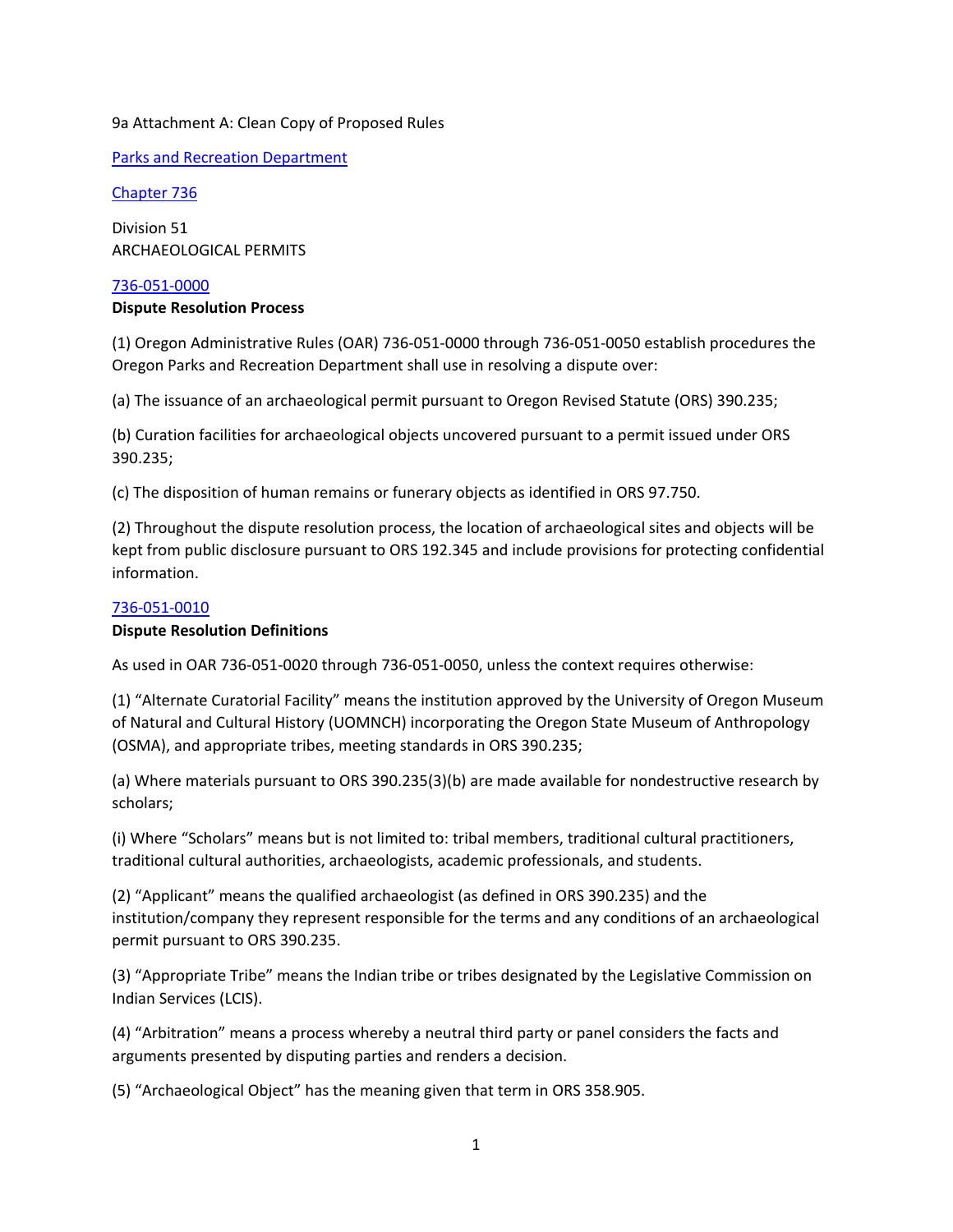(6) "Archaeological Permit" means the permit issued under ORS 390.235.

(7) "Archaeological Site" has the meaning in ORS 358.905.

(8) "Burial" has the meaning given that term in ORS 358.905.

(9) "Conditions" means any additional permit terms proposed for property access, research, notifications, field methods, analyses, monitoring, curation, and reporting, by an entity with approval authority.

(10) "Entity with Approval Authority" means, as appropriate to the context, one or more of the following: The Oregon Parks and Recreation Department , the private landowner as applicable or land managing agency, the Legislative Commission on Indian Services (LCIS) and the most appropriate tribe(s).

(11) "Funerary Objects" have the meanings given that term in ORS 358.905.

(12) "Human Remains" has the meaning given that term in ORS 358.905.

(13) "Indian Tribe" has the meaning given in ORS 97.740.

(14) "Mediation" means a process in which a third party assists and facilitates two or more parties to a dispute in reaching a mutually acceptable resolution of the dispute.

(15) "Negotiation" means an informal process by which an attempt is made by disputing parties to resolve the dispute without the need for mediation or arbitration.

(16) "Object of Cultural Patrimony" has the meaning given that term in ORS 358.905

(17) "Qualified Archaeologist" means a person that meets ORS 390.235 education and experience criteria related to archaeological collection and excavation, as support of their ability to comply with terms and conditions of a State of Oregon issued archaeological permit.

(18) "Sacred object" has the meaning given that term in ORS 358.905.

(19) "State Designated Curatorial Facility" means the UOMNCH incorporating the OSMA.

## 736‐051‐0020

## **Disputes Covered by the Dispute Resolution Process**

These rules cover disputes among or between persons or entities that have statutory authority to: approve or object to the issuance of an archaeological permit, approve or object to a proposed curatorial facility, approve or object to the disposition of human remains, funerary objects, sacred objects, or objects of cultural patrimony; apply for an archaeological permit.

(1) After a permit application is sent out for review, including after its issuance, disputes may arise among or between entities with approval authority and applicants over any proposed terms, conditions, or objections where:

(a) An entity with approval authority over an application for a permit objects to its issuance;

(i) Based on any proposed terms or conditions.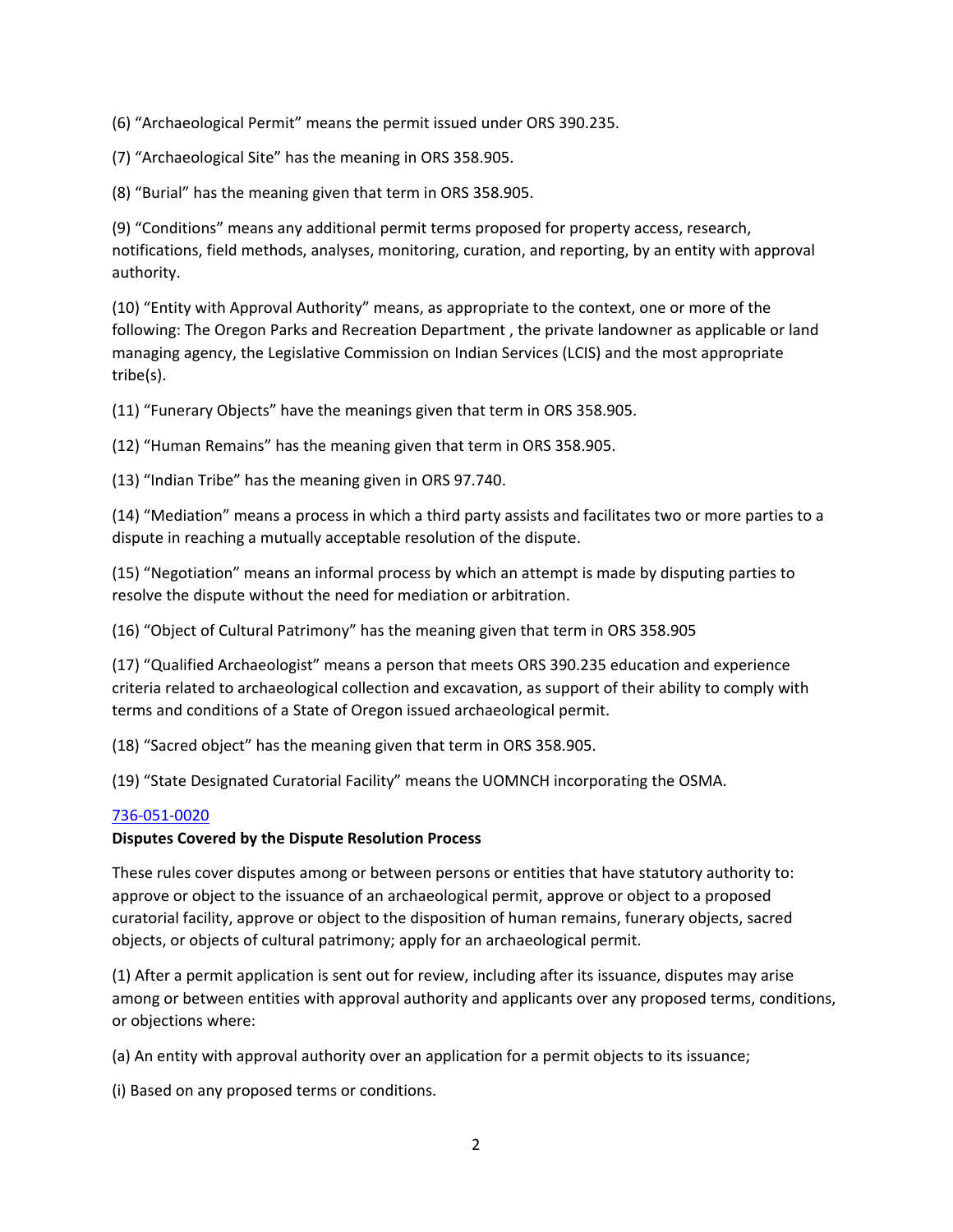(ii) Based on any prior failure of the applicant to comply with terms or conditions of any previously issued permit, from the time this rule is enacted.

(iii) Based on any unresolved comments to a report submitted for a previously issued permit.

(A) Where the entity with approval authority is able to include documentation supporting comments were requested and not addressed.

(iv) Based on a prior violation of ORS 390.235 by the applicant for failing to obtain a permit, from the time this rule is enacted.

(b) The applicant disagrees with any proposed terms or conditions of a permit;

(c) The applicant disagrees with an objection to their permit application.

(2) Disputes may arise over the selection of curatorial facilities for archaeological objects uncovered on public lands where:

(a) An entity that has approval authority over the choice of an alternate curatorial facility withholds that approval;

(b) The archaeological permit applicant disagrees with the choice of an alternate curatorial facility as made by an entity with approval authority.

(3) Disputes may arise over the disposition of human remains funerary objects, sacred objects, or objects of cultural patrimony as described in ORS 97.740.

## 736‐051‐0030

## **Informal Dispute Resolution (Negotiation)**

(1) If the permit applicant or an entity with approval authority over an application for a permit objects to the approval or objection of a permit or any of its terms or conditions, they shall notify the State Historic Preservation Office (SHPO) in writing.

(2) The SHPO shall initiate an informal process by which the disputing parties shall attempt to reach agreement. By mutual agreement, the disputing parties may include the SHPO or other third parties in this process, but they shall not be compensated. The informal dispute resolution process shall be completed within 60 days.

(3) At any time a disputing party can terminate the informal dispute resolution process and submit the dispute to mediation or withdraw the dispute by notifying all parties in writing.

## 736‐051‐0040

## **Mediation**

(1) The entities with approval authority shall compile and maintain a list of potential mediators.

(2) Within ten calendar days of receipt of a written request to mediate, the SHPO shall provide the disputing parties with a list of at least three potential mediators, including written credentials of each one.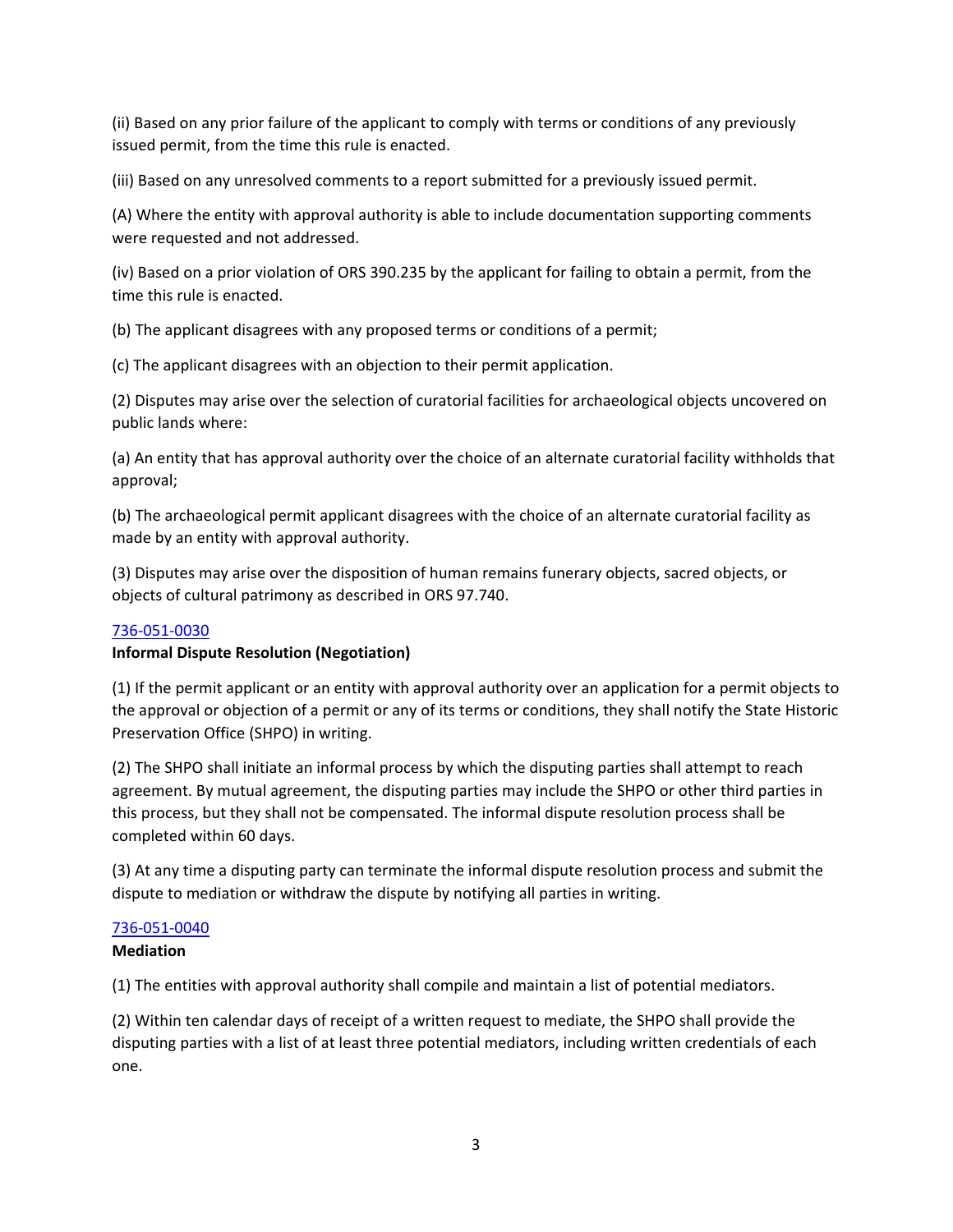(3) Within ten calendar days of receipt of the list of potential mediators, each disputing party shall notify the SHPO if one or more of the mediators would be acceptable.

(4) Disputing parties may interview potential mediators. All parties shall agree on the choice of mediator within five working days after the list of acceptable mediators is forwarded to SHPO.

(5) The mediator shall assist the disputing parties in preparing for mediation. Such preparations shall include:

(a) A statement of the issues to be mediated;

(b) A list of the parties who will participate in the mediation;

(c) An estimated completion date for the mediation process. By mutual consent, deadlines may be established for ending or continuing the mediation process;

(d) A statement of what shall constitute agreement. An understanding of what constitutes agreement shall include adequate time for each disputing party's decision‐making body to ratify a tentative agreement reached by the mediator and the disputing parties;

(e) Throughout the dispute resolution process, the location of archaeological sites and objects will be kept from public disclosure pursuant to ORS 192.345, and include provisions for protecting confidential information about traditional or sacred places and practices, or other sensitive information associated with archaeological sites and objects;

(f) Provisions for payment of the mediator's services, if the services are not voluntary;

(g) Any other procedural matters the disputing parties determine need resolution before mediation begins on the substantive issues.

# 736‐051‐0050

## **Arbitration**

(1) If the mediation does not yield a result satisfactory to all parties, the disputing parties shall notify the SHPO in writing, and the dispute shall proceed to arbitration.

(2) The SHPO shall notify each of the following of the need to designate one representative to serve on an arbitration panel:

- (a) The SHPO;
- (b) The LCIS;
- (c) The UOMNCH;
- (d) The governing bodies of the federally‐recognized Indian tribes;

(3) All panel members shall be designated within ten calendar days of receipt of SHPO's notification.

(4) By consensus, the panel shall:

(a) Choose a chair who shall be responsible for scheduling arbitration sessions, notifying all parties with standing in the dispute, and convening the arbitration session; and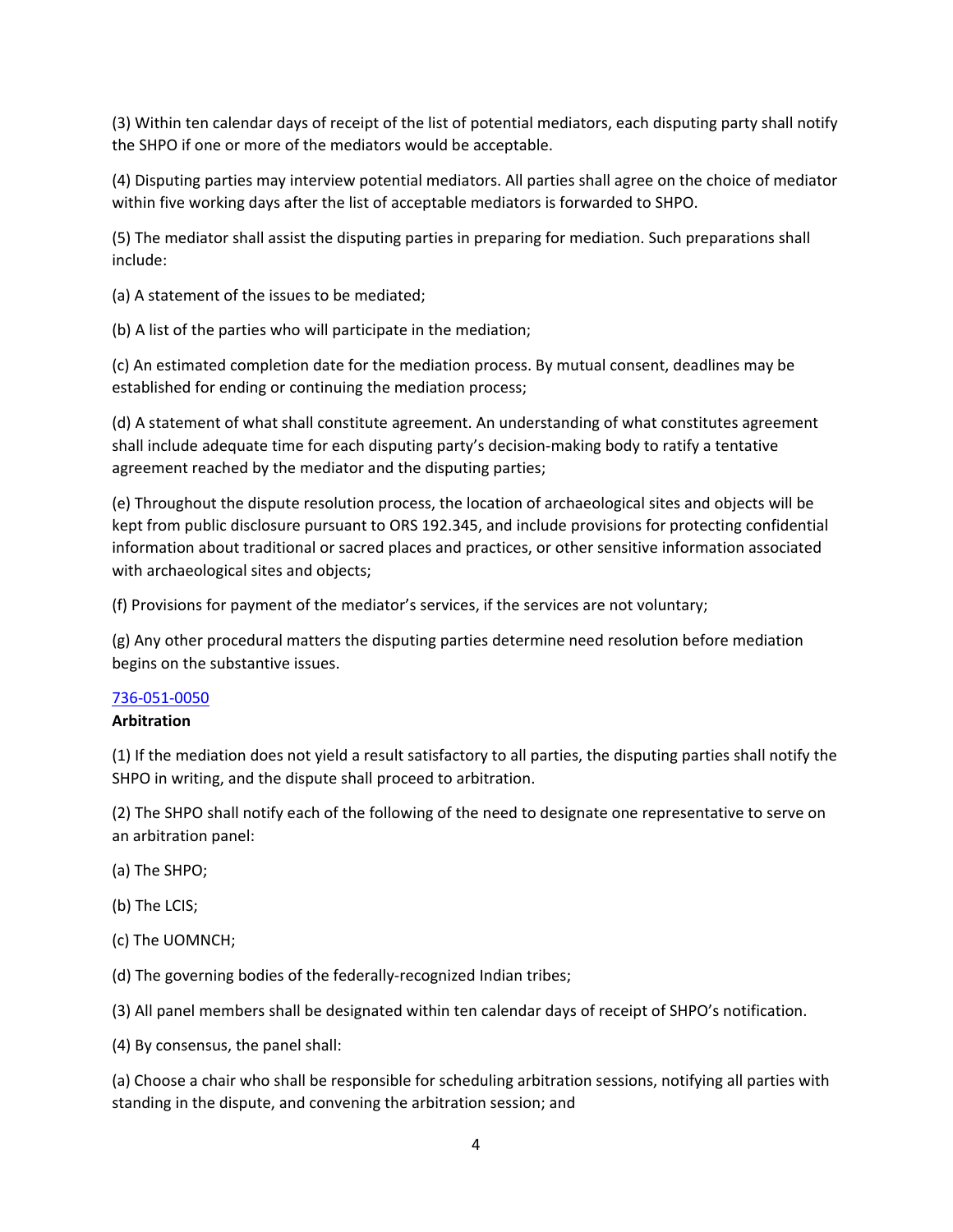(b) Establish the procedural framework for the arbitration.

(5) The issues to be arbitrated are limited to those which could not be resolved by the mediation process.

(6) Any party that declines to participate in the mediation or arbitration process waives its right to approve the permit application, or to set conditions on the approval of the permit application.

# 736‐051‐0060

# **Application for Archaeological Permit**

(1) OAR 736‐051‐0060 through 736‐051‐0090 establish procedures the Director of the Parks and Recreation Department, or their designee, shall use in issuing archaeological permits on public and private lands.

(2) Per ORS 192.345, information pertaining to the location of archaeological objects and sites are confidential and exempt from public disclosure. Please consider ethical responsibilities towards confidential information about traditional or sacred places and practices, or other sensitive information associated with archaeological sites and objects. Requirements outside those identified in this rule from local processes or other rules that contradict any of the roles and responsibilities herein, are not enforceable under this process in part due to this exemption.

## 736‐051‐0070

## **Archaeological Permits: Definitions**

As used in OAR 736‐051‐0080 through 736‐051‐0090 unless the context requires otherwise:

(1) "Alter" means to disturb or remove any part of an archaeological site.

(2) "Applicant" means the qualified archaeologist (as defined in ORS 390.235) and the institution/company they represent responsible for the terms and any conditions of an archaeological permit pursuant to ORS 390.235.

(3) "Appropriate Tribe" means the Indian tribe or tribes designated by the LCIS.

(4) "Archaeological Excavation" requires a permit on non‐federal public and private lands and means to apply archaeological methods to break the ground surface to remove any buried or embedded archaeological object, feature, or non‐archaeological material for the purposes of performing archaeological research.

(5) "Archaeological Object" has the meaning in ORS 358.905.

(6) "Archaeological Permit" means the permit issued under ORS 390.235.

(7) "Archaeological Site" has the meaning in ORS 358.905.

(8) "Burial" has the meaning in ORS 358.905.

(9) "Conditions" means any additional permit terms proposed for property access, research, notifications, field methods, analyses, monitoring, curation, and reporting, by an entity with approval authority.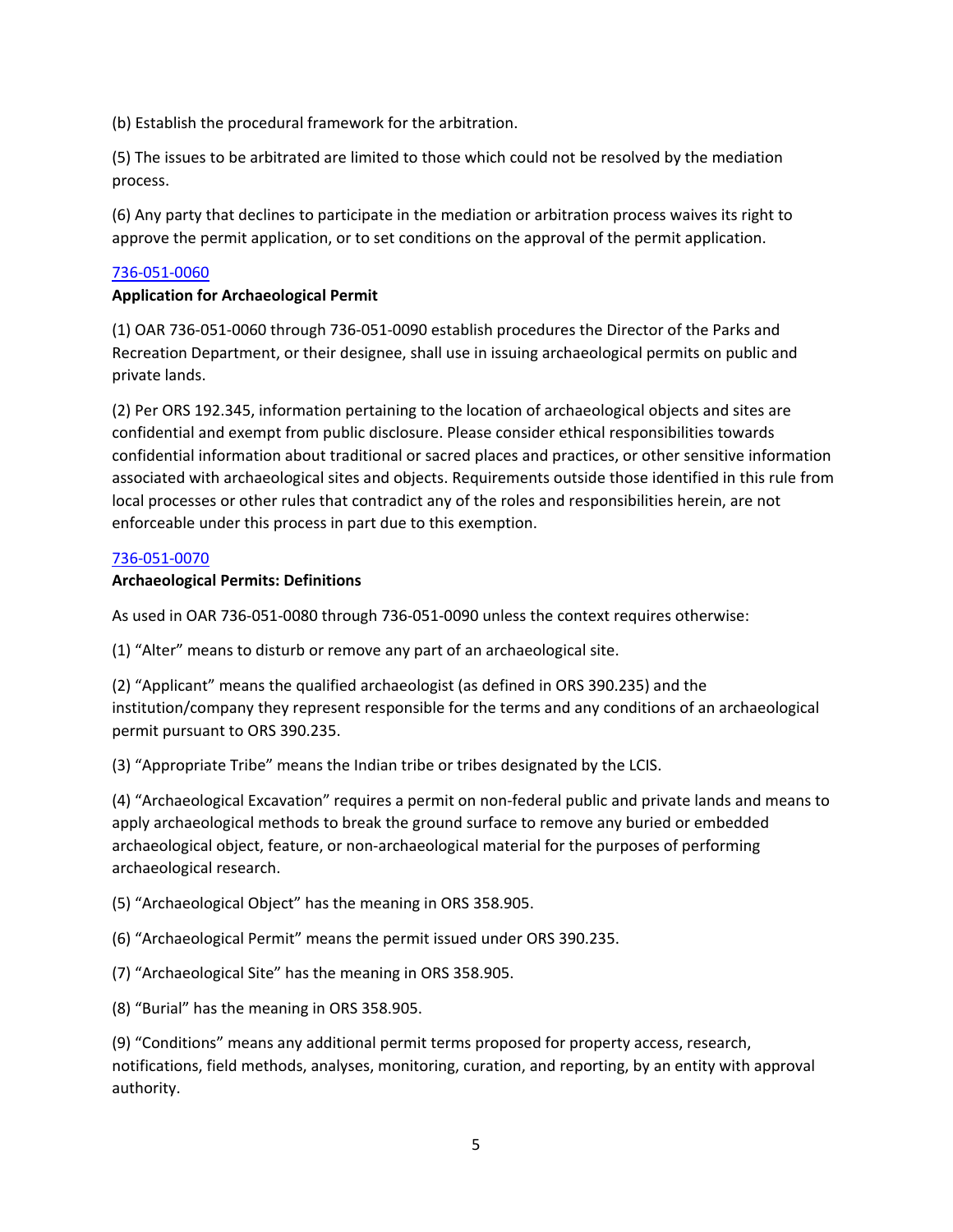(10) "Curatorial Facility" means either:

(a) The "State Designated Curatorial Facility", which is the UOMNCH; or

(b) "Alternate Curatorial Facility" which means the institution approved by UOMNCH and appropriate tribes meeting standards in ORS 390.235.

(11) "Destroy" means to injure in entirety.

(12) "Entity with Approval Authority" means, as appropriate to the context, one or more of the following: The Oregon Parks and Recreation Department, the landowner or land managing agency, the Legislative Commission on Indian Services and the most appropriate tribe(s).

(13) "Exploratory Excavation" is a type of archaeological excavation inventory method for identifying the presence or absence of a buried archaeological object or site, not visible from the surface, requiring a permit on non-federal public lands.

(14) "Funerary object" has the meaning in ORS 358.905.

(15) Historic Cemetery has the meaning given in ORS 97.772.

(16) "Human Remains" has the meaning given that term in ORS 358.905.

(17) "Injure" means to inflict damage of any kind.

(18) "Object of Cultural Patrimony" has the meaning given that term in ORS 358.905

(19) "Person" means an individual, a partnership, a public or private corporation, an unincorporated association or any other legal entity. "Person" includes any subsidiary subcontractor, parent company or other affiliate. Business entities are considered affiliates when one controls or has the power to control the other or when both are controlled directly or indirectly by a third person.

(20) "Private Lands" means lands within the State of Oregon owned by a person, except "Private lands" does not include federal lands or nonfederal public lands, or any lands the title to which is:

(a) Held in trust by the United States for the benefit of any Indian tribe or individual;

(b) Held by an Indian tribe or individual subject to a restriction by the United States against alienation.

(21) "Public Lands" means any lands owned by the State of Oregon, a city, county, district or municipal or public corporation in Oregon.

(22) "Qualified Archaeologist" means a person that meets the ORS 390.235 education, fieldwork, laboratory or curation, and reporting experience specific to archaeological excavation and analysis, supporting their ability to comply with any terms and conditions of a State of Oregon issued archaeological permit. The "Qualified Archaeologist" must be able to demonstrate that they:

(a) Possess a post‐graduate degree in archaeology, anthropology, history, classics or other germane discipline with a specialization in archaeology, or a documented equivalency of such a degree;

(i) Where "Post‐Graduate Degree" means a Master of Arts (MA), Master of Science (MS), or Doctor of Philosophy (PhD) degree from an accredited member of a state system of higher education; or from an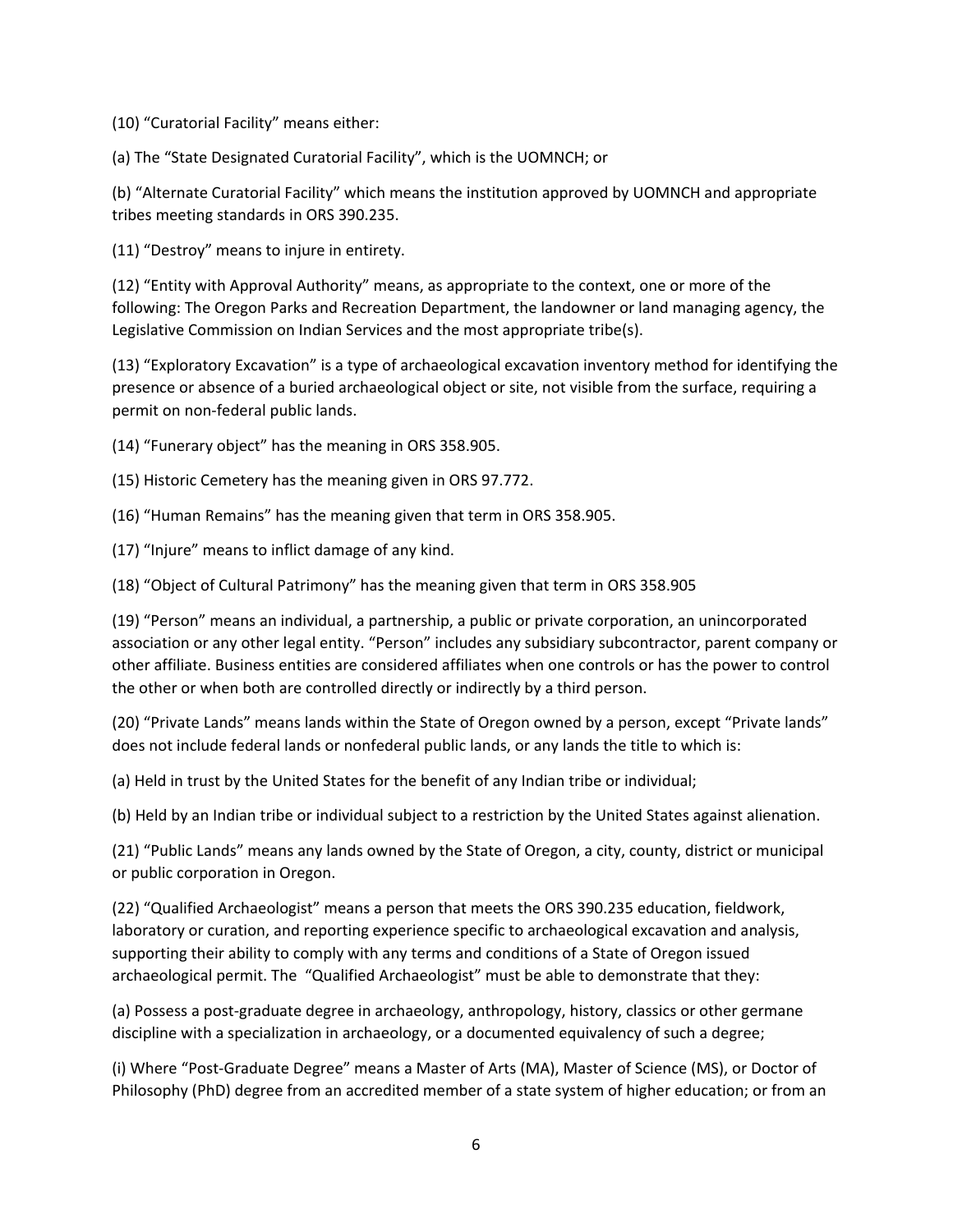accredited academic or higher education institution, through an accredited program in archaeology, anthropology, history, classics or other germane discipline with a specialization in archaeology.

(ii) Where "specialization in archaeology" means the program, coursework, and graduate faculty adhere to departmental requirements for the equivalency of a post-graduate degree in the discipline of archaeology, and the applicable curriculum was appropriately accredited by an accrediting body recognized by the Secretary of the U.S. Department of Education.

(iii) Where "archaeology" means the study of the past based on: archaeological method and theory, the analysis or patterning of any surviving archaeological objects, sites, or features, anthropogenic soils, ethnographic, historic, or oral traditions, and any associated contextual relationships documenting the use of a place or places by people individually or collectively for any amount of time. Archaeology is a subfield of Anthropology.

(iv) Where "documented equivalency" means an official record of a post‐graduate degree from a foreign educational institution deemed equivalent to that gained in conventional/accredited U.S. education programs comparable to a MA, MS, or PhD, with a specialization in archaeology.

(b) Have twelve weeks (480 hours) of supervised experience in basic archaeological field research, including both survey and excavation, and four weeks (160 hours) of archaeological laboratory analysis or curating;

(i) Where supervised archaeological field research means at the professional level, as opposed to that obtained as a volunteer, or for undergraduate or graduate school credit.

(ii) Where 480 hours of both survey and excavation means a minimum of 240 hours each.

(c) Have designed and executed an archaeological study, as evidenced by a MA or MS thesis, PhD dissertation, peer reviewed publication, or report equivalent in scope and quality dealing with archaeological field research, of which they are the sole, or primary/lead author.

(i) Where "archaeological field research" means hands‐on analysis of a professionally excavated archaeological collection or a portion of a collection from data recovery or test excavations in an archaeological site prior to or after curation at an Oregon "State Designated", "Alternate Curatorial Facility", or federally approved facility.

(A) Where the collection consists of archaeological objects and associated data, such as excavation level forms, field maps, catalogs of archaeological objects, archaeological object inventories, collected samples, and photographs, conveying overall provenience.

(ii) Where being the "sole author" unequivocally demonstrates the "Qualified Archaeologist" designed and executed the archaeological study.

(iii) Where a primary/lead author can clearly demonstrate their specific contribution evidencing they were principally responsible for designing and executing the archaeological study.

(23) "Recognized Educational Institution" means:

(A) An accredited member of a state system of higher education; or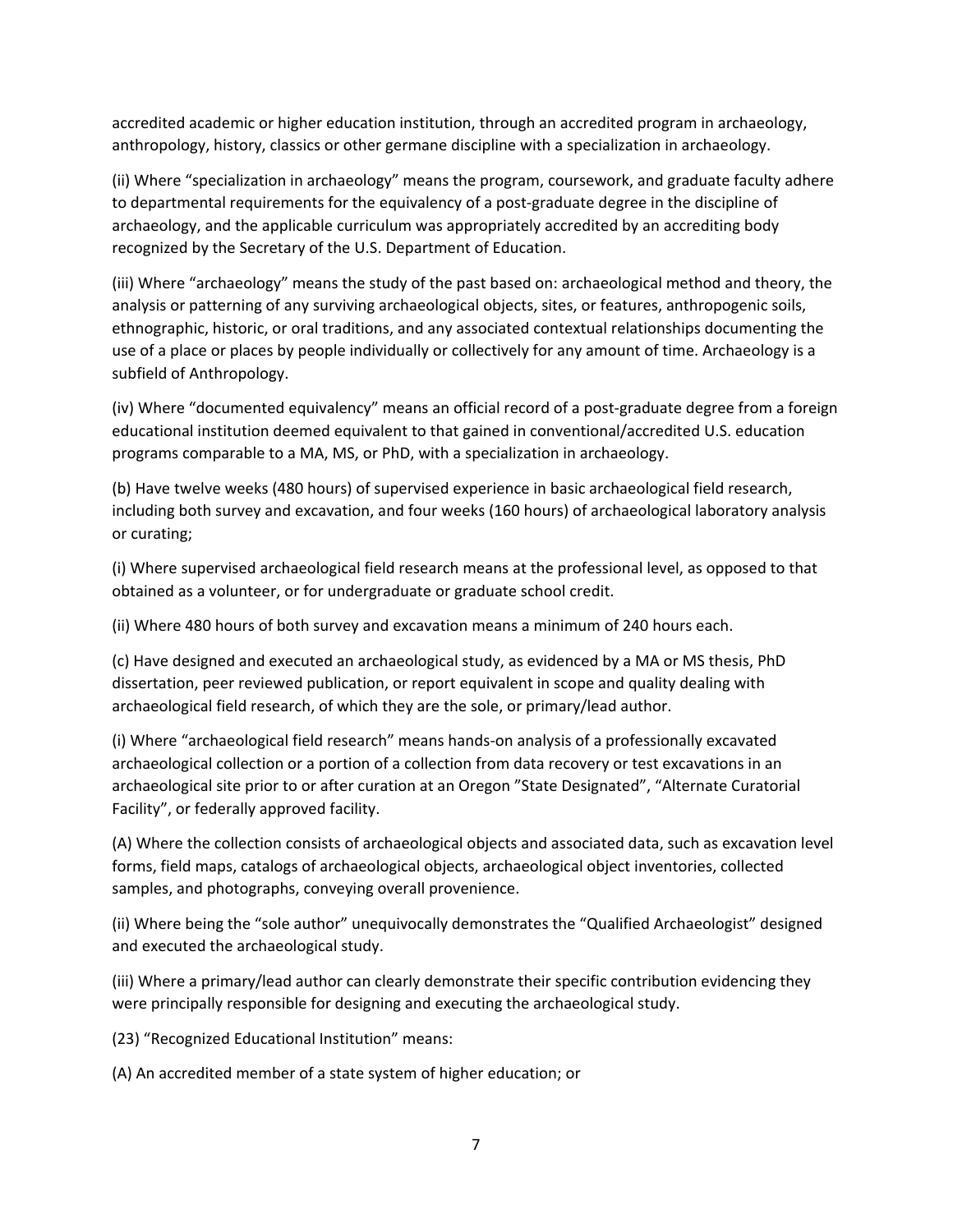(B) An accredited academic or higher education institution with an accredited curriculum in anthropology specializing in archaeology, or related field.

(24) "Recognized Scientific Institution" means a chartered museum, organization, or society with a commitment to the scientific method.

(25) "Remove" means taking any material, whether archaeological or not, embedded in or on the surface, or under the surface of the ground.

(26) "Sacred object" has the meaning given that term in ORS 358.905.

(27) "Tribal Coordination" means a bilateral process of discussion, cooperation, and decision‐ making about the proposed investigation to assist with the development of the archaeological permit research design.

# 736‐051‐0080

# **Archaeological Permits: Process for Applying for an Archaeological Permit on Public Lands**

(1) A person may not excavate or alter an archaeological site on public lands, make an exploratory excavation on public lands to determine the presence of an archaeological site, or remove from public lands any material of an archaeological, historical, prehistorical, or anthropological nature without first obtaining a permit issued by the State Parks and Recreation Department.

(2) An archaeological permit may be issued to:

(a) A qualified archaeologist in the employ of a person conducting an excavation, examination or gathering of archaeological objects for the benefits of a recognized scientific or educational institution with a view to promoting the knowledge of archaeology or anthropology;

(b) A qualified archaeologist to salvage archaeological objects from unavoidable destruction; or

(c) A qualified archaeologist sponsored by a recognized institution of higher learning, private firm or an Indian tribe as defined in ORS 97.740.

(3) A qualified archaeologist who desires an archaeological permit pursuant to ORS 390.235 must submit an application to the Oregon Parks and Recreation Director or their designee. The application must be complete and include:

(a) A map, such as a USGS 7.5 minute topographic at 1:24,000 scale, that enables the landowner or land managing agency, SHPO, LCIS, and the appropriate Indian tribe(s) to clearly understand the exact location of the archaeological investigation;

(b) A research design that explicitly develops the rationale behind the proposed archaeological investigation. The research design supports the applicant's understanding of appropriate archaeological methods, theoretical paradigms, analyses, curation, laws, anticipated results, and an understanding of the context of place through time. Tribal coordination will assist in the development of the research design which includes background information from any pertinent publications, gray literature, informants, tribes, ethnographies, historic properties of religious and cultural significance, traditional cultural properties, documented archaeological objects and sites, historic documents or National Register bulletins relevant to the objectives of the archaeological investigation and its location. The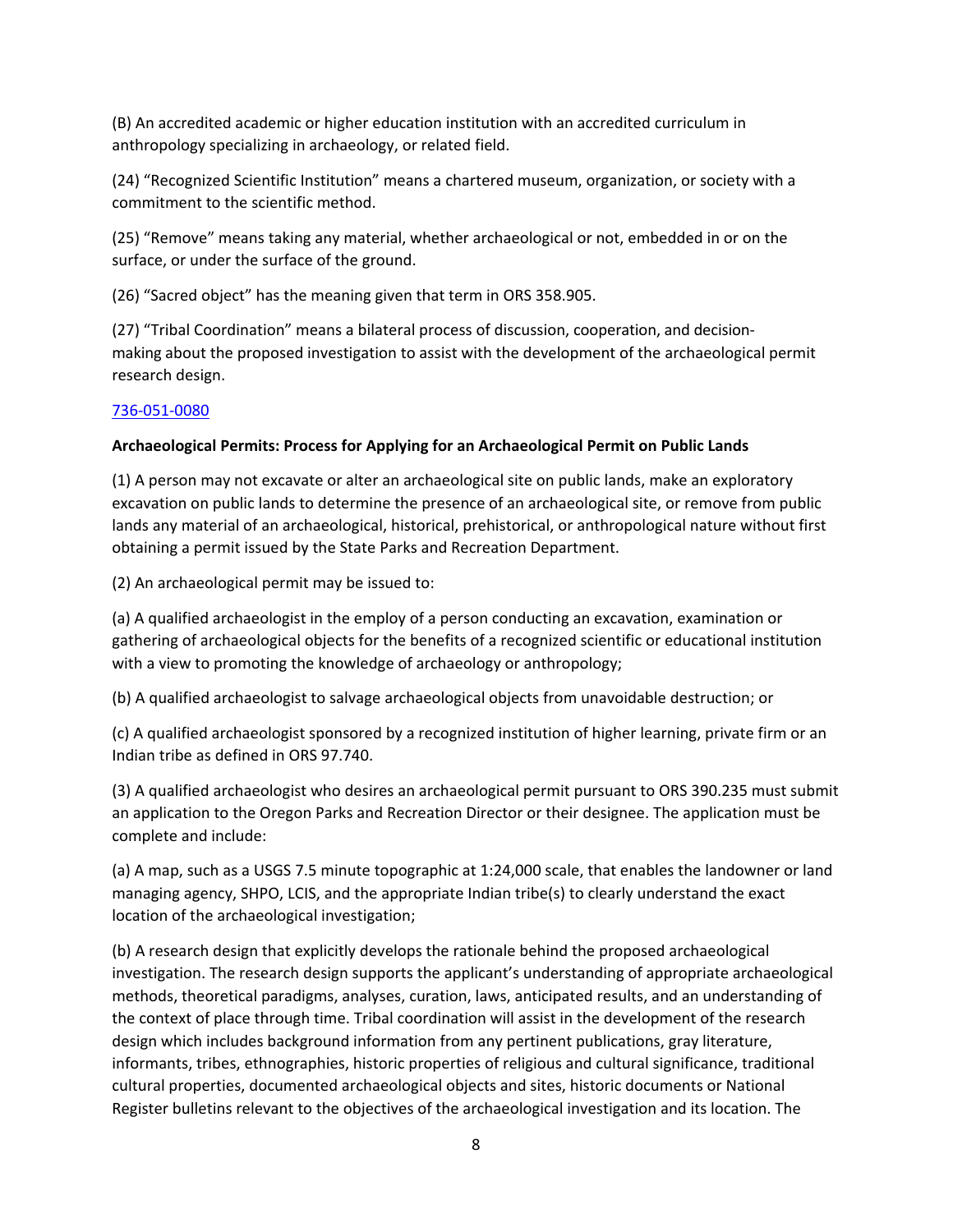research design includes appropriate field and analytical methods to achieve any research objectives based on informed expectations, and is part of the terms of an issued permit;

(c) The name and current contact information of the landowner or land managing agency;

(d) The State designated or approved alternate curation facility for archaeological objects, field forms, photographs, and other attendant data from the proposed archaeological investigation;

(e) A list of any tribes engaged in tribal coordination prior to submitting the archaeological permit application;

(f) A statement from the applicant disclosing any prior state or federal archaeological law violations;

(g) A list of all open archaeological permits issued to the applicant still pending;

(h) A list of any outstanding archaeological permits from the past ten years;

(i) As applicable, a contingency plan for any unanticipated discoveries of archaeological objects or sites during any stage of a project or undertaking.

(4) Upon receipt of a complete application, the Director or their designee, shall determine whether public lands, as defined in OAR 736‐051‐0070(16), are involved.

(5) In consultation with the LCIS, the SHPO shall identify the appropriate tribe(s) with review authority over the archaeological permit application.

(a) In the event LCIS is not able to respond within 48 hours, SHPO will designate the most appropriate tribes based on past permits issued in the vicinity.

(6) The SHPO shall provide the complete application to entities with approval authority for review.

(a) Entities with approval authority have 30 calendar days from the date the application is sent to respond with their approval, approval with conditions, or objection. No response within 30‐days means no conditions or objections were submitted to SHPO. SHPO shall send copies of all responses to the applicant;

(b) Before issuing a permit, SHPO shall review any conditions to be added to the issued permit, or objections received from entities with review authority;

(c) At the request of any tribe with review authority over a permit application, the applicant shall continue to coordinate with them during the 30‐day review period. Tribal coordination may include, but is not limited to a discussion of the proposed archaeological investigations, research design, permit terms or conditions, reporting, tribal monitoring of the permit work, curation, inadvertent discovery contingency plans during the archaeological investigations, or any associated project design or development.

(7) Any person or entity who post SHPO and appropriate tribe clearance review discovers an archaeological object, site, human remains, burial, historic cemetery, funerary object, sacred object, or object of cultural patrimony, may request an expedited 48‐hour permit review. The request may be granted if the Director or their designee, in coordination with entities with approval authority determine the 30‐day permit review period of this rule will result in an undue risk to public health, life or safety, or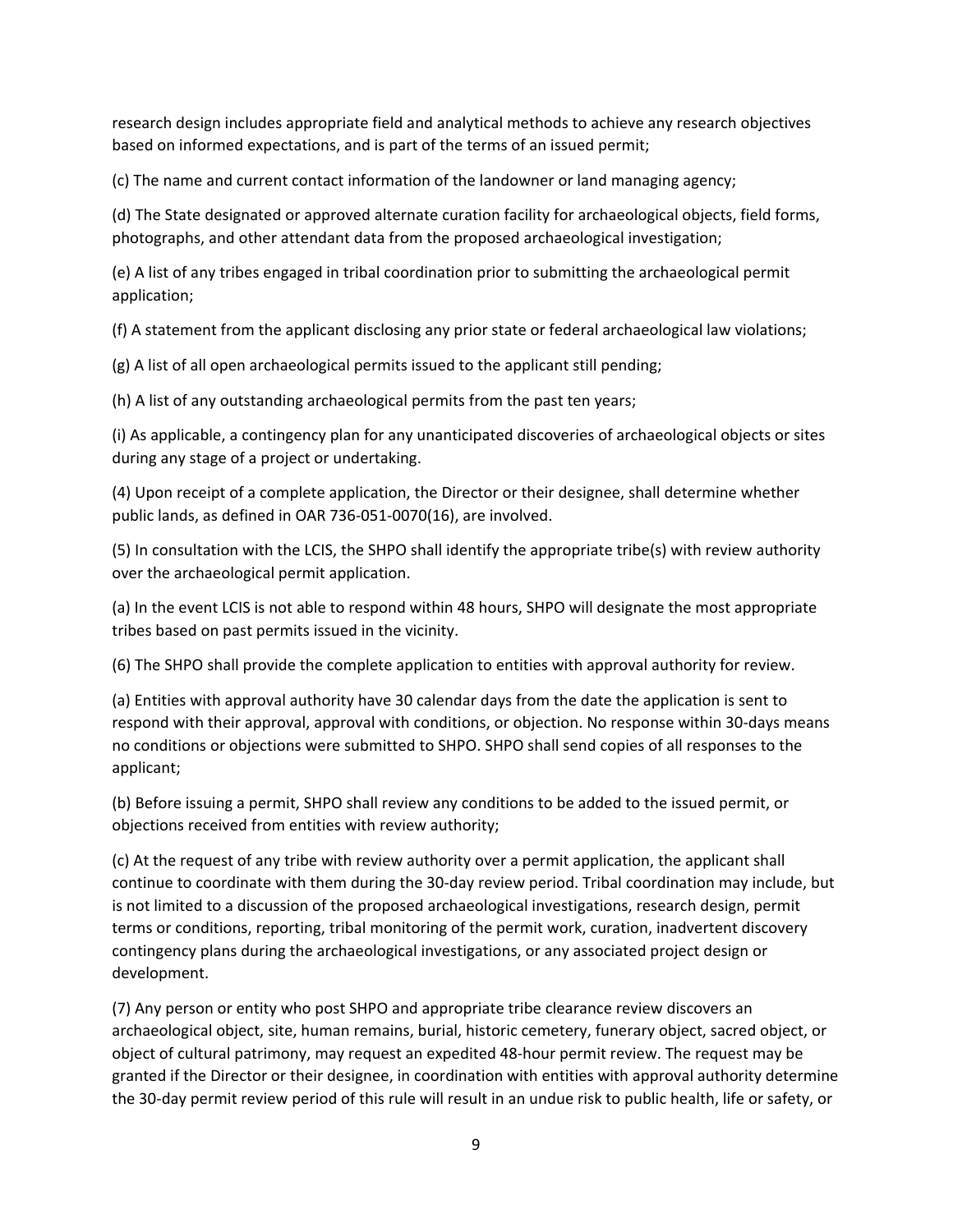an undue threat to the archaeological object, site, human remains, burial, funerary object, sacred object, or object of cultural patrimony. Examples of situations creating undue risk to public health, life or safety include: hazardous material spills, breach of regional flood control facilities, and pipeline failures. Examples of creating undue threat to an archaeological object, site, human remains, burial, historic cemetery, funerary object, sacred object, or object of cultural patrimony include: erosion, susceptibility to theft, prolonged exposure to the elements, and proposed construction related activities.

(a) If the Director or their designee determines that an expedited review request is warranted, the following procedures apply:

(i) The applicant shall submit an expedited permit application for the Director or their designee to send out to entities with approval authority for review;

(ii) During the following 48 hours (excluding Saturday, Sunday, and any State, Federal, or Tribal holidays), entities with approval authority may respond to the permit application with their approval, approval with conditions, or object. No response within 48 hours means the entity with approval authority did not condition or object. If any entity with approval authority objects in writing to an expedited review, the director or their designee will not proceed with the expedited review;

(iii) The applicant may proceed when the permit is issued.

(b) For the purposes of this section, excluding burials, funerary objects, sacred objects, or any objects of cultural patrimony, expedited 48‐hour permit reviews are only available if prior review by the most appropriate tribes, and SHPO has occurred.

(8) After considering the application, maps, research design, and recommendations for conditions, or objections received by entities with approval authority during consultation, the Director or their designee may issue the permit without conditions, issue the permit with conditions, or deny the permit. The permit does not relieve the applicant of compliance with other federal or state requirements, including, but not limited to, ORS 97.740 to 97.760, 358.905 to 358.961, and 390.235.

(9) The applicant and entities with review authority will receive a copy of the approved signed permit from the Director or their designee.

(10) All work under a permit issued by the Department shall be put on hold in the event human remains, funerary objects, sacred objects, or objects of cultural patrimony are encountered during the investigation, including post-fieldwork curation processing. For such discoveries, the permit holder must contact the LCIS, appropriate tribes, Oregon State Police, and SHPO.

(11) Archaeological permits may be amended according to the process developed by the Director or their designee in coordination with Oregon Tribes.

## 736‐051‐0090

# **Archaeological Permits: Process for Applying for an Archaeological Permit on Private Lands**

(1) A person may not excavate, injure, destroy, or alter an archeological site or object, or remove an archeological object from private lands in Oregon unless that activity is authorized by a permit issued pursuant to this rule: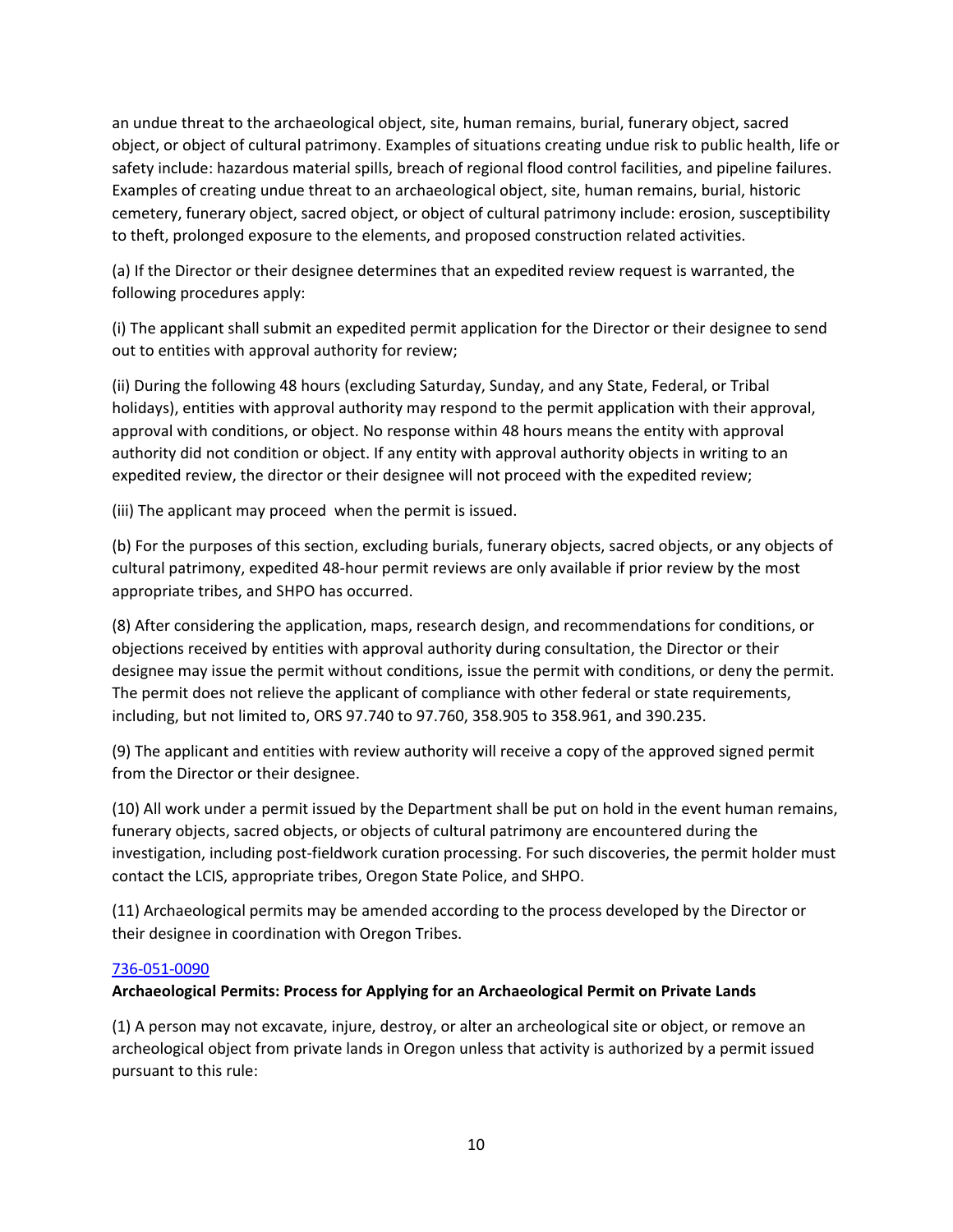(a) Permits on private lands will not be required for exploratory excavation to determine the presence of an archaeological site;

(b) If an archaeological site is identified, all excavation must stop and the site will be recorded on a State of Oregon Archaeological Site Record and submitted to SHPO.

(i) If additional excavation is necessary to establish the boundary of the site, complete the exploratory probe, or conduct further archaeological investigations of the site, it will require a permit issued under this rule.

(2) A person who desires an archaeological permit on private lands pursuant to ORS 358.920(1)(a) and 390.235 must submit a request to the Director or their designee:

(a) The application must be complete and meet the requirements of the public lands rule section OAR 736‐051‐0080(3). In addition, an application for an archaeological permit on private lands must be accompanied by a copy of the landowner's written permission pursuant to ORS 358.920(5), and a written statement concerning the disposition of any recovered archaeological objects not covered by 358.920(4)(b);

(b) The archaeological permit process for private lands includes the same processes as those found in OAR 736‐051‐0080 (2‐11) relating to permits on public lands.

(3) Unless authorized by ORS 97.750, an archaeological permit on private lands shall not be issued for burials, human remains, funerary objects, sacred objects, or objects of cultural patrimony.

(4) Disputes shall be resolved pursuant to OAR 736‐051‐0000 through 736‐051‐0050.

(5) Archaeological permits may be amended according to the process developed by the Director or their designee in coordination with Oregon Tribes.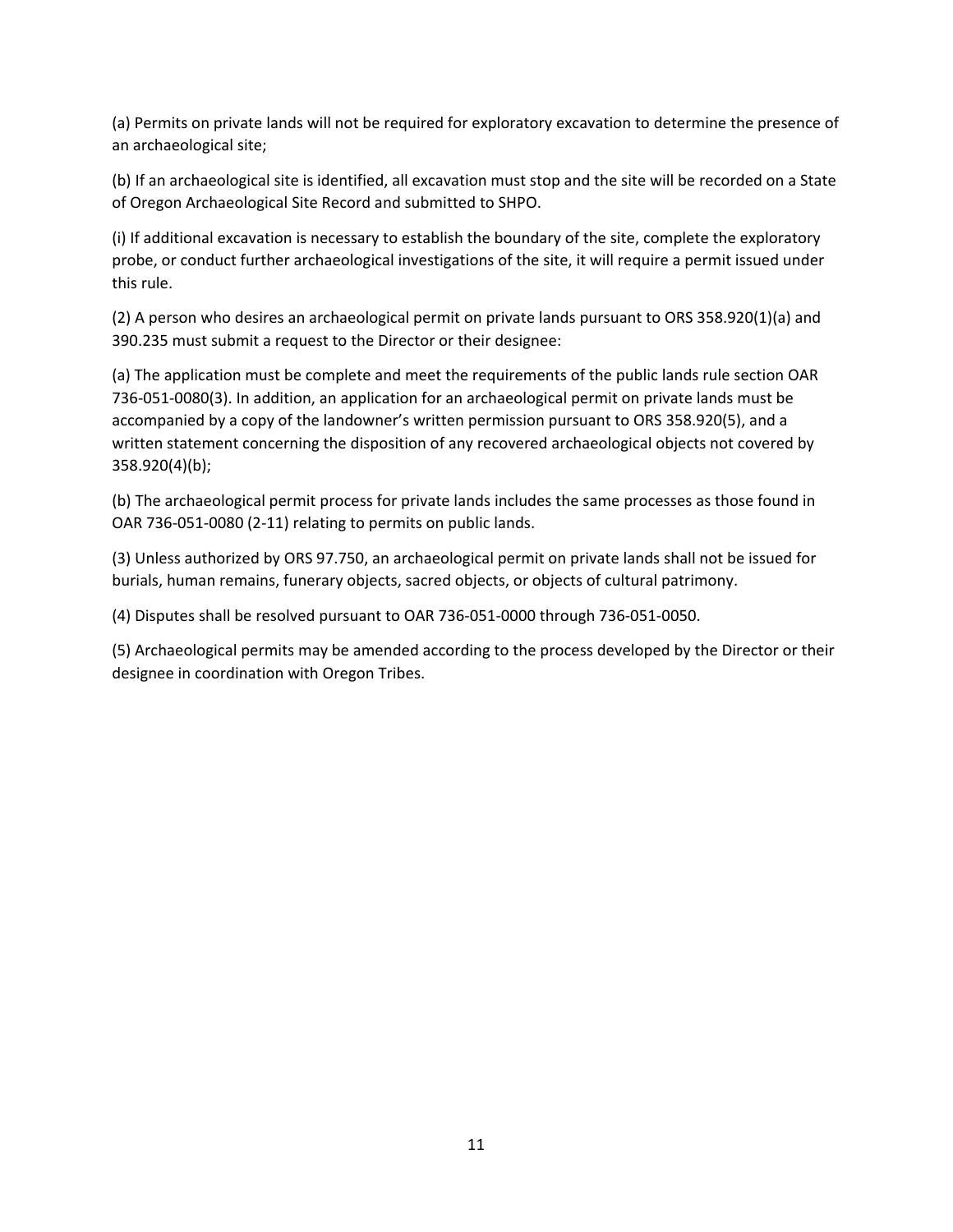## 9a Attachment B: Clean Copy of Current Rules

Parks and Recreation Department

Chapter 736

Division 51 ARCHAEOLOGICAL PERMITS

## 736‐051‐0000

## **Dispute Resolution Process**

(1) OAR 736‐051‐0000 through 736‐041‐0050 establish procedures the Oregon Parks and Recreation Department shall use in resolving a dispute over:

(a) The issuance of an archaeological permit pursuant to ORS 390.235;

(b) Curation facilities for archaeological objects uncovered pursuant to a permit issued under ORS 390.235;

(c) The disposition of human remains, associated material objects, or funerary objects as identified in ORS 97.750.

(2) It is the policy of the Oregon Parks and Recreation Department and the Oregon State Historic Preservation Office to use best efforts to protect the confidentiality of information pertaining to the location of archaeological sites that may be disclosed during the dispute resolution process.

Statutory/Other Authority: ORS 390.124 & 390.240 Statutes/Other Implemented: ORS 390.124 & 390.240 History: PR 6‐1994, f. & cert. ef. 4‐22‐94

## 736‐051‐0010

## **Definitions**

As used in OAR 736‐051‐0000 through 736‐051‐0050, unless the context requires otherwise:

(1) "Arbitration" means a process whereby a neutral third party or panel considers the facts and arguments presented by disputing parties and renders a decision.

(2) "Mediation" means a process in which a third party assists and facilitates two or more parties to a dispute in reaching a mutually acceptable resolution of the dispute.

(3) "Negotiation" means an informal process by which an attempt is made by disputing parties to resolve the dispute without the need for mediation or arbitration.

(4) "Entity with Approval Authority" means, as appropriate to the context, one or more of the following: The Oregon Parks and Recreation Department, an appropriate Indian tribe, the Oregon State Museum of Anthropology, the state agency or local governing body charged with management of the public land in question.

(5) "Applicant" means a person who is applying for an archaeological permit pursuant to ORS 390.235.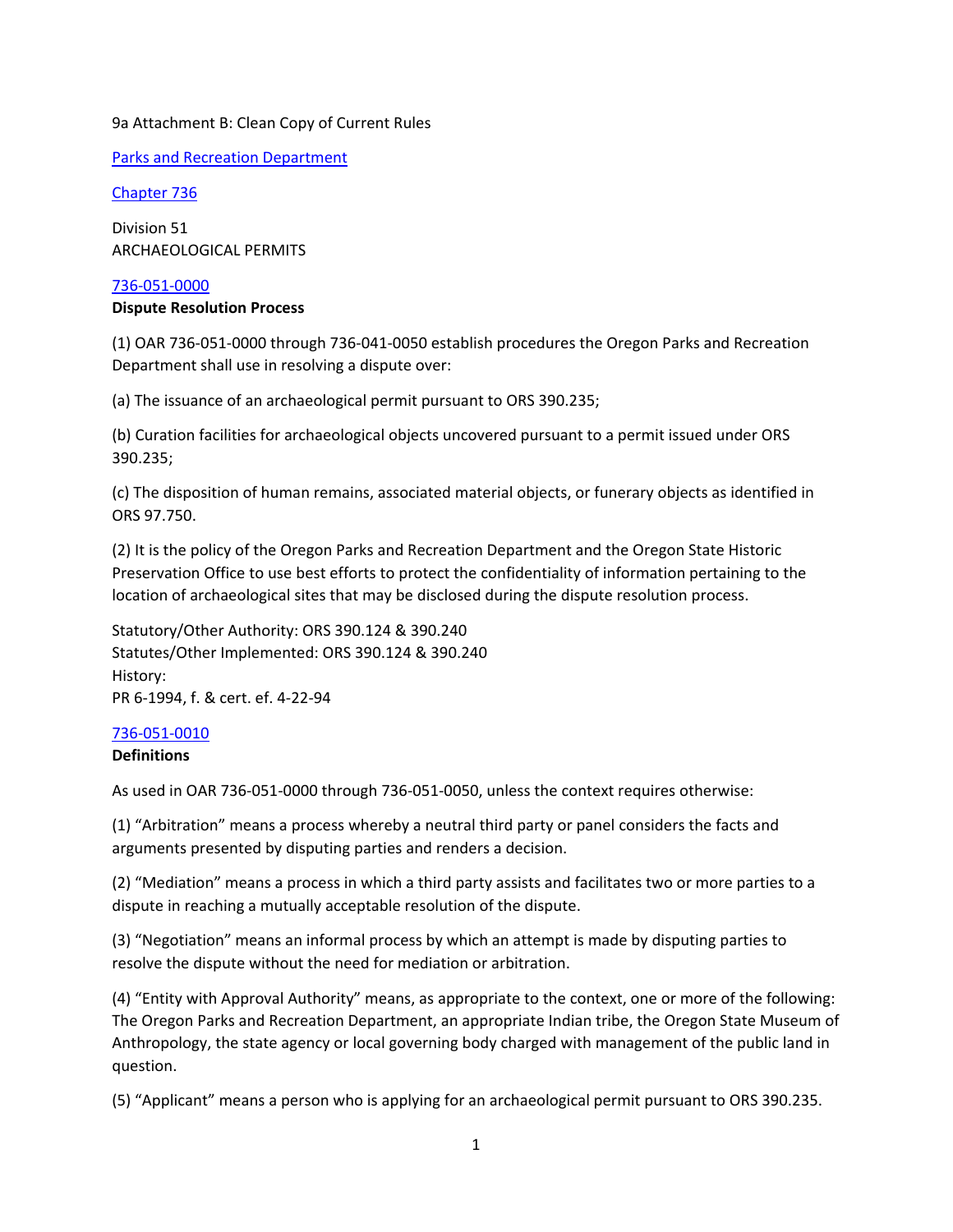(6) "Recognized Curatorial Facility" means the Oregon State Museum of Anthropology (OSMA).

(7) "Alternate Curatorial Facility" can mean one or more of the following:

(a) The scientific, educational, or Indian tribal institution for whose benefit a permit was issued under ORS 390.905 et seq., if approved by OSMA with the concurrence of the appropriate Indian tribe;

(b) An educational facility other than the institution collecting the material, provided the action is approved by the State Board of Higher Education with the concurrence of the appropriate Indian tribe;

(c) An educational facility or firm approved by OSMA with the concurrence of the appropriate Indian tribe, and with the requirement that the facility provide an inventory of material to OSMA within six months of collection.

(8) "Human Remains" has the meaning given that term in ORS 358.905.

(9) "Funerary Objects" have the meanings given that term in ORS 358.905.

(10) "Associated Material Objects" has the same meaning as section (9) of this rule.

- (11) "Burial Goods" as found in ORS 309.240(1)(b), has the same meaning as section (9) of this rule.
- (12) "Sacred Object" has the meaning given that term in ORS 358.905.
- (13) "Qualified Archaeologist" has the meaning given that term in ORS 390.235.
- (14) "Professional Archaeologist" has the meaning given that term in ORS 97.740(6).
- (15) "Archaeological Permit" means the permit issued under ORS 390.235.
- (16) "Archaeological Object" has the meaning given that term in ORS 358.905.
- (17) "Indian Tribe" has the meaning given in ORS 97.740(4).

(18) "Appropriate Indian Tribe" means the Indian tribe designated by the Commission on Indian Services as having the greatest interest in the subject matter relating to the dispute.

Statutory/Other Authority: ORS 390.124 & 390.240 Statutes/Other Implemented: ORS 390.124 & 390.240 History: PR 6‐1994, f. & cert. ef. 4‐22‐94

## 736‐051‐0020

## **Disputes Covered by the Dispute Resolution Process**

These rules cover disputes among or between: Entities that have statutory authority to approve or disapprove an archaeological permit, or to approve or disapprove a curatorial facility to house archaeological objects, or to approve or disapprove the disposition of human remains, associated material objects, or funerary objects; and applicants for such permits, facilities or dispositions:

(1) Disputes may arise among or between approving entities and applicants over the terms, conditions, provisions or for approval or disapproval of an archaeological permit where: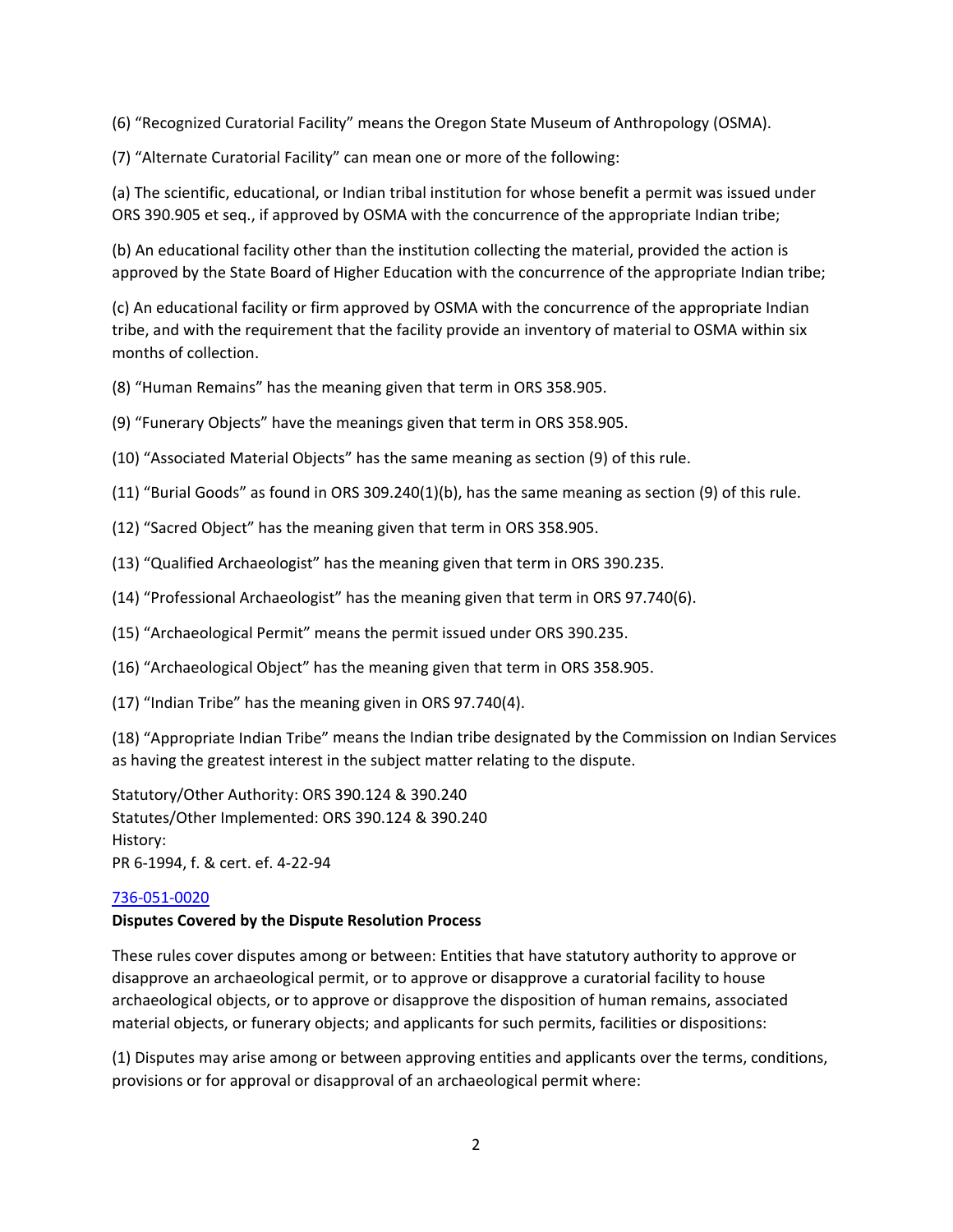(a) An entity with approval authority over an application for a permit withholds that approval;

(b) An entity with approval authority disagrees over the terms, conditions or provisions of the permit;

(c) The applicant disagrees with the terms, conditions or provisions of the permit as established by an entity with approval authority.

(2) Disputes may arise over the selection of curatorial facilities to house archaeological objects uncovered on public lands where:

(a) An entity that has approval authority over the choice of a recognized or alternate curatorial facility withholds that approval;

(b) The applicant disagrees with the choice of a recognized or alternate curatorial facility as made by an entity with approval authority.

(3) Disputes may arise over the disposition of human skeletal remains, associated material objects, or funerary objects as described in ORS 97.750 where:

(a) The appropriate Indian tribe has denied consent within 30 days of the mailing of the request for consent;

(b) The professional archaeologist proposing the excavation (or the company or agency the archaeologist represents), disagrees with the terms, conditions or provisions of the Indian tribe's written consent, if any.

Statutory/Other Authority: ORS 390.124 & 390.240 Statutes/Other Implemented: ORS 97.750 & 390.235 History: PR 6‐1994, f. & cert. ef. 4‐22‐94

## 736‐051‐0030

## **Informal Dispute Resolution (Negotiation)**

(1) If the permit applicant or an entity with approval authority over an application for a permit objects to the approval or disapproval of a permit or any of its terms, conditions or provisions, it shall notify the State Historic Preservation Office (SHPO) in writing.

(2) The SHPO shall initiate an informal process by which the disputing parties shall attempt to reach agreement. By mutual agreement, the disputing parties may include the SHPO or other third parties in this process, but they shall not be compensated. It is recommended that the informal dispute resolution process be completed within 30 days.

(3) At any time, a disputing party can terminate the informal dispute resolution process and submit the dispute to mediation.

Statutory/Other Authority: ORS 390.124 & 390.240 Statutes/Other Implemented: ORS 390.240 History: PR 6‐1994, f. & cert. ef. 4‐22‐94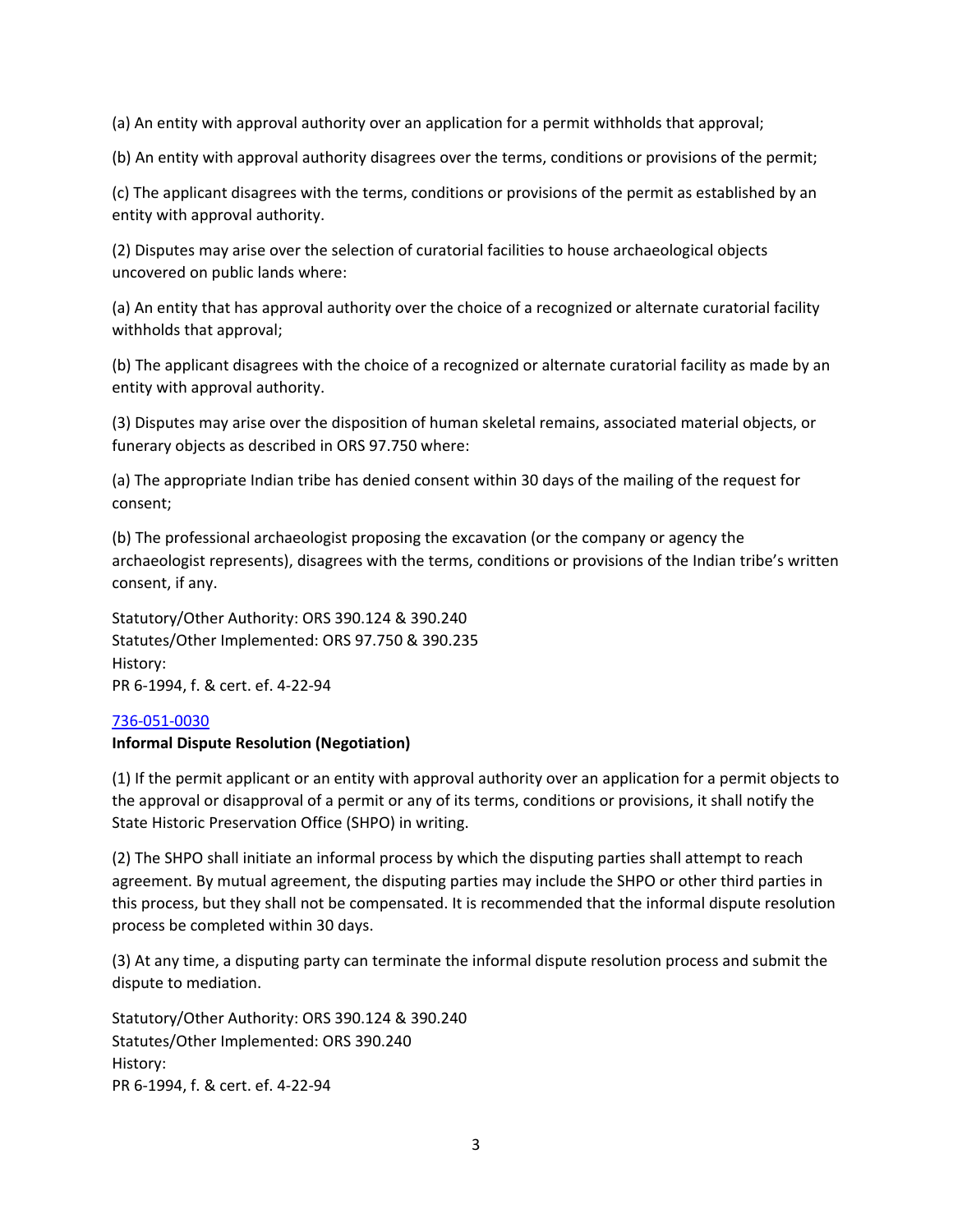## 736‐051‐0040

#### **Mediation**

(1) The entities with approval authority in consultation with the staff of the Dispute Resolution Commission (DRC), shall compile and maintain a list of potential mediators.

(2) Within ten calendar days of receipt of a written request to mediate, the SHPO shall provide the disputing parties with a list of at least three potential mediators, including written credentials of each one.

(3) Within ten calendar days of receipt of the list of potential mediators, each disputing party shall notify the SHPO if one or more of the mediators would be acceptable.

(4) Disputing parties may jointly interview potential mediators. All parties shall agree on the choice of mediator within five working days after the list of acceptable mediators is forwarded to SHPO.

(5) The mediator shall assist the disputing parties in preparing for the negotiation. Such preparations shall include:

(a) A statement of the issues to be mediated;

(b) A list of the parties who will participate in the mediation;

(c) An estimated completion date for the mediation process. By mutual consent, deadlines may be established for ending or continuing the mediation process;

(d) A statement of what shall constitute agreement. An understanding of what constitutes agreement shall include adequate time for each disputing party's decision-making body to ratify andy tentative agreement reached by the mediator and the disputing parties;

(e) Provisions for protecting confidential information about site location, traditional or sacred practices, or other sensitive information associated with archaeological sites and objects;

(f) Provisions for payment of the mediator's services, if the services are not voluntary;

(g) Any other procedural matters the disputing parties determine need resolution before mediation begins on the substantive issues.

Statutory/Other Authority: ORS 390.124 & 390.240 Statutes/Other Implemented: ORS 390.240 History: PR 6‐1994, f. & cert. ef. 4‐22‐94

#### 736‐051‐0050

#### **Arbitration**

(1) If the mediation does not yield a result satisfactory to all parties, the disputing parties shall notify the SHPO in writing, and the dispute shall proceed to arbitration.

(2) The SHPO shall notify each of the following of the need to designate one representative to serve on an arbitration panel: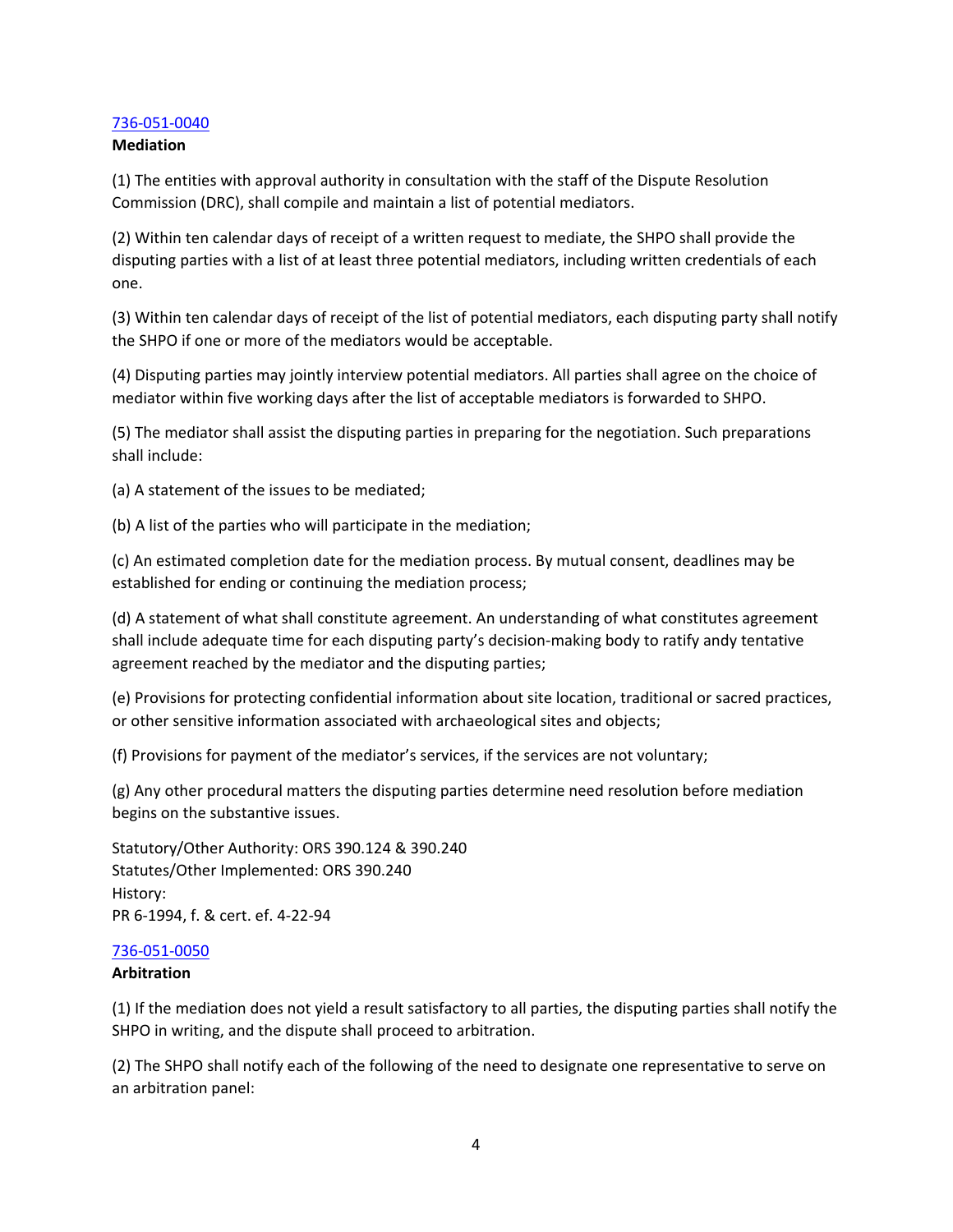(a) The State Historic Preservation Office;

(b) The Commission on Indian Services;

(c) The Oregon State Museum of Anthropology;

(d) The governing bodies of the federally‐recognized Indian tribes;

(e) The Dispute Resolution Commission.

(3) All panel members shall be designated within ten calendar days of receipt of SHPO's notification.

(4) By consensus, the panel shall:

(a) Choose a chair who shall be responsible for scheduling arbitration sessions, notifying all parties with standing in the dispute, and convening the arbitration session; and

(b) Establish the procedural framework for the arbitration.

(5) The issues to be arbitrated are limited to those which could not be resolved by the mediation process.

(6) Any party that declines to participate in the mediation or arbitration process waives its right to approve the permit application, or to set terms, conditions or provisions on the approval of the permit application.

(7) The decision of the arbitration panel may be appealed pursuant to ORS 36.365.

Statutory/Other Authority: ORS 390.124 & 390.240 Statutes/Other Implemented: ORS 390.240 History: PR 6‐1994, f. & cert. ef. 4‐22‐94

#### 736‐051‐0060

## **Application for Archaeological Permit**

(1) OAR 736‐051‐0060 through 736‐051‐0090 establish procedures the Director of the Parks and Recreation Department shall use in issuing archaeological permits on public and private lands.

(2) It is the policy of the Oregon Parks and Recreation Department (OPRD) and the Oregon State Historic Preservation Office (SHPO) that information pertaining to the location of archaeological sites, cairns, burials, human remains, funerary objects, sacred objects or objects of cultural patrimony is confidential information that will be disclosed only as required by law.

Statutory/Other Authority: ORS 390.235(1)(d) Statutes/Other Implemented: ORS 390.235 History: PR 1‐1995, f. & cert. ef. 1‐3‐95

## 736‐051‐0070

**Archaeological Permits: Definitions**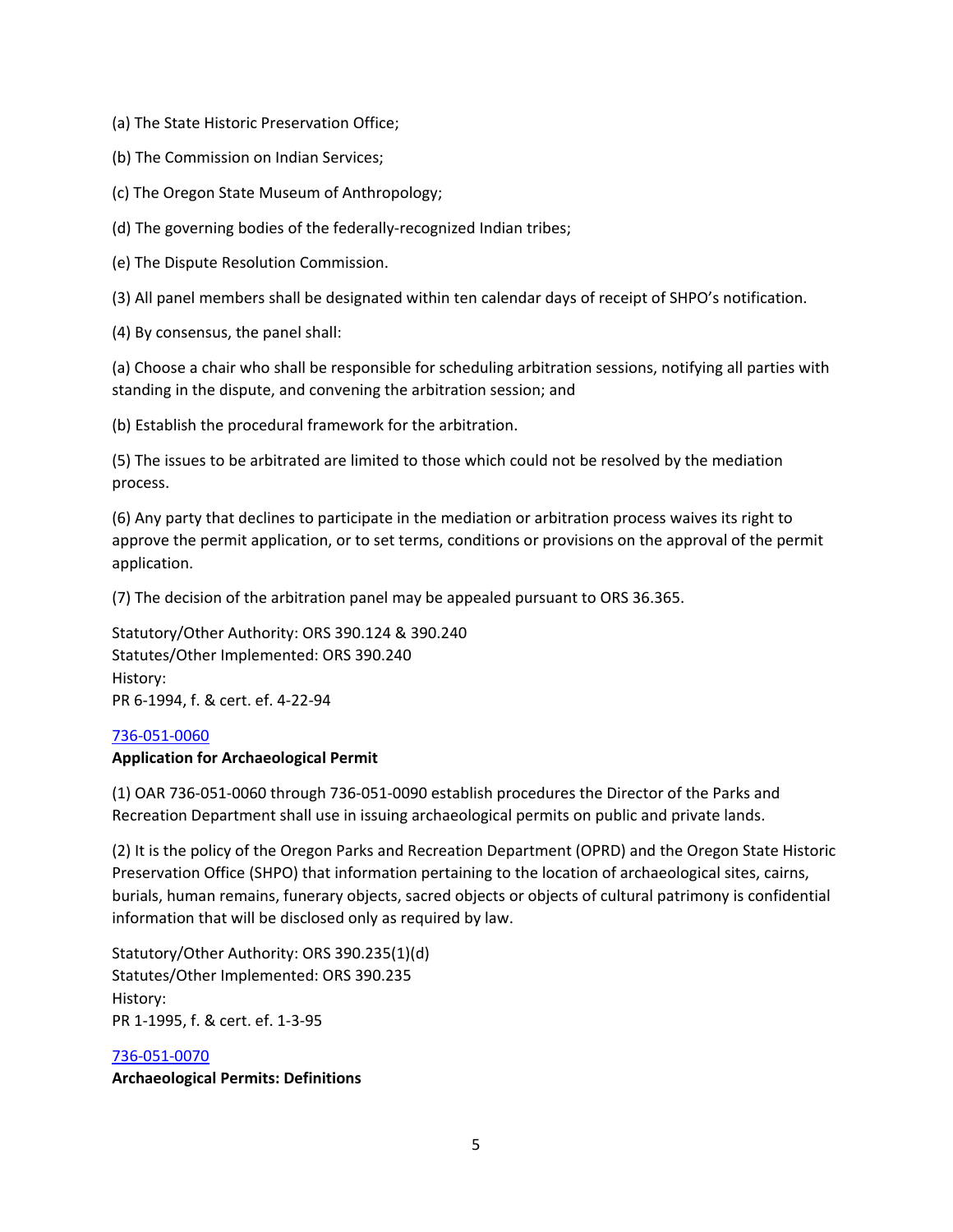As used in OAR 736‐051‐0060 through 736‐051‐0090 unless the context requires otherwise:

(1) "Alter" means to disturb or remove any part of an archaeological site or a feature within an archaeological site.

(2) "Applicant" means the person who is applying for an archeological permit pursuant to ORS 390.235.

(3) "Appropriate Indian Tribe" means the Indian tribe designated by the Commission on Indian Services as having the greatest interest in the permit application.

(4) "Archaeological Site" means a geographic locality in Oregon, including but not limited to submerged and submersible lands and the bed of the sea within the state's jurisdiction, that contains archaeological objects and the contextual associations of the objects with:

(a) Each other; or

(b) Biotic or geological remains or deposits. Examples of archaeological sites include but are not limited to shipwrecks, lithic quarries, house pit villages, camps, burials, lithic scatters, homesteads and townsites.

(5) "Archaeological Object" means an object that:

(a) Is at least 75 years old;

(b) Is part of the physical record of an indigenous or other culture found in the state or waters of the state; and

(c) Is material remains of past human life or activity that are of archaeological significance including, but not limited to, monuments, symbols, tools, facilities, technological by‐products and dietary by‐products.

(6) "Archaeological Permit" means the permit issued under ORS 390.235.

- (7) "Artifact" means the same as "Archaeological Object."
- (8) "Associated Material Objects" means the same as "Funerary Object."
- (9) "Burial Goods," as found in ORS 390.240(1)(b), means the same as "Funerary Objects."
- (10) "Curatorial Facility" means either a:
- (a) "Recognized" curatorial facility, which is the Oregon State Museum of Anthropology (OSMA); or
- (b) "Alternate" curatorial facility, which is defined as follows:

(A) The scientific, educational, or Indian tribal institution for whose benefit a permit was issued, if approved by OSMA with the concurrence of the appropriate Indian tribe; or

(B) An educational facility other than the institution collecting the material, provided the action is approved by the State Board of Higher Education with the concurrence of the appropriate Indian tribe; or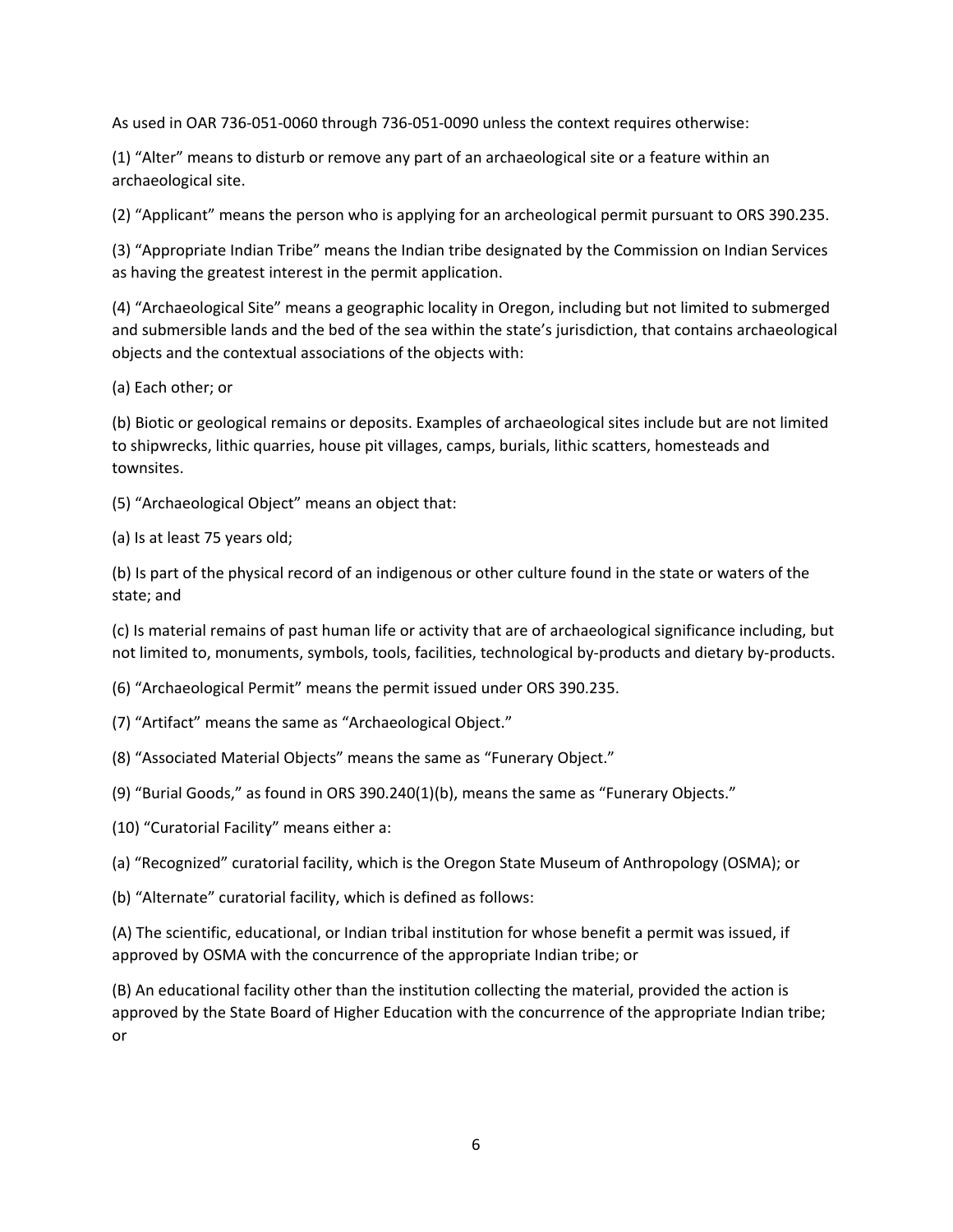(C) An educational facility or firm approved by OSMA with the concurrence of the appropriate Indian tribe, and with the requirement that the facility provide a material inventory to OSMA within six months of collection.

(11) "Excavate" means to break the ground surface to remove any artifact or to remove an embedded artifact, feature or non‐artifactual material in an archaeological site for the purposes of performing anthropological research.

(12) "Exploratory Excavation" means digging into or otherwise disturbing the earth to determine whether or not an archaeological site exists at the excavation.

(13) "Funerary Objects" means any artifacts or objects that, as part of a death rite or ceremony of a culture, are reasonably believed to have been placed with the individual remains either at the time of death or later.

(14) "Human Remains" means the physical remains of a human body, following death, including, but not limited to bones, teeth, hair, ashes or mummified or otherwise preserved soft tissues of an individual.

(15) "Object of Cultural Patrimony" means:

(a) An object having ongoing historical, traditional or cultural importance central to the native Indian group or culture itself, rather than property owned by an individual native Indian, and which, therefore, cannot be alienated, appropriated or conveyed by an individual regardless of whether or not the individual is a member of the Indian tribe. The object shall have been considered inalienable by the native Indian group at the time the object was separated from such group;

(b) Does not mean unassociated arrowheads, baskets or stone tools for portions of arrowheads, baskets or stone tools.

(16) "Person" means an individual, a partnership, a public or private corporation, an unincorporated association or any other legal entity. "Person" includes any subsidiary subcontractor, parent company or other affiliate. Business entities are considered affiliates when one controls or has the power to control the other or when both are controlled directly or indirectly by a third person.

(17) "Private Lands" means lands within the State of Oregon owned by a person, except "Private lands" does not include federal lands or nonfederal public lands, or any lands the title to which is:

(a) Held in trust by the United States for the benefit of any Indian tribe or individual;

(b) Held by an Indian tribe or individual subject to a restriction by the United States against alienation.

(18) "Public Lands" means any lands owned by the State of Oregon, a city, county, district or municipal or public corporation in Oregon.

(19) "Qualified Archeologist" means a person who has the following qualifications:

(a) A post‐graduate degree in archaeology, anthropology, history, classics or other germane discipline with a specialization in archaeology, or a documented equivalency of such a degree;

(b) Twelve weeks of supervised experience in basic archaeological field research, including both survey and excavation and four weeks of laboratory analysis or curating; and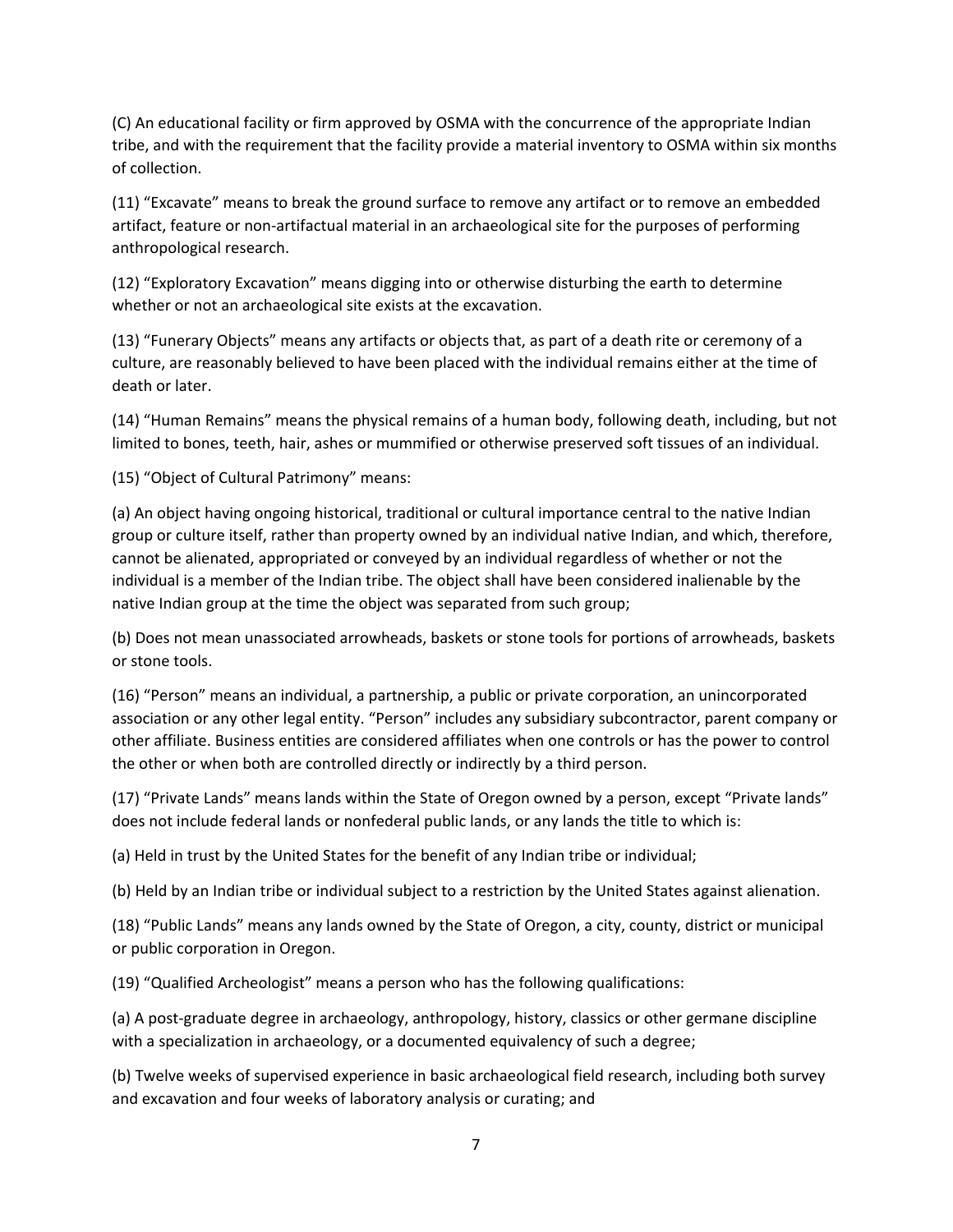(c) Has designed and executed an archaeological study, as evidenced by a Master of Arts or Master of Science thesis, or report equivalent in scope and quality, dealing with archaeological field research.

(20) "Recognized Educational Institution" means:

(a) An accredited member of a state system of higher education; or

(b) An accredited academic or higher education institution with an accredited program in anthropology.

(21) "Recognized Scientific Institution" means a chartered museum, organization or society with a commitment to the scientific method.

(22) "Removal" means taking any artifact or non‐artifactual remains on, imbedded in, or under the surface of the ground.

(23) "Sacred Object" means an archaeological object or other object that:

(a) Is demonstrably revered by any ethnic group, religious group or Indian tribe as holy;

(b) Is used in connection with the religious or spiritual service or worship of a deity or spirit power; or

(c) Was or is needed by traditional native Indian religious leaders for the practice of traditional native Indian religion.

Statutory/Other Authority: ORS 390.235(1)(d) Statutes/Other Implemented: ORS 358.920 & 390.235 History: PRD 1‐1999, f. 3‐2‐99, cert. ef. 3‐3‐99 PR 1‐1997, f. & cert. ef. 3‐31‐97 PR 1‐1995, f. & cert. ef. 1‐3‐95

## 736‐051‐0080

## **Archaeological Permits: Process for Applying for an Archaeological Permit on Public Lands**

(1) A person may not excavate or alter an archaeological site on public lands, make an exploratory excavation on public lands to determine the presence of an archaeological site, or remove from public lands any material of an archaeological, historical, prehistorical or anthropological nature without first obtaining a permit issued by the State Parks and Recreation Department.

(2) A person who is considering a ground‐disturbing project on public lands should contact the appropriate Tribe to inquire about the presence of archaeological sites and objects in the project area.

(3) An archaeological permit may be issued to:

(a) A qualified archaeologist in the employ of a person conducting an excavation, examination or gathering of archaeological objects for the benefits of a recognized scientific or educational institution with a view to promoting the knowledge of archaeology or anthropology;

(b) A qualified archaeologist to salvage archaeological objects from unavoidable destruction; or

(c) A qualified archaeologist sponsored by a recognized institution of higher learning, private firm or an Indian tribe as defined in ORS 97.740.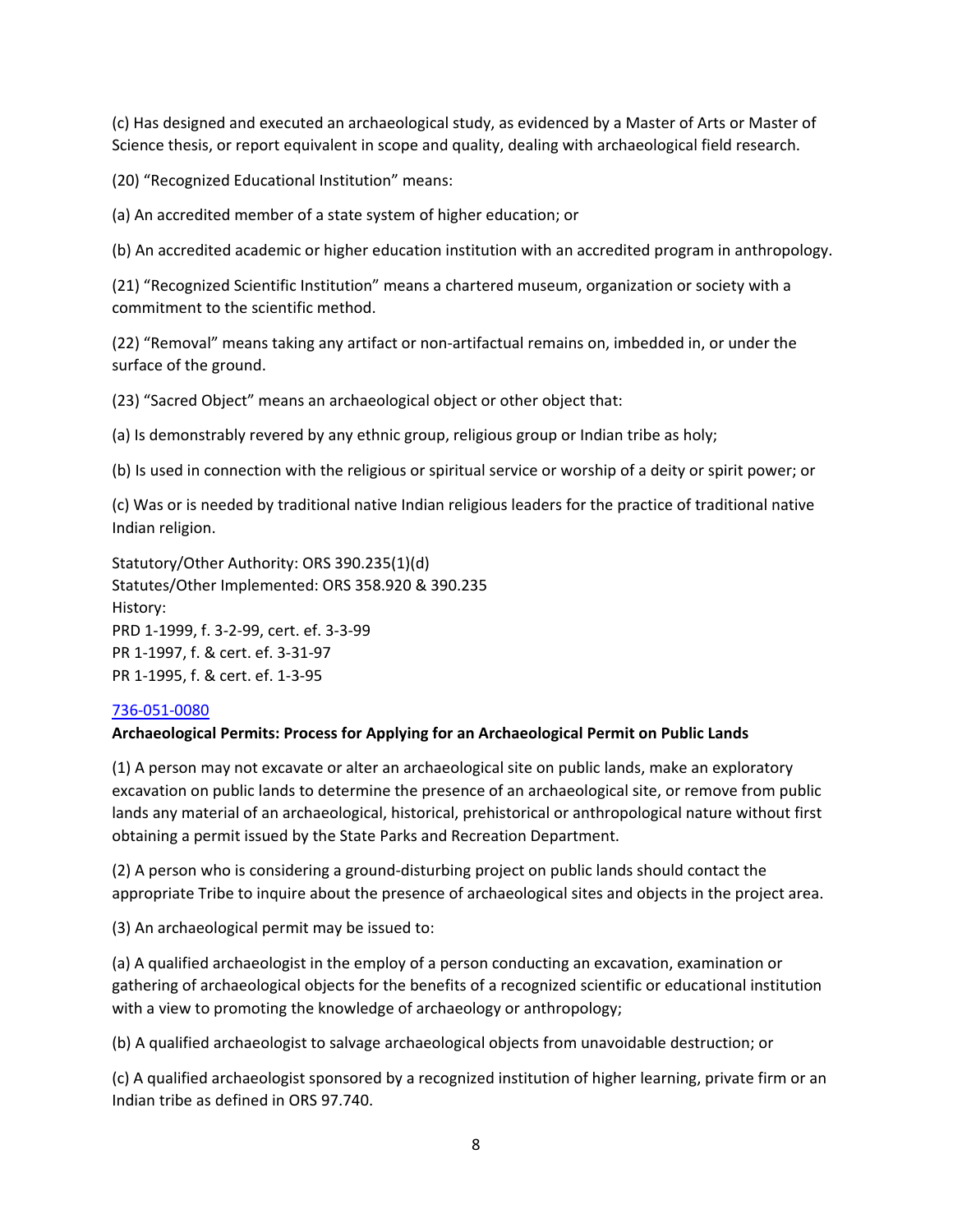(4) A person who desires an archaeological permit pursuant to ORS 390.235 must submit an application to the Oregon Parks and Recreation Director or his or her designee. The application must be complete and be accompanied by:

(a) A map that clearly shows the location of the proposed work that enables the landowner or land managing agency, SHPO and the appropriate Indian tribe to clearly understand the location of the proposed action;

(b) A resume(s) or vita(s) for the person(s) in direct charge of field work. The resume or vita must demonstrate that the person(s) meets or exceeds the qualifications listed in OAR 736‐051‐0080(3);

(c) A research design that explicitly develops the rationale behind the proposed research, giving the theoretical orientation, justification for problem selection, logic and procedures for the research strategy. The design must define the universe of study, establish realistic minimal expectations and a realistic schedule of research and provide justified recovery procedures;

(d) The name, address and phone number of the landowner or land managing agency;

(e) A copy of the notice required under ORS 358.950(1), if the excavation is associated with a prehistoric or historic American Indian archaeological site;

(f) A curation facility for archaeological objects uncovered during the project.

(5) Upon receipt of a complete application, the Director or his or her designee shall determine whether public lands, as defined in OAR 736‐051‐0070(16), are involved.

(6) In consultation with the Commission on Indian Services, the SHPO shall identify the appropriate tribe to be mailed copies of the complete archaeological permit application.

(7) As soon as practicable, but generally not to exceed two working days, the SHPO shall mail copies of the complete application to the appropriate Indian tribe, if any, the land managing agency, Commission on Indian Services, Oregon State Museum of Anthropology, and the applicable local government planning department.

(8)(a) Before issuing a permit, the Director or his or her designee shall contact the appropriate Indian tribe, if any, the landowner or head of the land managing agency, the Director of the Oregon State Museum of Anthropology at the University of Oregon State Museum of Anthropology at the University of Oregon, the appropriate local planning commission, and the Commission on Indian Services;

(b) Notification shall consist of mailing the complete application and its attachments to appropriate state and local entities and the appropriate Indian tribe. The notification shall solicit comments, recommendations for conditions, or objections to the application. Notification letters shall include a highlighted confidentiality statement. Responses to the solicitation must be received within 30 calendar days of the date of the letter. SHPO shall send copies of all responses to the applicant;

(c) If the archaeological site in question is associated with a prehistoric or historic native Indian culture, the applicant shall consult with the appropriate Indian tribe during the 30 day period. At a minimum, consultation shall consist of meeting(s) satisfactory to the tribal governing body and/or its designee, and shall include discussion of the proposed work, archaeological permit terms or conditions, tribal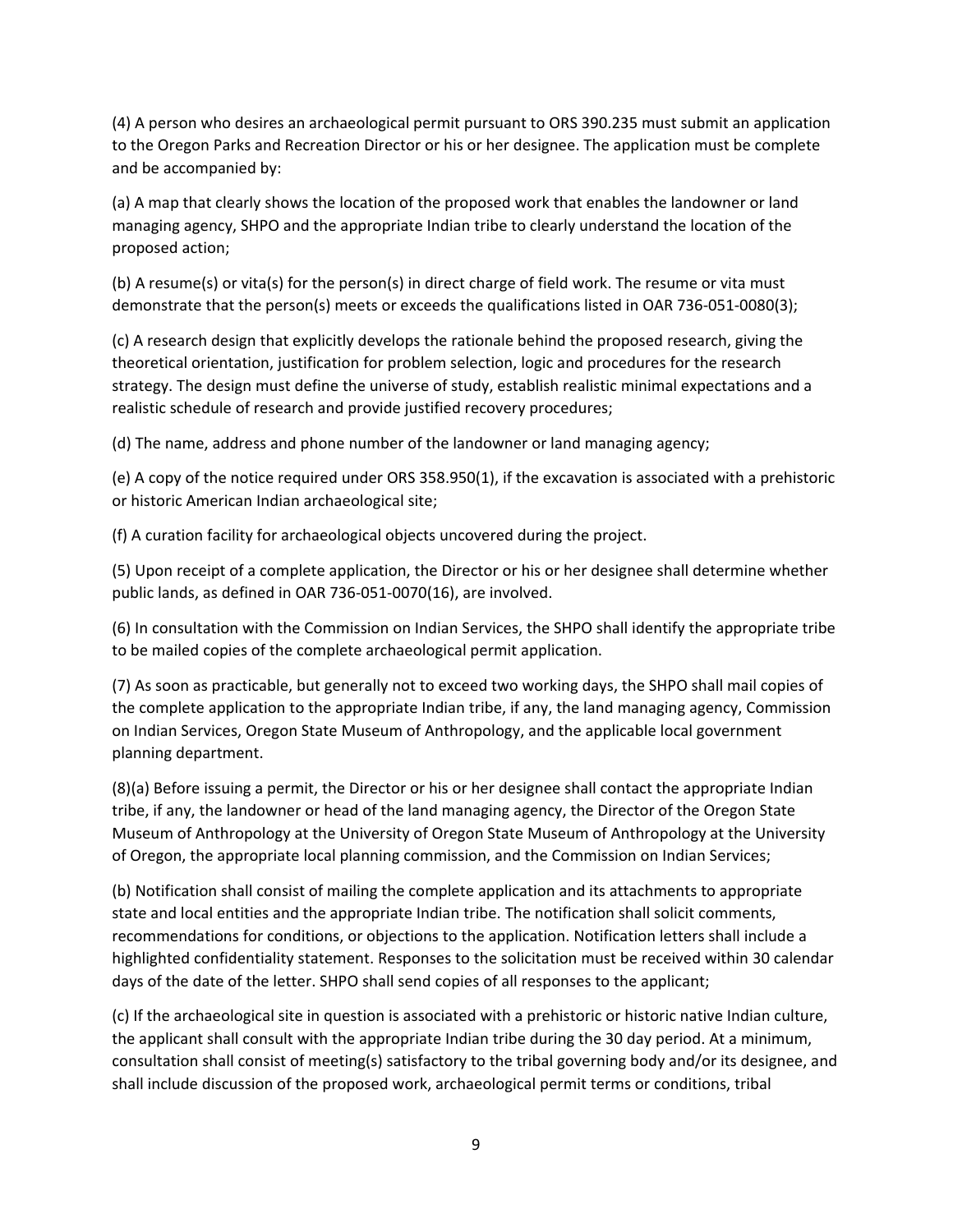monitoring of the archaeological and project work, contingency plans for discovery of remains and artifacts during both archaeological work and project development, and curation of artifacts;

(d) If an entity listed in subsection (a) of this section makes any objection or requests a condition to the application, the applicant shall contact the entity and attempt to resolve the issue. If the objection or request for condition is resolved by the applicant and the entity, they shall notify the SHPO in writing of the resolution. If the applicant and the entity cannot resolve the objection or request for condition within the 30 calendar days allowed for comment on the permit application, the Director or his or her designee shall determine what effect, if any, the objection or proposed condition shall have on the permit application.

(9)(a) Notwithstanding the provisions of section (8) of this rule, any person or entity who discovered an archaeologicals or historic site or burial during construction may request an expedited consultation process. The request may be granted whenever the Director or his or her designee, in consultation with the parties listed in subsection (8)(a) of this rule, determines that the 30 day consultation period provided in subsection (8)(b) of this rule will result in extreme economic hardship to the person or entity making the request, or an undue risk to public health, life or safety, or an undue threat to the site or burial. Examples of situations creating undue risk to public health, life or safety include hazardous material spills, breach of regional flood control facilities, and pipeline failures.

(b) If the Director or his or her designee determines that an expedited consultation process is warranted, the following procedures apply:

(A) The applicant shall contact the Director or his or her designee by telephone and/or facsimile to provide the information described in sections (4) and (7) of this rule;

(B) During the following 48 hours (excluding Saturday, Sunday, and any legal or tribal holidays), the Director or his or her designee shall consult by telephone and/or facsimile with the persons or entities described in section (8) of this rule. If the head of the land managing agency or the tribal governing body of the appropriate Indian tribe objects in writing to an expedited review, the Director or his or her designee will not proceed with the expedited review;

(C) The applicant may proceed with approval from the Director or his or her designee, to be followed by written notice as provided in section (12) of this rule.

(c) For purposes of this section, "extreme economic hardship" means a quantifiable and verifiable expenditure or fiscal loss that is unreasonable for the requestor to bear under the circumstances, including but not limited to the following:

(A) The importance of the project or non‐archaeological use that would be delayed during the consultation period;

(B) The additional costs that would be incurred during the consultation period;

(C) The total cost of the project;

(D) The degree to which expedited consultation could achieve the same protection of the site as consultation over the standard 30 day permit application review period;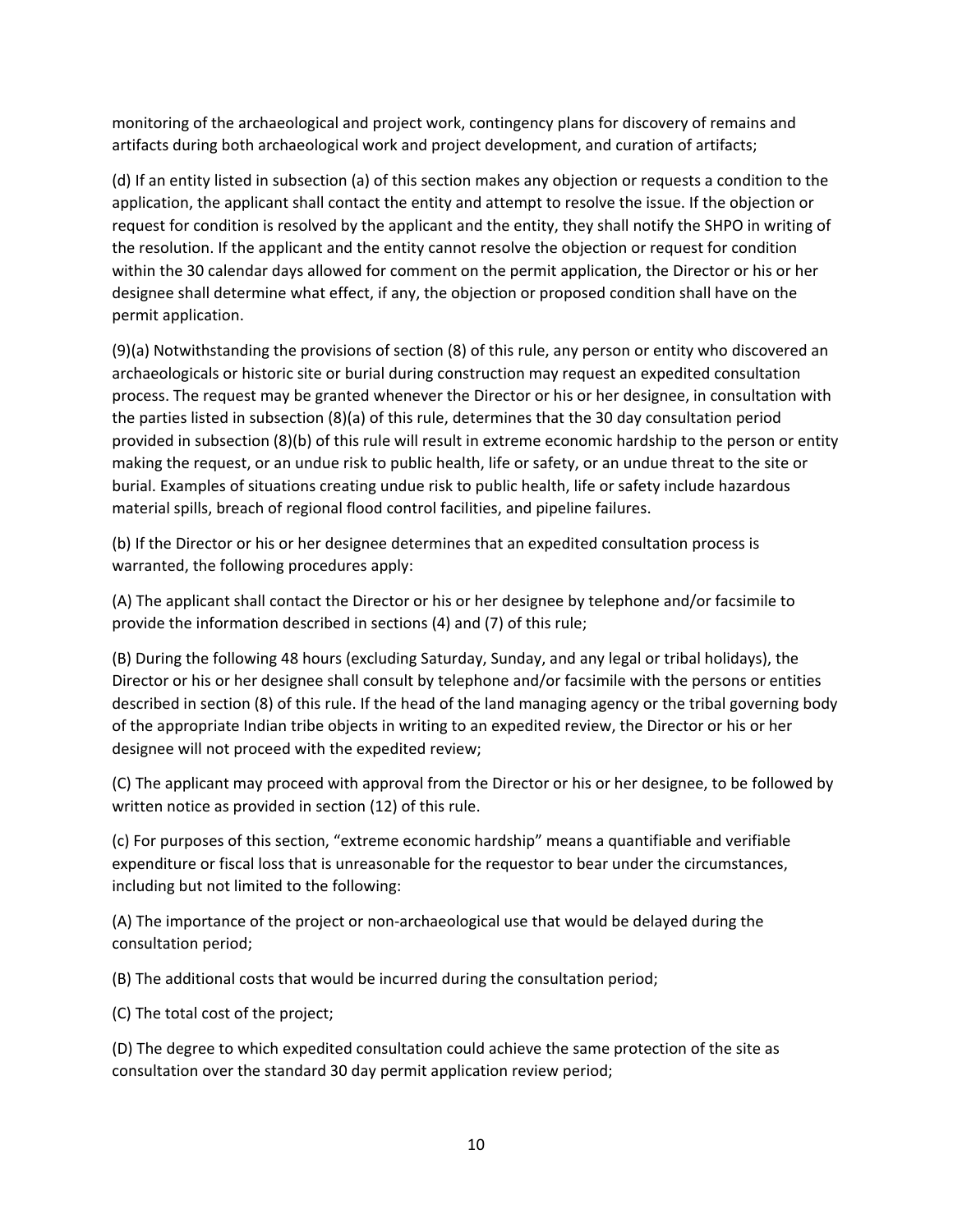(E) Whether the requestor reasonably could have avoided the additional costs by anticipating the need for a permit and consultation at an earlier time.

(10) After considering the application, maps, research design, vita and all comments, recommendations for conditions, or objections received by entities with approval authority during consultation, the Director or his or her designee may issue the permit without conditions, issue the permit with conditions or deny the permit. The permit does not relieve the applicant of compliance with other federal or state requirements, including, but not limited to, ORS 97.740 to 97.760, 358.905 to 358.955, and 390.235 to 390.240.

(11) For purposes of this rule, no permit shall be effective without the approval of the state agency or local governing body charged with management of the public land on which the excavation is to be made, and without the approval of the appropriate Indian tribe.

(12) The applicant and all parties defined in ORS 390.235(1)(f) shall be notified of the Director's decision by first class mail.

(13) Disputes among or between applicants and entities with approval authority shall be resolved pursuant to OAR 736‐051‐0000 through 736‐051‐0050.

(14) The permit issued by the Department shall be reviewed and may be suspended or revoked if human remains, funerary objects or sacred objects are encountered during an excavation.

Statutory/Other Authority: ORS 390.235 & 390.240 Statutes/Other Implemented: ORS 390.235 History: PR 1‐1995, f. & cert. ef. 1‐3‐95

## 736‐051‐0090

## **Archaeological Permits: Process for Applying for an Archaeological Permit on Private Lands**

(1) A person may not knowingly and intentionally excavate, injure, destroy or alter an archeological site or object or remove an archeological object from private lands in Oregon unless that activity is authorized by a permit issued pursuant to this rule:

(a) Permits on private lands will not be required for exploratory excavation to determine the presence of an archaeological site;

(b) The provisions of this rule do not apply to a person who unintentionally discovers an archaeological object that has been exposed by the forces of nature and retains the object for personal use, except for sacred objects, human remains, funerary objects or objects of cultural patrimony;

(c) Collection of an arrowhead from the surface of private land is permitted if collection can be accomplished without the use of any tool.

(2)(a) It is strongly recommended that anyone considering a development project on private lands on previously undisturbed ground contact the SHPO and the appropriate Tribe(s) to determine whether archaeological sites and objects are likely to be present in the project area. This contact will reduce the chance that the project will be delayed due to discovery of an archaeological site;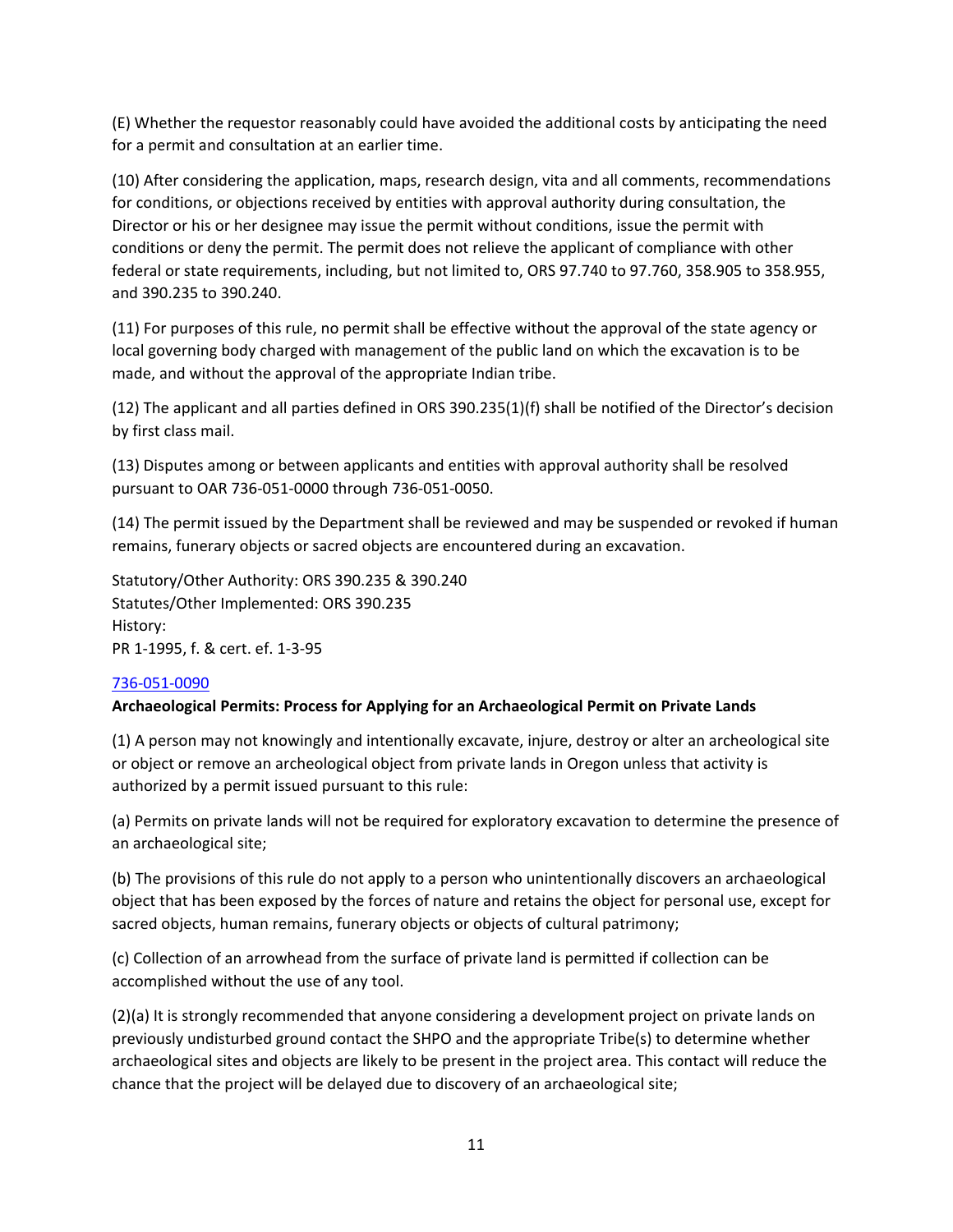(b) SHPO shall coordinate, along with the governing bodies of the Oregon Tribes and the CIS, joint efforts to create and disseminate informational materials that will be distributed to local governments, federal and state agencies, and permitting authorities on the requirements of ORS Chapters 97, 358 and 390, and these rules.

(3) A person who desires an archaeological permit to excavate or remove objects on private lands pursuant to ORS 358.920(1)(a) and 390.235 must submit a request to the Oregon State Parks and Recreation Director or his or her designee:

(a) The application must be complete and meet the requirements of the public lands rule section OAR 736‐051‐0080(4). In addition, an application for an archaeological permit on private lands must be accompanied by a copy of the landowner's written permission pursuant to ORS 358.920(5), and a written statement concerning the disposition of any recovered artifacts not covered by 358.920(4)(b);

(b) The archaeological permit process for private lands is the same as that found in OAR 736‐051‐ 0080(6), (7), (8), (9), (10), (12) and (14) relating to permits on public lands. The SHPO must be satisfied that reasonable concerns of the appropriate Tribe(s) have been addressed by the applicant.

(4) Upon receipt of an application, the Director or his or her designee may contact the landowner to verify the written permission, location and activities of the proposed activity.

(5) Unless authorized by ORS 97.750, an archaeological permit on private lands shall not be issued if the activity includes burials, funerary objects, or human remains.

(6) If an applicant disputes the permit conditions, or the Director's denial of a permit, the dispute shall be resolved pursuant to OAR 736‐051‐0000 through 736‐051‐0050.

Statutory/Other Authority: ORS 390.235 & 390.240 Statutes/Other Implemented: ORS 390.235 History: PRD 4‐2017, minor correction filed 10/20/2017, effective 10/20/2017 PR 1‐1995, f. & cert. ef. 1‐3‐95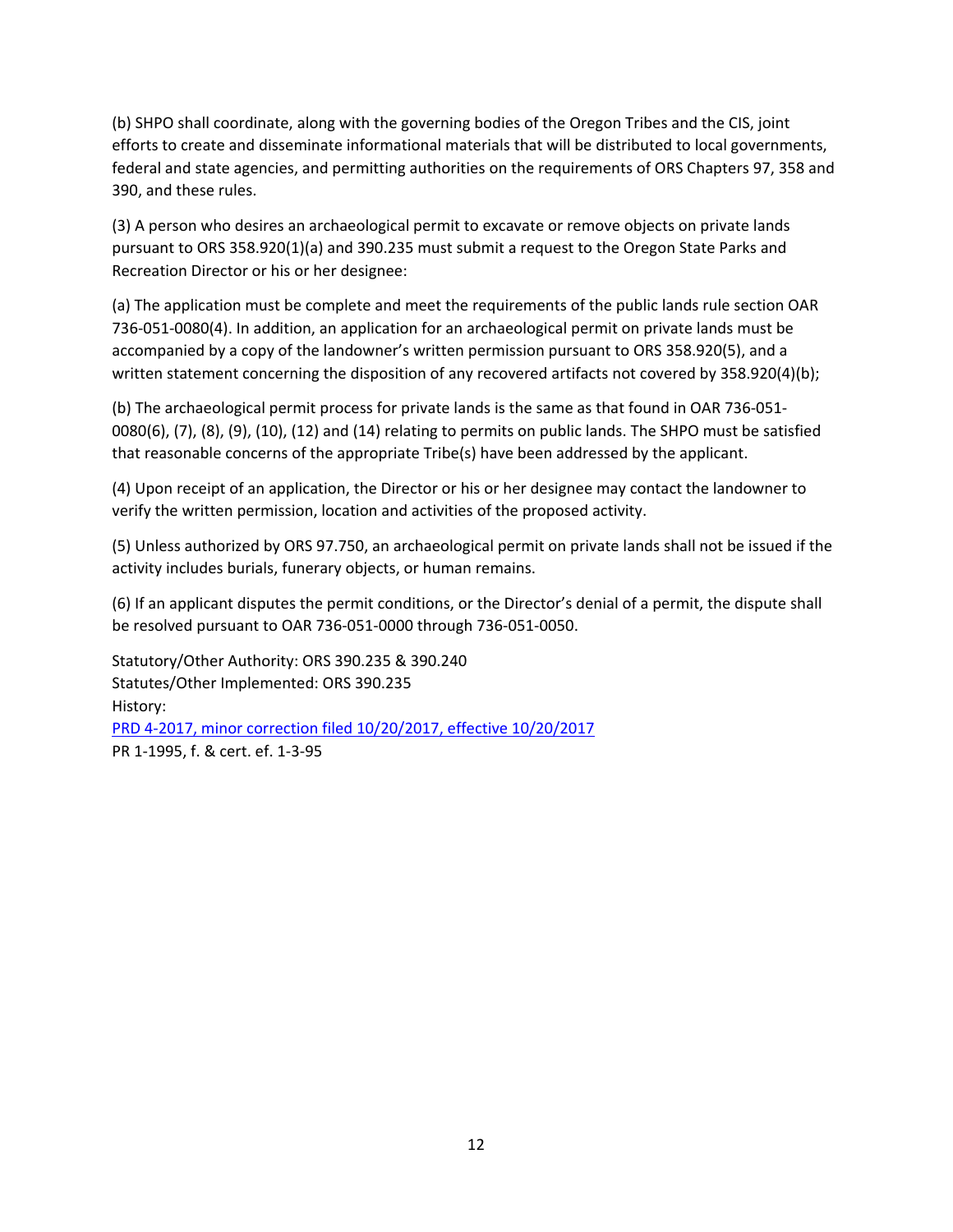## 9a Attachment C: Marked Copy of Current Rules

Parks and Recreation Department

Chapter 736

Division 51 ARCHAEOLOGICAL PERMITS

736‐051‐0000

## **Dispute Resolution Process**

(1) Oregon Administrative Rules (OAR) 736‐051‐0000 through 736‐051041‐0050 establish procedures the Oregon Parks and Recreation Department shall use in resolving a dispute over:

(a) The issuance of an archaeological permit pursuant to Oregon Revised Statute (ORS)ORS 390.235;

(b) Curation facilities for archaeological objects uncovered pursuant to a permit issued under ORS 390.235;

(c) The disposition of human remains, associated material objects, or funerary objects as identified in ORS 97.750.

(2) Throughout the dispute resolution process, It is the policy of the Oregon Parks and Recreation Department and the Oregon State Historic Preservation Office to use best efforts to protect the confidentiality of information pertaining to the location of archaeological sites and objects willthat may be kept from public disclosure pursuant to disclosed during the dispute resolution process.

Statutory/Other Authority: ORS 192.345 and include provisions for protecting confidential information.390.124 & 390.240 Statutes/Other Implemented: ORS 390.124 & 390.240 History: PR 6‐1994, f. & cert. ef. 4‐22‐94

# 736‐051‐0010 **Dispute Resolution Definitions**

As used in OAR 736-051-00200000 through 736-051-0050, unless the context requires otherwise:

(1) "Alternate Curatorial Facility" means the institution approved by the University of Oregon Museum of Natural and Cultural History (UOMNCH) incorporating the Oregon State Museum of Anthropology (OSMA), and appropriate tribes, meeting standards in ORS 390.235;

(a) Where materials pursuant to ORS 390.235(3)(b) are made available for nondestructive research by scholars;

(i) Where "Scholars" means but is not limited to: tribal members, traditional cultural practitioners, traditional cultural authorities, archaeologists, academic professionals, and students.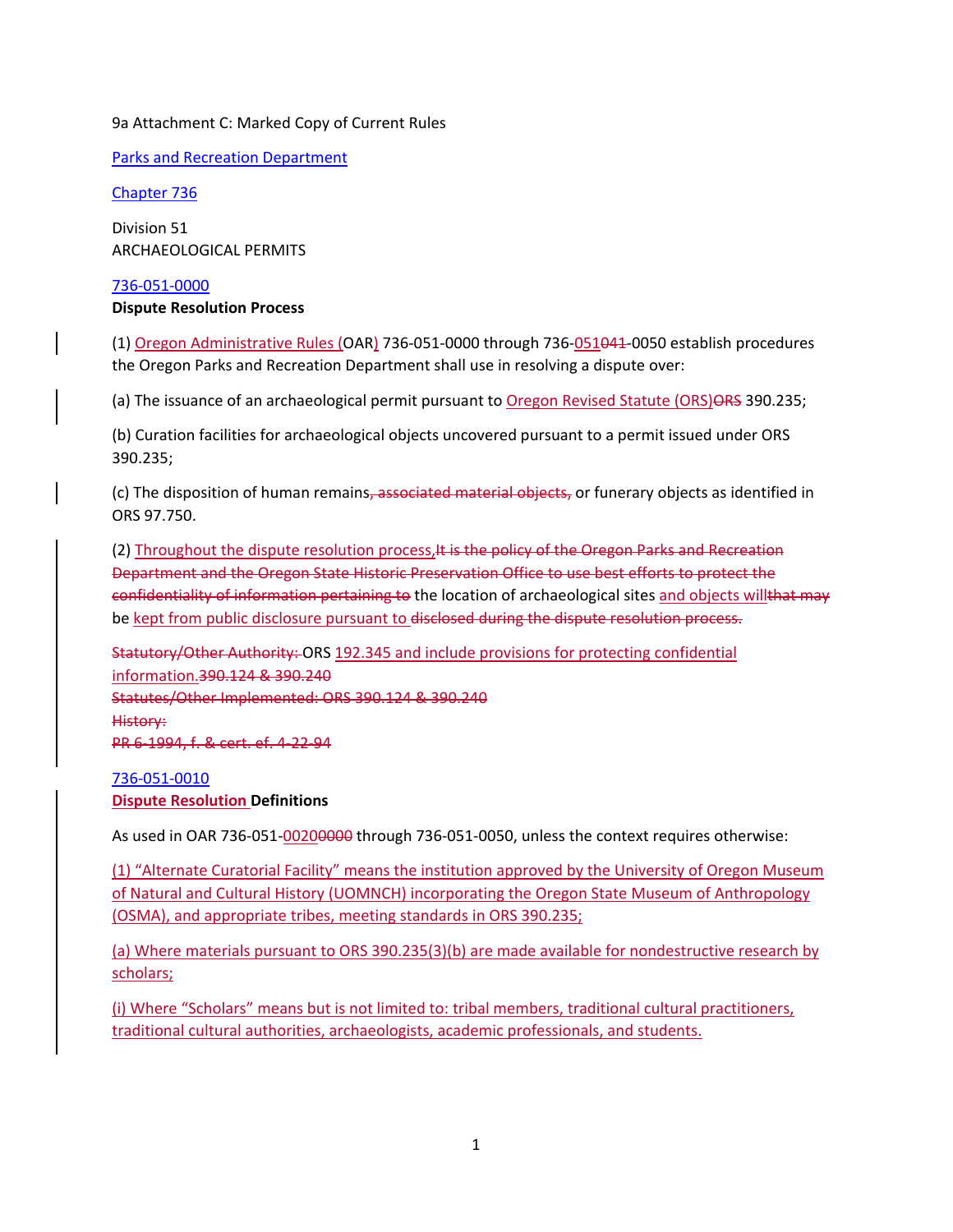(2) "Applicant" means the qualified archaeologist (as defined in ORS 390.235) and the institution/company they represent responsible for the terms and any conditions of an archaeological permit pursuant to ORS 390.235.

(3) "Appropriate Tribe" means the Indian tribe or tribes designated by the Legislative Commission on Indian Services (LCIS).

 $(4(4))$  "Arbitration" means a process whereby a neutral third party or panel considers the facts and arguments presented by disputing parties and renders a decision.

(5) "Archaeological Object" has the meaning given that term in ORS 358.905.

(6) "Archaeological Permit" means the permit issued under ORS 390.235.

(7) "Archaeological Site" has the meaning in ORS 358.905.

(8) "Burial" has the meaning given that term in ORS 358.905.

(9) "Conditions" means any additional permit terms proposed for property access, research, notifications, field methods, analyses, monitoring, curation, and reporting, by an entity with approval authority.

(10) "Entity with Approval Authority" means, as appropriate to the context, one or more of the following: The Oregon Parks and Recreation Department , the private landowner as applicable or land managing agency, the Legislative Commission on Indian Services (LCIS) and the most appropriate tribe(s).

(11) "Funerary Objects" have the meanings given that term in ORS 358.905.

(12) "Human Remains" has the meaning given that term in ORS 358.905.

(13) "Indian Tribe" has the meaning given in ORS 97.740.

(14(2) "Mediation" means a process in which a third party assists and facilitates two or more parties to a dispute in reaching a mutually acceptable resolution of the dispute.

(153) "Negotiation" means an informal process by which an attempt is made by disputing parties to resolve the dispute without the need for mediation or arbitration.

(16) "Object of Cultural Patrimony" has the meaning given that term in ORS 358.905

(17) "Qualified Archaeologist" means a person that meets ORS 390.235 education and experience criteria related to archaeological collection and excavation, as support of their ability to comply with terms and conditions of a State of Oregon issued archaeological permit.

(18) "Sacred object(4) "Entity with Approval Authority" means, as appropriate to the context, one or more of the following: The Oregon Parks and Recreation Department, an appropriate Indian tribe, the Oregon State Museum of Anthropology, the state agency or local governing body charged with management of the public land in question.

(5) "Applicant" means a person who is applying for an archaeological permit pursuant to ORS 390.235.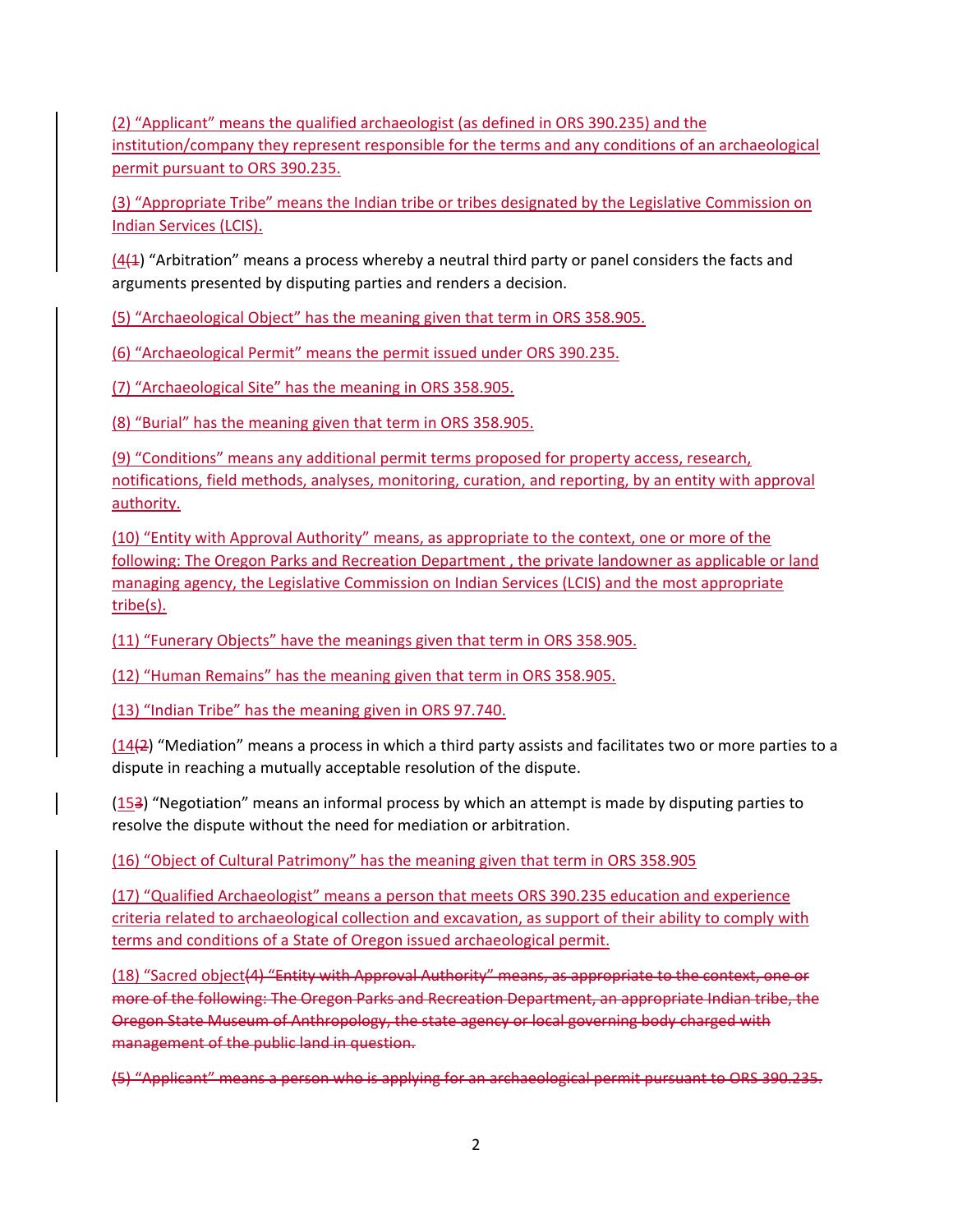(6) "Recognized Curatorial Facility" means the Oregon State Museum of Anthropology (OSMA).

(7) "Alternate Curatorial Facility" can mean one or more of the following:

(a) The scientific, educational, or Indian tribal institution for whose benefit a permit was issued under ORS 390.905 et seq., if approved by OSMA with the concurrence of the appropriate Indian tribe;

(b) An educational facility other than the institution collecting the material, provided the action is approved by the State Board of Higher Education with the concurrence of the appropriate Indian tribe;

(c) An educational facility or firm approved by OSMA with the concurrence of the appropriate Indian tribe, and with the requirement that the facility provide an inventory of material to OSMA within six months of collection.

(8) "Human Remains" has the meaning given that term in ORS 358.905.

(19) "State Designated Curatorial Facility9) "Funerary Objects" have the meanings given that term in ORS 358.905.

(10) "Associated Material Objects" has the same meaning as section (9) of this rule.

(11) "Burial Goods" as found in ORS 309.240(1)(b), has the same meaning as section (9) of this rule.

(12) "Sacred Object" has the meaning given that term in ORS 358.905.

(13) "Qualified Archaeologist" has the meaning given that term in ORS 390.235.

(14) "Professional Archaeologist" has the meaning given that term in ORS 97.740(6).

(15) "Archaeological Permit" means the UOMNCH incorporating the OSMApermit issued under ORS 390.235.

(16) "Archaeological Object" has the meaning given that term in ORS 358.905.

(17) "Indian Tribe" has the meaning given in ORS 97.740(4).

(18) "Appropriate Indian Tribe" means the Indian tribe designated by the Commission on Indian Services as having the greatest interest in the subject matter relating to the dispute.

Statutory/Other Authority: ORS 390.124 & 390.240 Statutes/Other Implemented: ORS 390.124 & 390.240 History: PR 6‐1994, f. & cert. ef. 4‐22‐94

#### 736‐051‐0020

#### **Disputes Covered by the Dispute Resolution Process**

These rules cover disputes among or between persons or entities : Entities that have statutory authority to: approve or object to the issuance of disapprove an archaeological permit, or to approve or object todisapprove a proposed curatorial facility,  $\pm$ o house archaeological objects, or to approve or object todisapprove the disposition of human remains, associated material objects, or funerary objects, sacred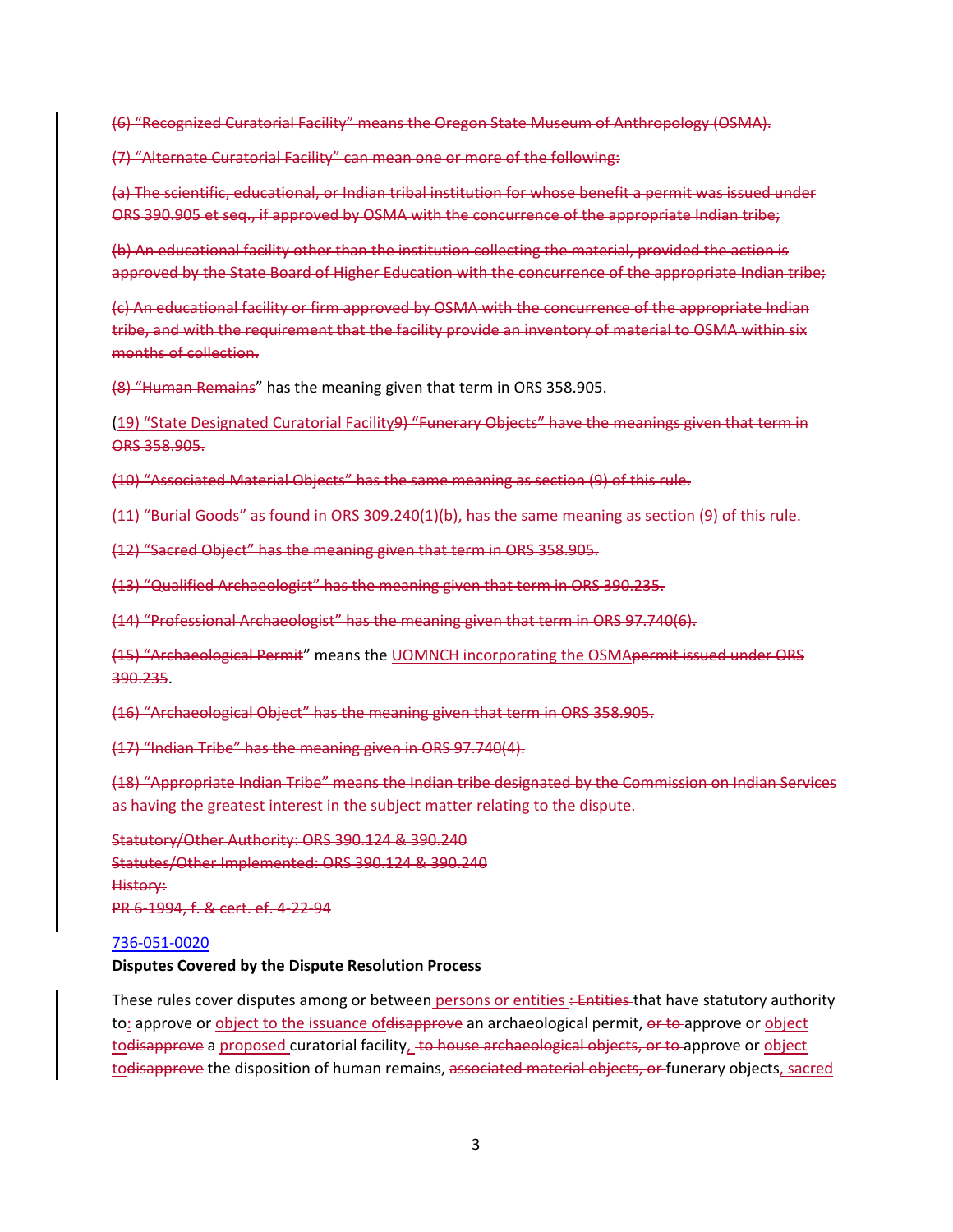objects, or objects of cultural patrimony; apply for ; and applicants for such permits, facilities or dispositions:

(1) Disputes may arise among or between approving entities and applicants over the terms, conditions, provisions or for approval or disapproval of an archaeological permit. where:

(1) After a permit application is sent out for review, including after its issuance, disputes may arise among or between entities with approval authority and applicants over any proposed terms, conditions, or objections where:

(a) An entity with approval authority over an application for a permit objects to its issuancewithholds that approval;

(i) Based on any proposed (b) An entity with approval authority disagrees over the terms or, conditions. or provisions of the permit;

(ii) Based on any prior failure of the  $e$ ) The applicant to comply disagrees with the terms or  $\sigma$  conditions or provisions of any previously issued the permit, from the time this rule is enacted.

(iii) Based on any unresolved comments to a report submitted for a previously issued permit.

(A) Where the as established by an entity with approval authority is able to include documentation supporting comments were requested and not addressed.

(iv) Based on a prior violation of ORS 390.235 by the applicant for failing to obtain a permit, from the time this rule is enacted.

(b) The applicant disagrees with any proposed terms or conditions of a permit;

(c) The applicant disagrees with an objection to their permit application.

(2) Disputes may arise over the selection of curatorial facilities forto house archaeological objects uncovered on public lands where:

(a) An entity that has approval authority over the choice of ana recognized or alternate curatorial facility withholds that approval;

(b) The archaeological permit applicant disagrees with the choice of ana-recognized or alternate curatorial facility as made by an entity with approval authority.

(3) Disputes may arise over the disposition of human skeletal remains  $\tau$  associated material objects, or funerary objects, sacred objects, or objects of cultural patrimony as described in ORS 97.740. 750 where:

(a) The appropriate Indian tribe has denied consent within 30 days of the mailing of the request for consent;

(b) The professional archaeologist proposing the excavation (or the company or agency the archaeologist represents), disagrees with the terms, conditions or provisions of the Indian tribe's written consent, if any.

Statutory/Other Authority: ORS 390.124 & 390.240 Statutes/Other Implemented: ORS 97.750 & 390.235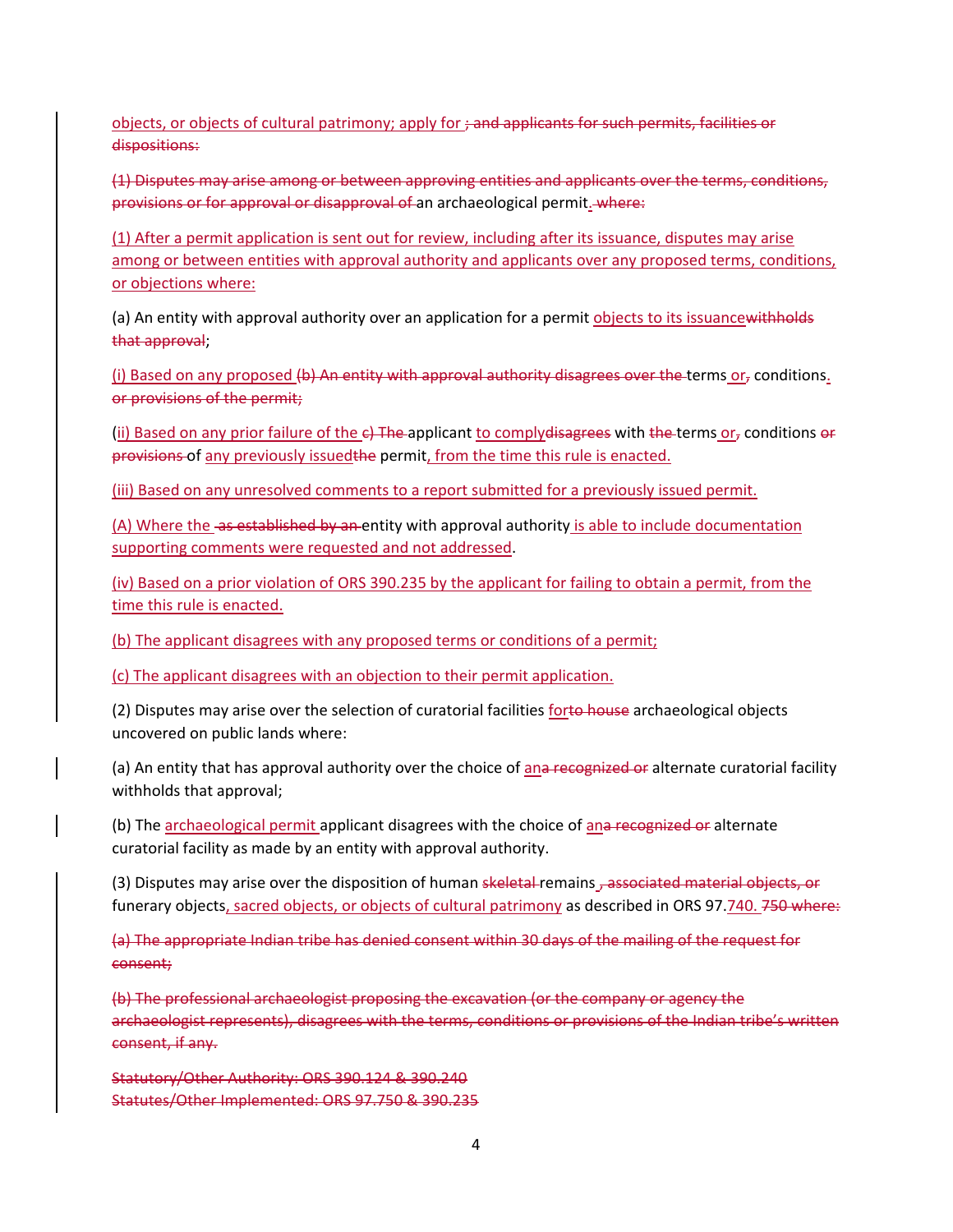# History: PR 6‐1994, f. & cert. ef. 4‐22‐94

## 736‐051‐0030

## **Informal Dispute Resolution (Negotiation)**

(1) If the permit applicant or an entity with approval authority over an application for a permit objects to the approval or <u>objectiondisapproval</u> of a permit or any of its terms or, conditions, they or provisions, it shall notify the State Historic Preservation Office (SHPO) in writing.

(2) The SHPO shall initiate an informal process by which the disputing parties shall attempt to reach agreement. By mutual agreement, the disputing parties may include the SHPO or other third parties in this process, but they shall not be compensated. The H is recommended that the informal dispute resolution process shall be completed within 6030 days.

(3) At any time<sub>r</sub> a disputing party can terminate the informal dispute resolution process and submit the dispute to mediation or withdraw the dispute by notifying all parties in writing.

Statutory/Other Authority: ORS 390.124 & 390.240 Statutes/Other Implemented: ORS 390.240 History: PR 6‐1994, f. & cert. ef. 4‐22‐94

## 736‐051‐0040

## **Mediation**

(1) The entities with approval authority in consultation with the staff of the Dispute Resolution Commission (DRC), shall compile and maintain a list of potential mediators.

(2) Within ten calendar days of receipt of a written request to mediate, the SHPO shall provide the disputing parties with a list of at least three potential mediators, including written credentials of each one.

(3) Within ten calendar days of receipt of the list of potential mediators, each disputing party shall notify the SHPO if one or more of the mediators would be acceptable.

(4) Disputing parties may jointly interview potential mediators. All parties shall agree on the choice of mediator within five working days after the list of acceptable mediators is forwarded to SHPO.

(5) The mediator shall assist the disputing parties in preparing for mediation. the negotiation. Such preparations shall include:

(a) A statement of the issues to be mediated;

(b) A list of the parties who will participate in the mediation;

(c) An estimated completion date for the mediation process. By mutual consent, deadlines may be established for ending or continuing the mediation process;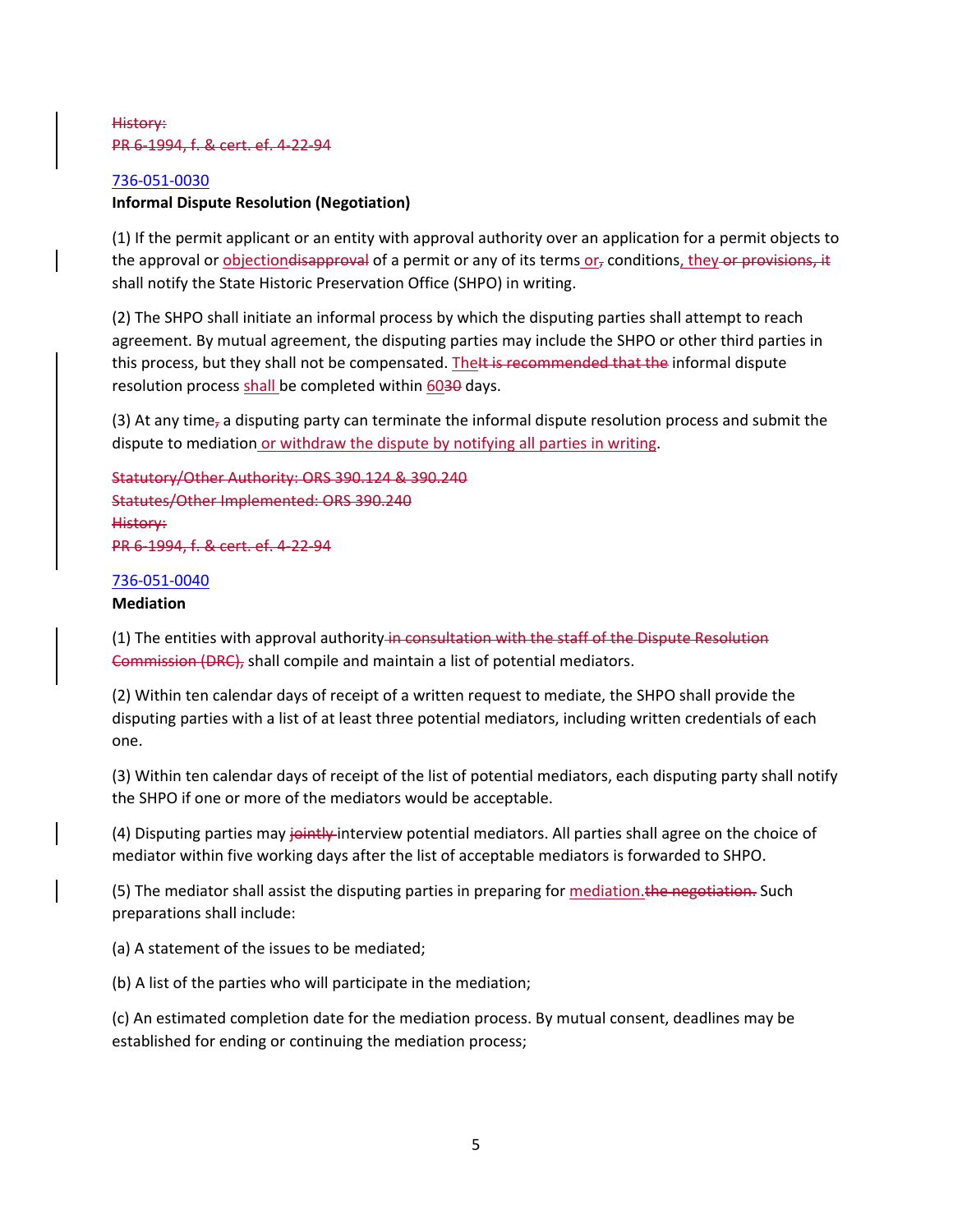(d) A statement of what shall constitute agreement. An understanding of what constitutes agreement shall include adequate time for each disputing party's decision-making body to ratify aandy tentative agreement reached by the mediator and the disputing parties;

(e) Throughout the dispute resolution process, the location of archaeological sites and objects will be kept from public disclosure pursuant to ORS 192.345, and include provisionsProvisions for protecting confidential information about site location, traditional or sacred places and practices, or other sensitive information associated with archaeological sites and objects;

(f) Provisions for payment of the mediator's services, if the services are not voluntary;

(g) Any other procedural matters the disputing parties determine need resolution before mediation begins on the substantive issues.

Statutory/Other Authority: ORS 390.124 & 390.240 Statutes/Other Implemented: ORS 390.240 History: PR 6‐1994, f. & cert. ef. 4‐22‐94

# 736‐051‐0050

# **Arbitration**

(1) If the mediation does not yield a result satisfactory to all parties, the disputing parties shall notify the SHPO in writing, and the dispute shall proceed to arbitration.

(2) The SHPO shall notify each of the following of the need to designate one representative to serve on an arbitration panel:

(a) The SHPOState Historic Preservation Office;

- (b) The **LCISCommission on Indian Services**;
- (c) The **UOMNCHOregon State Museum of Anthropology**;
- (d) The governing bodies of the federally‐recognized Indian tribes;
- (e) The Dispute Resolution Commission.

(3) All panel members shall be designated within ten calendar days of receipt of SHPO's notification.

(4) By consensus, the panel shall:

(a) Choose a chair who shall be responsible for scheduling arbitration sessions, notifying all parties with standing in the dispute, and convening the arbitration session; and

(b) Establish the procedural framework for the arbitration.

(5) The issues to be arbitrated are limited to those which could not be resolved by the mediation process.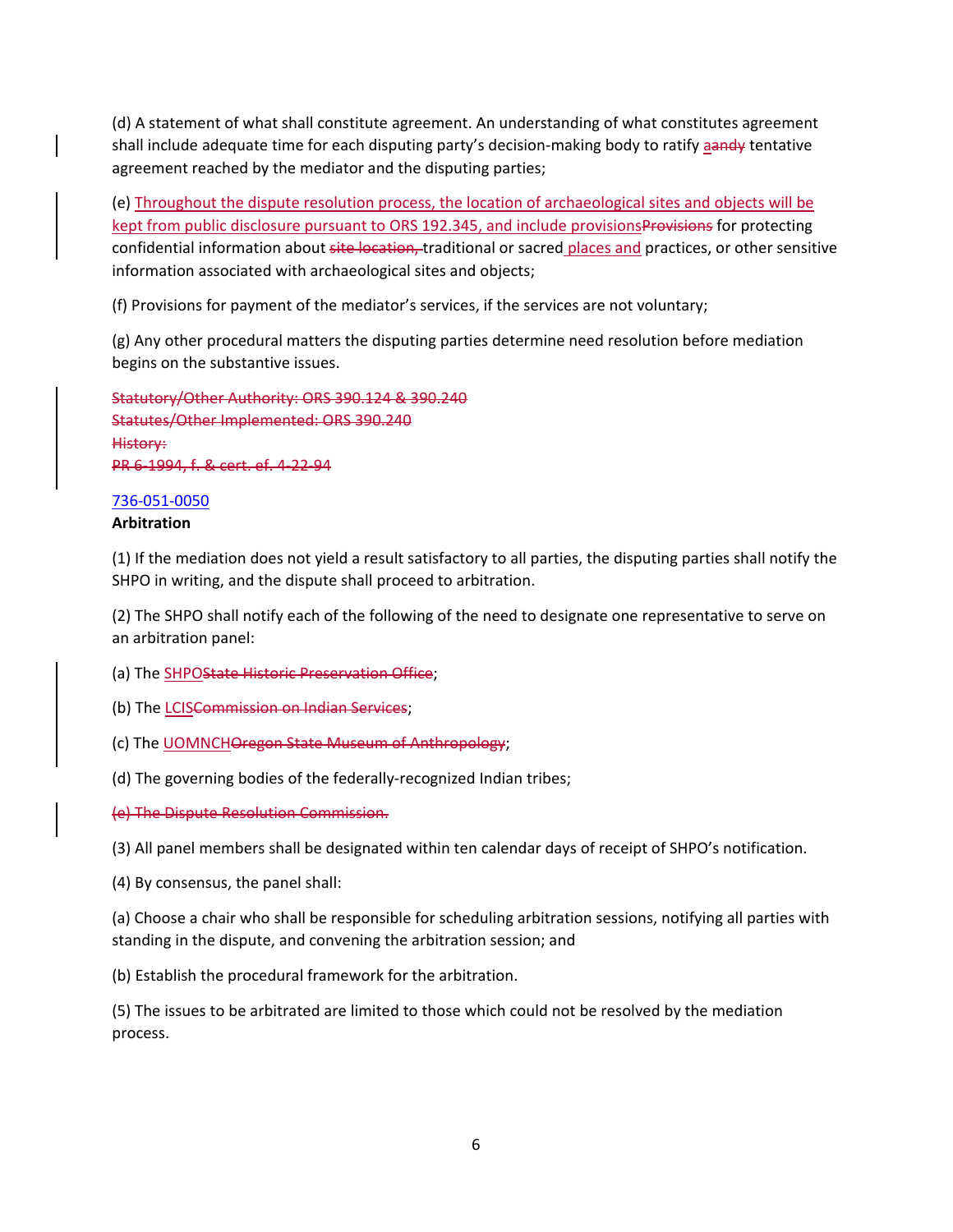(6) Any party that declines to participate in the mediation or arbitration process waives its right to approve the permit application, or to set terms, conditions or provisions on the approval of the permit application.

(7) The decision of the arbitration panel may be appealed pursuant to ORS 36.365.

Statutory/Other Authority: ORS 390.124 & 390.240 Statutes/Other Implemented: ORS 390.240 History: PR 6‐1994, f. & cert. ef. 4‐22‐94

#### 736‐051‐0060

#### **Application for Archaeological Permit**

(1) OAR 736‐051‐0060 through 736‐051‐0090 establish procedures the Director of the Parks and Recreation Department, or their designee, shall use in issuing archaeological permits on public and private lands.

(2) Per ORS 192.345, It is the policy of the Oregon Parks and Recreation Department (OPRD) and the Oregon State Historic Preservation Office (SHPO) that information pertaining to the location of archaeological sites, cairns, burials, human remains, funerary objects and sites are confidential and exempt from public disclosure. Please consider ethical responsibilities towards, sacred objects or objects of cultural patrimony is confidential information about traditional or sacred places and practices, or other sensitive information associated with archaeological sites and objects. Requirements outside those identified in this rule from local processes or other rules that contradict any of the roles and responsibilities herein, are not enforceable under this process in part due to this exemptionthat will be disclosed only as required by law.

Statutory/Other Authority: ORS 390.235(1)(d) Statutes/Other Implemented: ORS 390.235 History: PR 1‐1995, f. & cert. ef. 1‐3‐95

#### 736‐051‐0070

# **Archaeological Permits: Definitions**

As used in OAR 736‐051‐00800060 through 736‐051‐0090 unless the context requires otherwise:

(1) "Alter" means to disturb or remove any part of an archaeological site. or a feature within an archaeological site.

(2) "Applicant" means the qualified archaeologist (as defined in ORS 390.235) and the institution/company they represent responsibleperson who is applying for the terms and any conditions of an archaeological archeological permit pursuant to ORS 390.235.

(3) "Appropriate Indian Tribe" means the Indian tribe or tribes designated by the LCISCommission on Indian Services as having the greatest interest in the permit application.

(4) "Archaeological Excavation" requires a permit on non-federal public and private Site" means a geographic locality in Oregon, including but not limited to submerged and submersible lands and means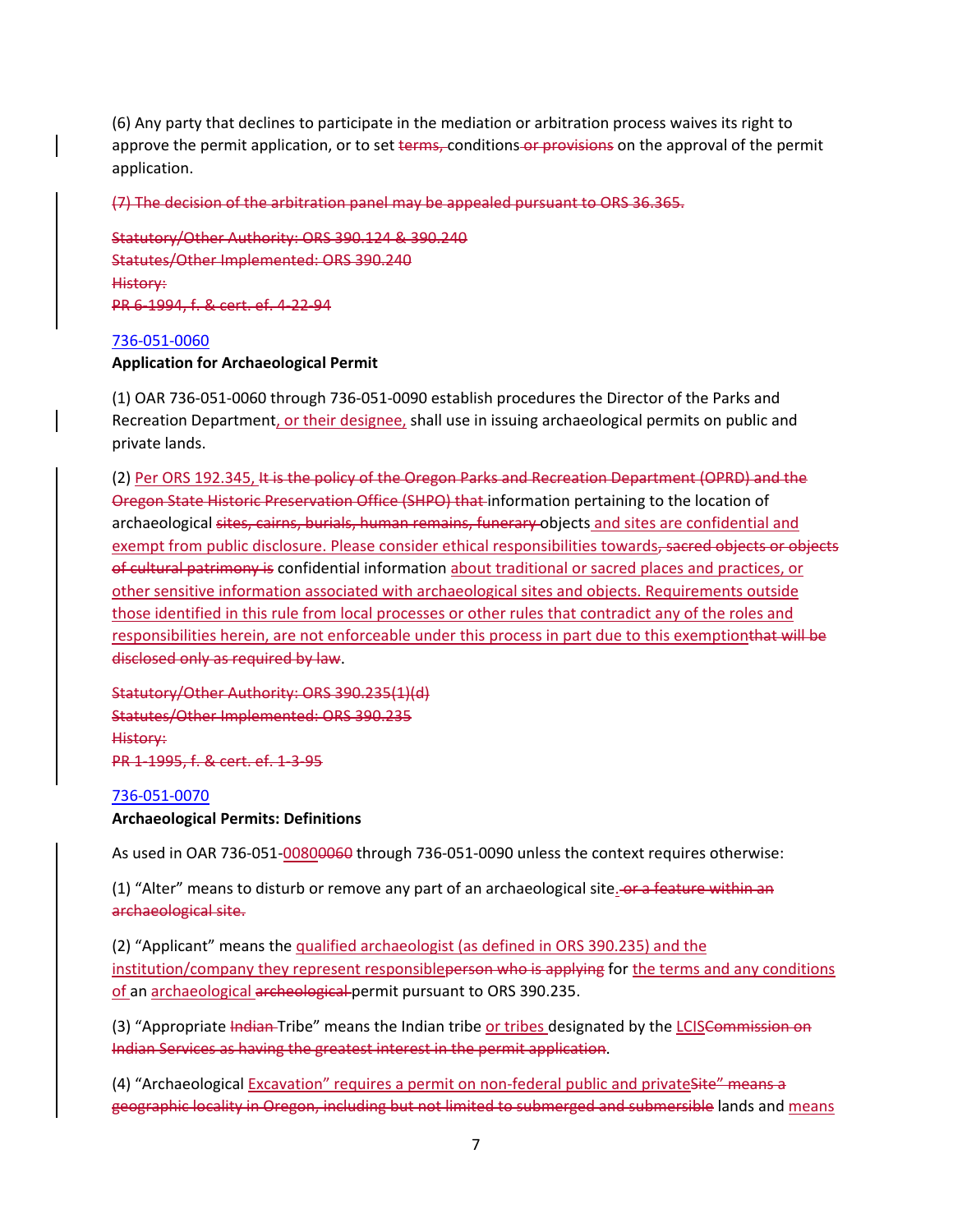to applythe bed of the sea within the state's jurisdiction, that contains archaeological objects and the contextual associations of the objects with:

(a) Each other; or

(b) Biotic or geological remains or deposits. Examples of archaeological methodssites include but are not limited to break the ground surface to remove any buried or embedded archaeological object, feature, or non-archaeological material for the purposes of performing archaeological researchshipwrecks, lithic quarries, house pit villages, camps, burials, lithic scatters, homesteads and townsites.

(5) "Archaeological Object" has the meaning in ORS 358.905means an object that:

(a) Is at least 75 years old;

(b) Is part of the physical record of an indigenous or other culture found in the state or waters of the state; and

(c) Is material remains of past human life or activity that are of archaeological significance including, but not limited to, monuments, symbols, tools, facilities, technological by–products and dietary by–products.

(6) "Archaeological Permit" means the permit issued under ORS 390.235.

(7) "Artifact" means the same as "Archaeological Site" has the meaning in ORS 358.905. Object."

(8) "Associated Material Objects" means the same as "Funerary Object."

(9) "Burial" has the meaning Goods," as found in ORS 358.905.390.240(1)(b), means the same as "Funerary Objects."

(9) "Conditions" means any additional permit terms proposed for property access, research, notifications, field methods, analyses, monitoring, curation, and reporting, by an entity with approval authority.

(10) "Curatorial Facility" means either:

(-a) The "State Designated Curatorial Facility".

(a) "Recognized" curatorial facility, which is the UOMNCH;Oregon State Museum of Anthropology (OSMA); or

(b) "Alternate Curatorial Facility"" curatorial facility, which means the is defined as follows:

(A) The scientific, educational, or Indian tribal institution for whose benefit a permit was issued, if approved by UOMNCH and OSMA with the concurrence of the appropriate tribes meeting standards in ORS 390.235. Indian tribe; or

(11) "Destroy" means to injure in entirety.

(B) An educational facility other than the institution collecting the material, provided the action is approved by the State Board of Higher Education with the concurrence of the appropriate Indian tribe; or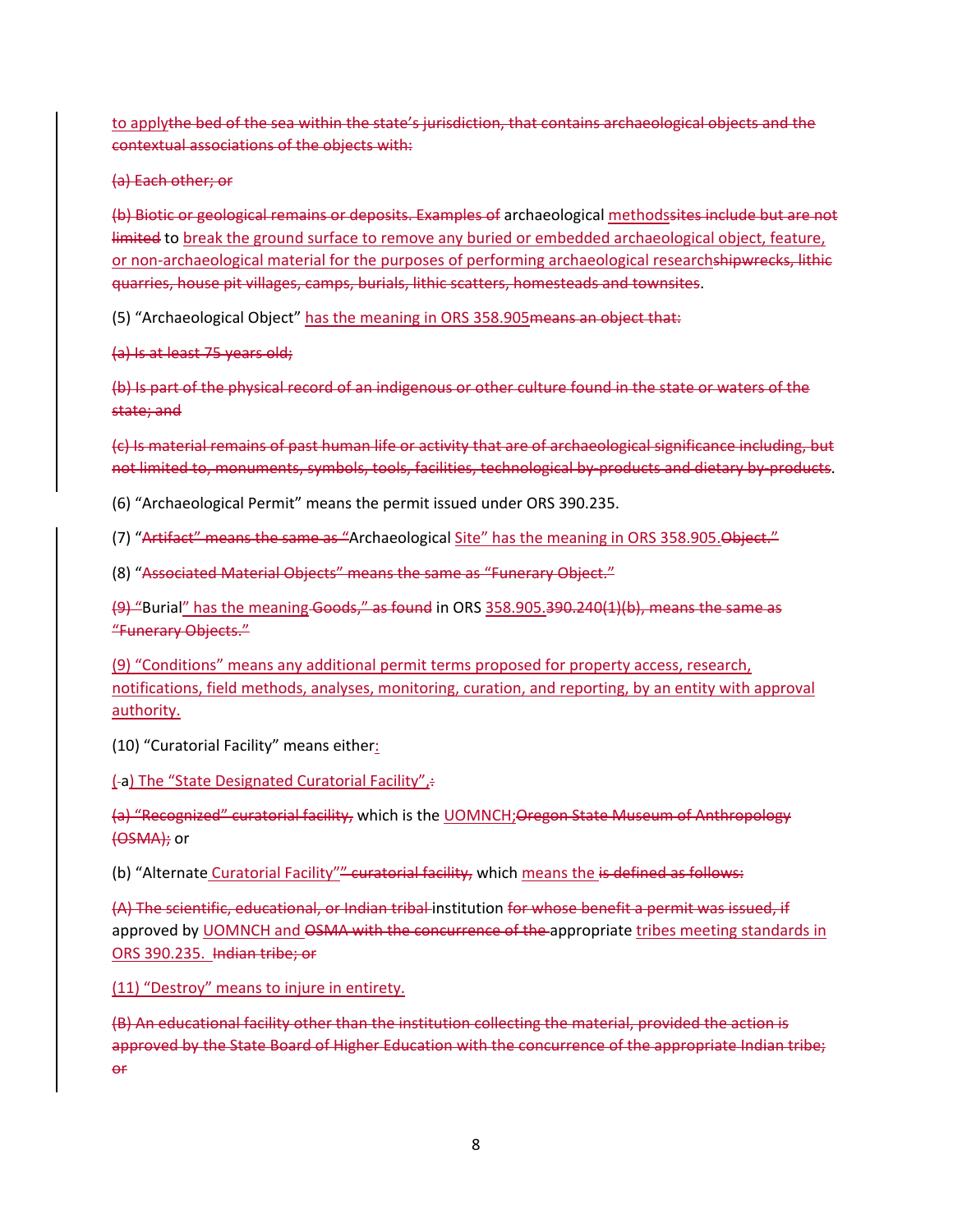(C) An educational facility or firm approved by OSMA with the concurrence of the appropriate Indian tribe, and with the requirement that the facility provide a material inventory to OSMA within six months of collection.

(11) "Excavate" means to break the ground surface to remove any artifact or to remove an embedded artifact, feature or non-artifactual material in an archaeological site for the purposes of performing anthropological research.

(12) "Entity with Approval Authority" means, as appropriate to the context, one or more of the following: The Oregon Parks and Recreation Department, the landowner or land managing agency, the Legislative Commission on Indian Services and the most appropriate tribe(s).

(13) "Exploratory Excavation" is a type of archaeological excavation inventory method for identifying the presence or absence of a buriedmeans digging into or otherwise disturbing the earth to determine whether or not an archaeological object or site, not visible from the surface, requiring a permit on nonfederal public landssite exists at the excavation.

(14) "Funerary object" has the meaning in ORS 358.905.

(15) Historic Cemetery has the meaning given in ORS 97.772.

(16) "Human Remains" has the meaning given that term in ORS 358.905.

(17) "Injure" means to inflict damage of any kind.

(18) (13) "Funerary Objects" means any artifacts or objects that, as part of a death rite or ceremony of a culture, are reasonably believed to have been placed with the individual remains either at the time of death or later.

(14) "Human Remains" means the physical remains of a human body, following death, including, but not limited to bones, teeth, hair, ashes or mummified or otherwise preserved soft tissues of an individual.

(15) "Object of Cultural Patrimony" has the meaning given that term in ORS 358.905 means:

(19(a) An object having ongoing historical, traditional or cultural importance central to the native Indian group or culture itself, rather than property owned by an individual native Indian, and which, therefore, cannot be alienated, appropriated or conveyed by an individual regardless of whether or not the individual is a member of the Indian tribe. The object shall have been considered inalienable by the native Indian group at the time the object was separated from such group;

(b) Does not mean unassociated arrowheads, baskets or stone tools for portions of arrowheads, baskets or stone tools.

 $(16)$  "Person" means an individual, a partnership, a public or private corporation, an unincorporated association or any other legal entity. "Person" includes any subsidiary subcontractor, parent company or other affiliate. Business entities are considered affiliates when one controls or has the power to control the other or when both are controlled directly or indirectly by a third person.

(2017) "Private Lands" means lands within the State of Oregon owned by a person, except "Private lands" does not include federal lands or nonfederal public lands, or any lands the title to which is: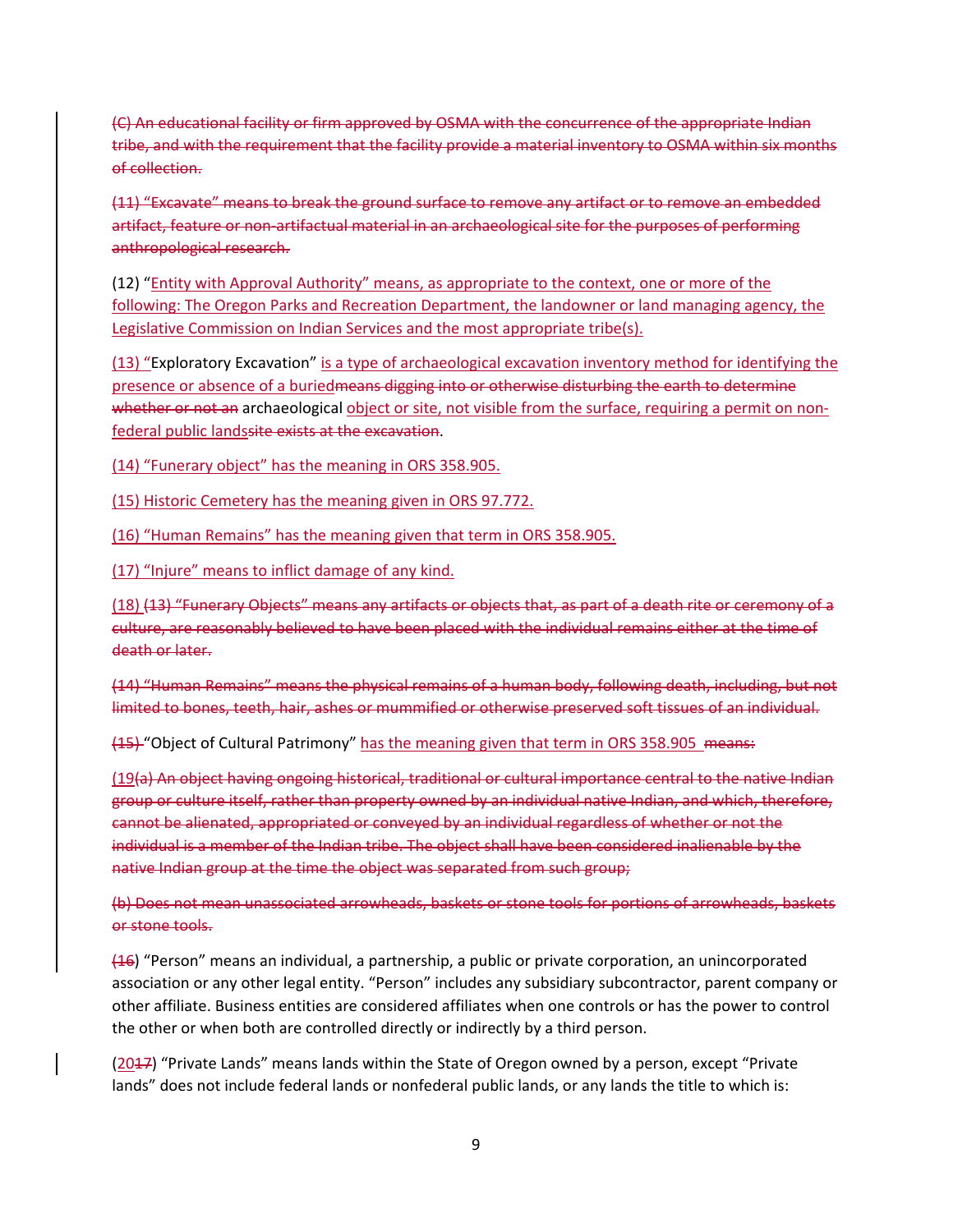(a) Held in trust by the United States for the benefit of any Indian tribe or individual;

(b) Held by an Indian tribe or individual subject to a restriction by the United States against alienation.

(2118) "Public Lands" means any lands owned by the State of Oregon, a city, county, district or municipal or public corporation in Oregon.

(22) "Qualified Archaeologist" means a person that meets the ORS 390.235 education, fieldwork, laboratory or curation, and reporting experience specific to archaeological excavation and analysis, supporting their ability to comply with any terms and conditions of a State of Oregon issued archaeological permit. The "Qualified Archaeologist" must be able to demonstrate that they:

(a) Possess a(19) "Qualified Archeologist" means a person who has the following qualifications:

(a) A post‐graduate degree in archaeology, anthropology, history, classics or other germane discipline with a specialization in archaeology, or a documented equivalency of such a degree;

(i) Where "Post‐Graduate Degree" means a Master of Arts (MA), Master of Science (MS), or Doctor of Philosophy (PhD) degree from an accredited member of a state system of higher education; or from an accredited academic or higher education institution, through an accredited program in archaeology, anthropology, history, classics or other germane discipline with a specialization in archaeology.

(ii) Where "specialization in archaeology" means the program, coursework, and graduate faculty adhere to departmental requirements for the equivalency of a post-graduate degree in the discipline of archaeology, and the applicable curriculum was appropriately accredited by an accrediting body recognized by the Secretary of the U.S. Department of Education.

(iii) Where "archaeology" means the study of the past based on: archaeological method and theory, the analysis or patterning of any surviving archaeological objects, sites, or features, anthropogenic soils, ethnographic, historic, or oral traditions, and any associated contextual relationships documenting the use of a place or places by people individually or collectively for any amount of time. Archaeology is a subfield of Anthropology.

(iv) Where "documented equivalency" means an official record of a post‐graduate degree from a foreign educational institution deemed equivalent to that gained in conventional/accredited U.S. education programs comparable to a MA, MS, or PhD, with a specialization in archaeology.

(b) Have twelve<del>Twelve</del> weeks (480 hours) of supervised experience in basic archaeological field research, including both survey and excavation, and four weeks  $(160$  hours) of archaeologicalef laboratory analysis or curating; and

(i) Where supervised archaeological field research means at the professional level, as opposed to that obtained as a volunteer, or for undergraduate or graduate school credit.

(ii) Where 480 hours of both survey and excavation means a minimum of 240 hours each.

(c) HaveHas designed and executed an archaeological study, as evidenced by a MA or MSMaster of Arts or Master of Science thesis, PhD dissertation, peer reviewed publication, or report equivalent in scope and quality, dealing with archaeological field research, of which they are the sole, or primary/lead author.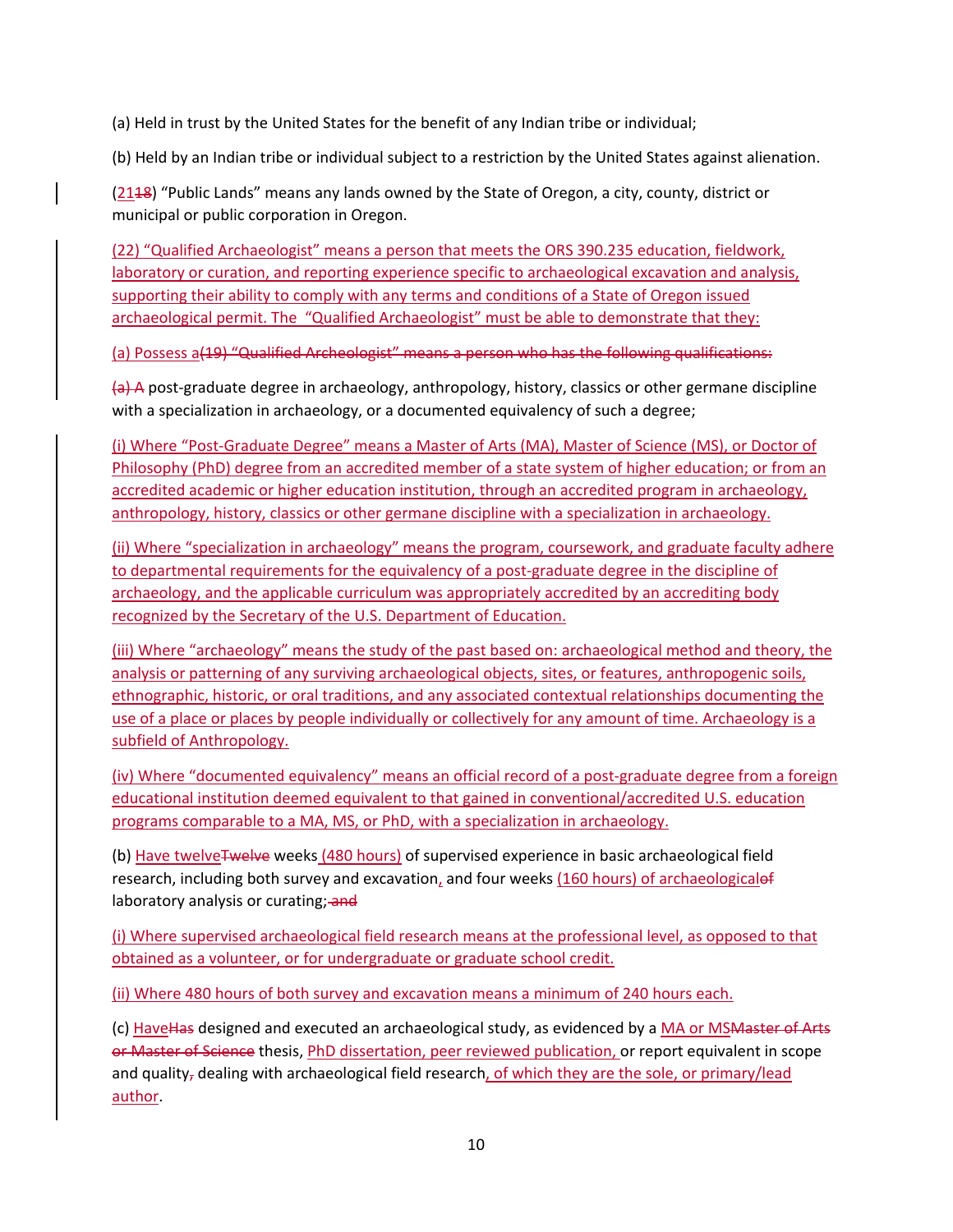(i) Where "archaeological field research" means hands‐on analysis of a professionally excavated archaeological collection or a portion of a collection from data recovery or test excavations in an archaeological site prior to or after curation at an Oregon "State Designated", "Alternate Curatorial Facility", or federally approved facility.

(A) Where the collection consists of archaeological objects and associated data, such as excavation level forms, field maps, catalogs of archaeological objects, archaeological object inventories, collected samples, and photographs, conveying overall provenience.

(ii) Where being the "sole author" unequivocally demonstrates the "Qualified Archaeologist" designed and executed the archaeological study.

(iii) Where a primary/lead author can clearly demonstrate their specific contribution evidencing they were principally responsible for designing and executing the archaeological study.

(23) "(20) "Recognized Educational Institution" means:

(Aa) An accredited member of a state system of higher education; or

(Bb) An accredited academic or higher education institution with an accredited curriculumprogram in anthropology specializing in archaeology, or related field.

(2421) "Recognized Scientific Institution" means a chartered museum, organization, or society with a commitment to the scientific method.

(25) "Remove22) "Removal" means taking any material, whether archaeological or not, embedded in or on the surfaceartifact or non-artifactual remains on, imbedded in, or under the surface of the ground.

(2623) "Sacred Object" means an archaeological object or other object" has the meaning given that term in ORS 358.905. that:

(27) "Tribal Coordination" means a bilateral process of discussion, cooperation, and decision‐ making about the proposed investigation to assist with the development of the archaeological permit research design.

(a) Is demonstrably revered by any ethnic group, religious group or Indian tribe as holy;

(b) Is used in connection with the religious or spiritual service or worship of a deity or spirit power; or

(c) Was or is needed by traditional native Indian religious leaders for the practice of traditional native Indian religion.

Statutory/Other Authority: ORS 390.235(1)(d) Statutes/Other Implemented: ORS 358.920 & 390.235 History: PRD 1‐1999, f. 3‐2‐99, cert. ef. 3‐3‐99 PR 1‐1997, f. & cert. ef. 3‐31‐97 PR 1‐1995, f. & cert. ef. 1‐3‐95

736‐051‐0080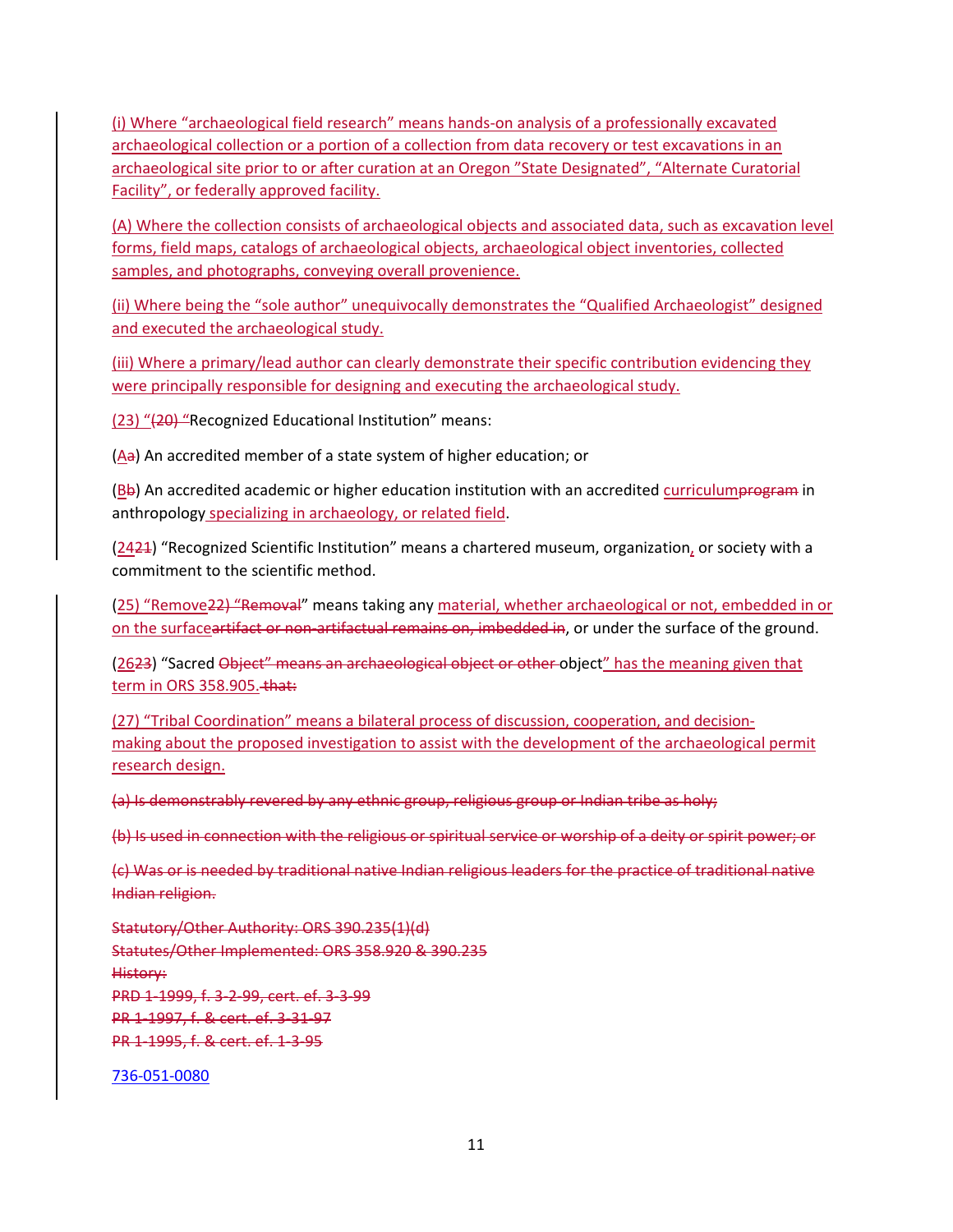## **Archaeological Permits: Process for Applying for an Archaeological Permit on Public Lands**

(1) A person may not excavate or alter an archaeological site on public lands, make an exploratory excavation on public lands to determine the presence of an archaeological site, or remove from public lands any material of an archaeological, historical, prehistorical, or anthropological nature without first obtaining a permit issued by the State Parks and Recreation Department.

(2(2) A person who is considering a ground‐disturbing project on public lands should contact the appropriate Tribe to inquire about the presence of archaeological sites and objects in the project area.

(3) An archaeological permit may be issued to:

(a) A qualified archaeologist in the employ of a person conducting an excavation, examination or gathering of archaeological objects for the benefits of a recognized scientific or educational institution with a view to promoting the knowledge of archaeology or anthropology;

(b) A qualified archaeologist to salvage archaeological objects from unavoidable destruction; or

(c) A qualified archaeologist sponsored by a recognized institution of higher learning, private firm or an Indian tribe as defined in ORS 97.740.

(34) A qualified archaeologistperson who desires an archaeological permit pursuant to ORS 390.235 must submit an application to the Oregon Parks and Recreation Director or theirhis or her designee. The application must be complete and includebe accompanied by:

(a) A map, such as a USGS 7.5 minute topographic at 1:24,000 scale, that clearly shows the location of the proposed work that enables the landowner or land managing agency, SHPO, LCIS, and the appropriate Indian tribe( $s$ ) to clearly understand the exact location of the archaeological investigationproposed action;

(b) A research design that explicitly develops the rationale behind the proposed archaeological investigation. The research design supports the applicant's understanding of appropriate archaeological methods, theoretical paradigms, analyses, curation, laws, anticipated results, and an understanding of the context of place through time. Tribal coordination will assist in the development of the research design which includes background information from any pertinent publications, gray literature, informants, tribes, ethnographies, historic properties of religious and cultural significance, traditional cultural properties, documented archaeological objects and sites, historic documents or National Register bulletins relevant to the objectives of the archaeological investigation and its location. The research design includes appropriate field and analytical methods to achieve any research objectives based on informed expectations, and is part of the terms of an issued permit;

(c(b) A resume(s) or vita(s) for the person(s) in direct charge of field work. The resume or vita must demonstrate that the person(s) meets or exceeds the qualifications listed in OAR 736-051-0080(3);

(c) A research design that explicitly develops the rationale behind the proposed research, giving the theoretical orientation, justification for problem selection, logic and procedures for the research strategy. The design must define the universe of study, establish realistic minimal expectations and a realistic schedule of research and provide justified recovery procedures;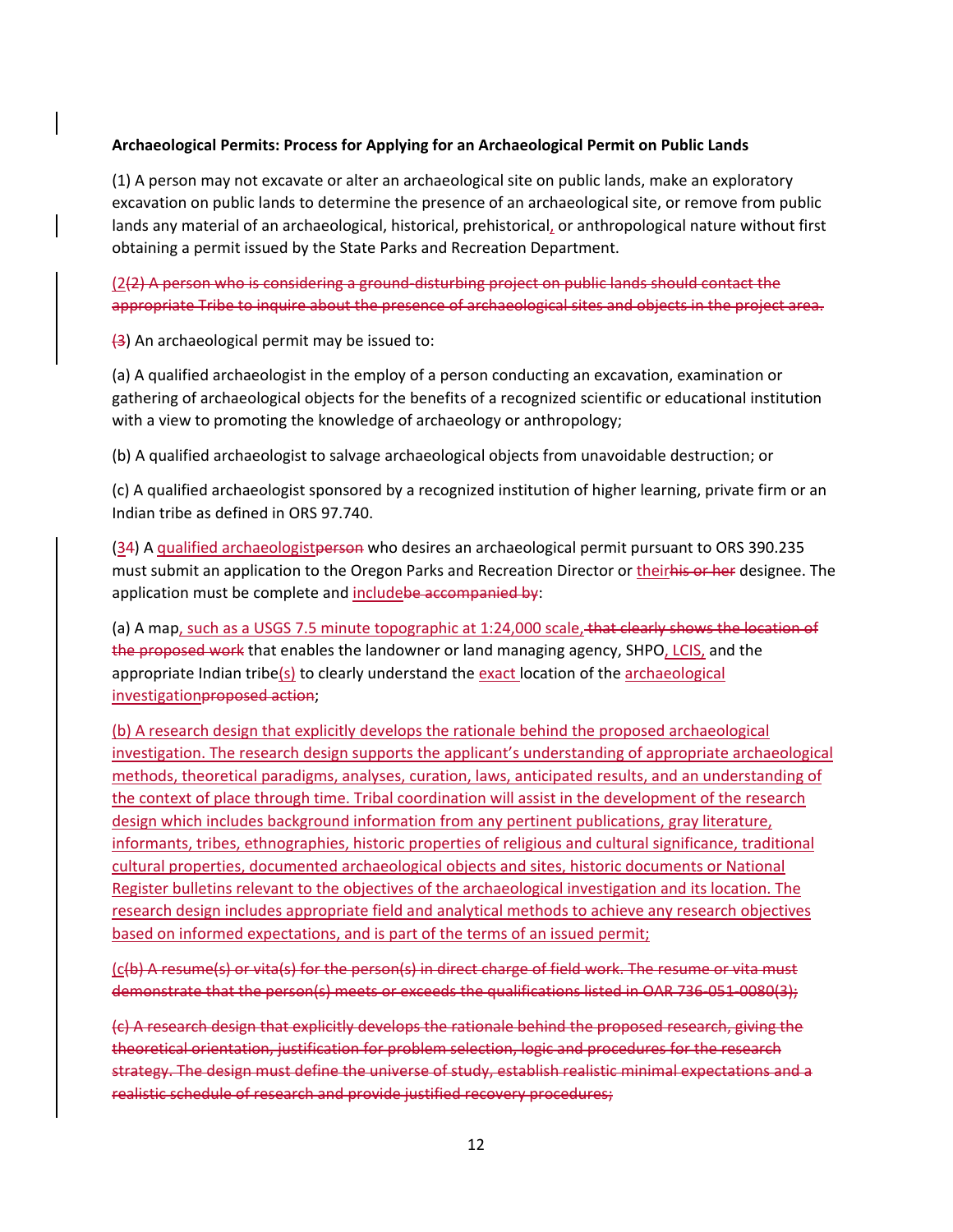(d) The name, address and current contact informationphone number of the landowner or land managing agency;

(d) The State designated or approved alternate curation (e) A copy of the notice required under ORS 358.950(1), if the excavation is associated with a prehistoric or historic American Indian archaeological site;

(f) A curation facility for archaeological objects, field forms, photographs, and other attendant data from the proposed archaeological investigation;

(e) A list of any tribes engaged in tribal coordination prior to submitting the archaeological permit application;

(f) A statement from the applicant disclosing any prior state or federal archaeological law violations;

(g) A list of all open archaeological permits issued to the applicant still pending;

(h) A list of any outstanding archaeological permits from the past ten years;

(i) As applicable, a contingency plan for any unanticipated discoveries of archaeological objects or sites uncovered during any stage of a the project or undertaking.

(45) Upon receipt of a complete application, the Director or theirhis or her designee, shall determine whether public lands, as defined in OAR 736‐051‐0070(16), are involved.

(56) In consultation with the LCISCommission on Indian Services, the SHPO shall identify the appropriate tribe(s) with review authority over to be mailed copies of the complete archaeological permit application.

(a) In the event LCIS is not able to respond within 48 hours, SHPO will designate the most appropriate tribes based on past permits issued in the vicinity.

(6) The SHPO shall provide (7) As soon as practicable, but generally not to exceed two working days, the SHPO shall mail copies of the complete application to the appropriate Indian tribe, if any, the land managing agency, Commission on Indian Services, Oregon State Museum of Anthropology, and the applicable local government planning department.

(8)(a) Before issuing a permit, the Director or his or her designee shall contact the appropriate Indian tribe, if any, the landowner or head of the land managing agency, the Director of the Oregon State Museum of Anthropology at the University of Oregon State Museum of Anthropology at the University of Oregon, the appropriate local planning commission, and the Commission on Indian Services;

(b) Notification shall consist of mailing the complete application to entities with approval authority for review.

(a) Entities with approval authority have and its attachments to appropriate state and local entities and the appropriate Indian tribe. The notification shall solicit comments, recommendations for conditions, or objections to the application. Notification letters shall include a highlighted confidentiality statement. Responses to the solicitation must be received within 30 calendar days fromof the date the application is sent to respond with their approval, approval with conditions, or objection. No response within 30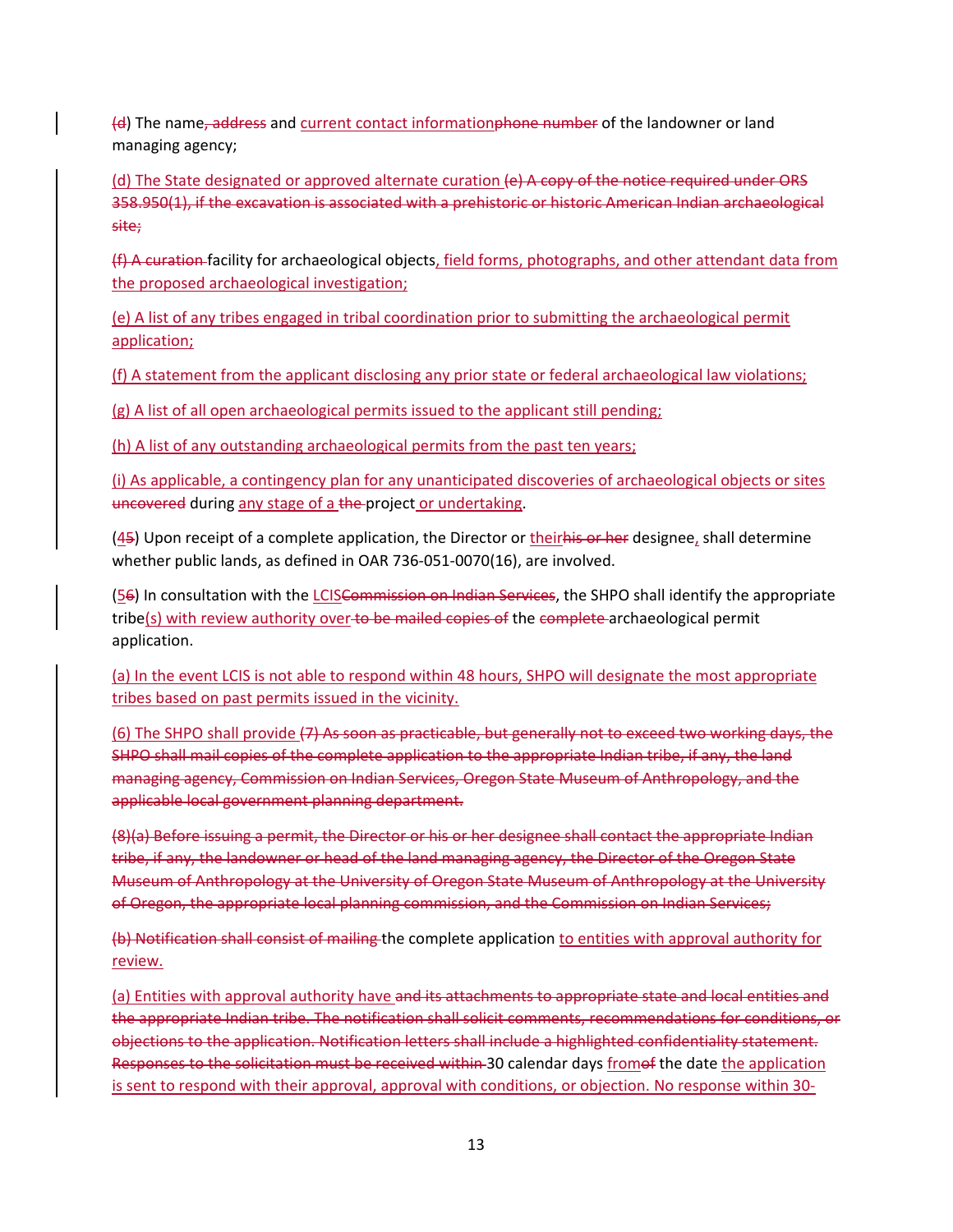days means no conditions or objections were submitted to SHPO. of the letter. SHPO shall send copies of all responses to the applicant;

(b) Before issuing a permit, SHPO shall review any conditions to be added to the issued permit, or objections received from entities with review authority;

(c) At If the request of any tribe archaeological site in question is associated with review authority over a permit applicationprehistoric or historic native Indian culture, the applicant shall continue to coordinateconsult with them the appropriate Indian tribe during the 30--day review period. Tribal coordination mayAt a minimum, consultation shall consist of meeting(s) satisfactory to the tribal governing body and/or its designee, and shall include, but is not limited to a discussion of the proposed work, archaeological investigations, research design, permit terms or conditions, reporting, tribal monitoring of the permit work, curation, inadvertent discovery contingency plans during the archaeological investigations, or any associated and project design or work, contingency plans for discovery of remains and artifacts during both archaeological work and project development., and curation of artifacts;

(7) Any (d) If an entity listed in subsection (a) of this section makes any objection or requests a condition to the application, the applicant shall contact the entity and attempt to resolve the issue. If the objection or request for condition is resolved by the applicant and the entity, they shall notify the SHPO in writing of the resolution. If the applicant and the entity cannot resolve the objection or request for condition within the 30 calendar days allowed for comment on the permit application, the Director or his or her designee shall determine what effect, if any, the objection or proposed condition shall have on the permit application.

(9)(a) Notwithstanding the provisions of section (8) of this rule, any person or entity who post SHPO and appropriate tribe clearance review discovers an archaeological object, site, human remains, burial,discovered an archaeologicals or historic cemetery, funerary object, sacred object, or object of cultural patrimony, site or burial during construction may request an expedited 48-hour permit review.consultation process. The request may be granted if whenever the Director or theirhis or her designee, in coordinationconsultation with entities with approval authority determinethe parties listed in subsection (8)(a) of this rule, determines that the 30-day permit reviewconsultation period provided in subsection (8)(b) of this rule will result in extreme economic hardship to the person or entity making the request, or an undue risk to public health, life or safety, or an undue threat to the archaeological object, site, human remains, site or burial, funerary object, sacred object, or object of cultural patrimony.- Examples of situations creating undue risk to public health, life or safety include: hazardous material spills, breach of regional flood control facilities, and pipeline failures. Examples of creating undue threat to an archaeological object, site, human remains, burial, historic cemetery, funerary object, sacred object, or object of cultural patrimony include: erosion, susceptibility to theft, prolonged exposure to the elements, and proposed construction related activities.

(ab) If the Director or their<del>his or her</del> designee determines that an expedited review requestconsultation process is warranted, the following procedures apply:

(iA) The applicant shall submit an expedited permit application for the contact the Director or theirhis or her designee by telephone and/or facsimile to send out to entities with approval authority for reviewprovide the information described in sections (4) and (7) of this rule;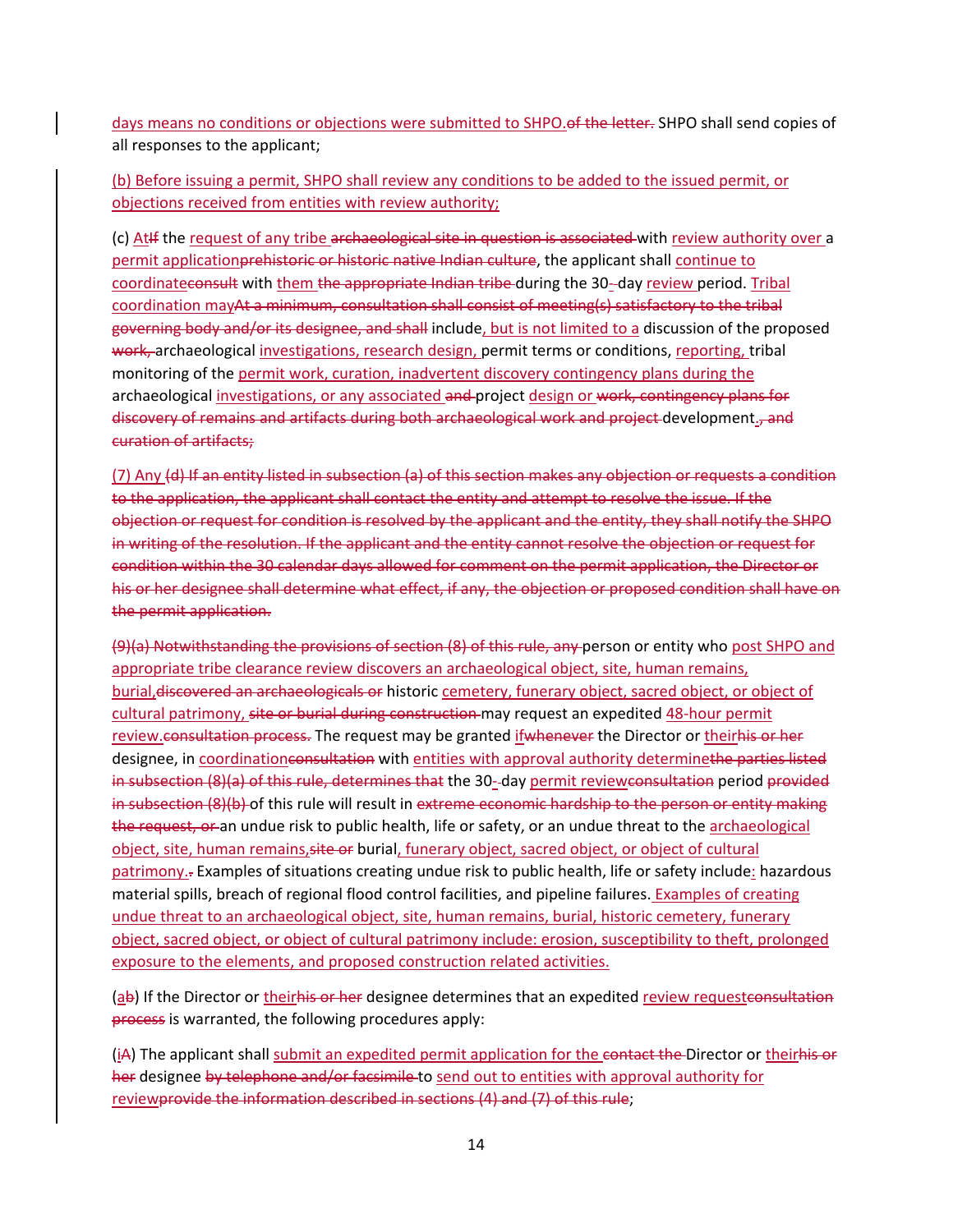(iiB) During the following 48 hours (excluding Saturday, Sunday, and any State, Federal, legal or Tribaltribal holidays), entities with approval authority may respond to the permit application with their approval, approval with conditions, or object. No response within 48 hours means the entity with approval authority did not condition or object. If any entity with approval authorityDirector or his or her designee shall consult by telephone and/or facsimile with the persons or entities described in section (8) of this rule. If the head of the land managing agency or the tribal governing body of the appropriate Indian tribe objects in writing to an expedited review, the directorDirector or theirhis or her designee will not proceed with the expedited review;

(iii) The applicant may proceed when the permit is issuedwith approval from the Director or his or her designee, to be followed by written notice as provided in section (12) of this rule.

(be) For the purposes of this section, excluding burials, funerary objects, sacred objects, "extreme economic hardship" means a quantifiable and verifiable expenditure or any objectsfiscal loss that is unreasonable for the requestor to bear under the circumstances, including but not limited to the following:

(A) The importance of cultural patrimony,the project or non‐archaeological use that would be delayed during the consultation period;

(B) The additional costs that would be incurred during the consultation period;

(C) The total cost of the project;

(D) The degree to which expedited 48‐hourconsultation could achieve the same protection of the site as consultation over the standard 30 day permit reviews are only available if priorapplication review period;

(E) Whether the requestor reasonably could have avoided the additional costs by the most appropriate tribes, and SHPO has occurredanticipating the need for a permit and consultation at an earlier time.

(840) After considering the application, maps, research design, vita and all comments, recommendations for conditions, or objections received by entities with approval authority during consultation, the Director or theirhis or her designee may issue the permit without conditions, issue the permit with conditions, or deny the permit. The permit does not relieve the applicant of compliance with other federal or state requirements, including, but not limited to, ORS 97.740 to 97.760, 358.905 to 358.961955, and 390.235 to 390.240.

(9(11) For purposes of this rule, no permit shall be effective without the approval of the state agency or local governing body charged with management of the public land on which the excavation is to be made, and without the approval of the appropriate Indian tribe.

(12) The applicant and all parties defined in ORS 390.235(1)(f) shall be notified of the Director's decision by first class mail.

(13) Disputes among or between applicants and entities with reviewapproval authority will receive a copy of the approved signed permit from the Director or their designeeshall be resolved pursuant to OAR 736‐051‐0000 through 736‐051‐0050.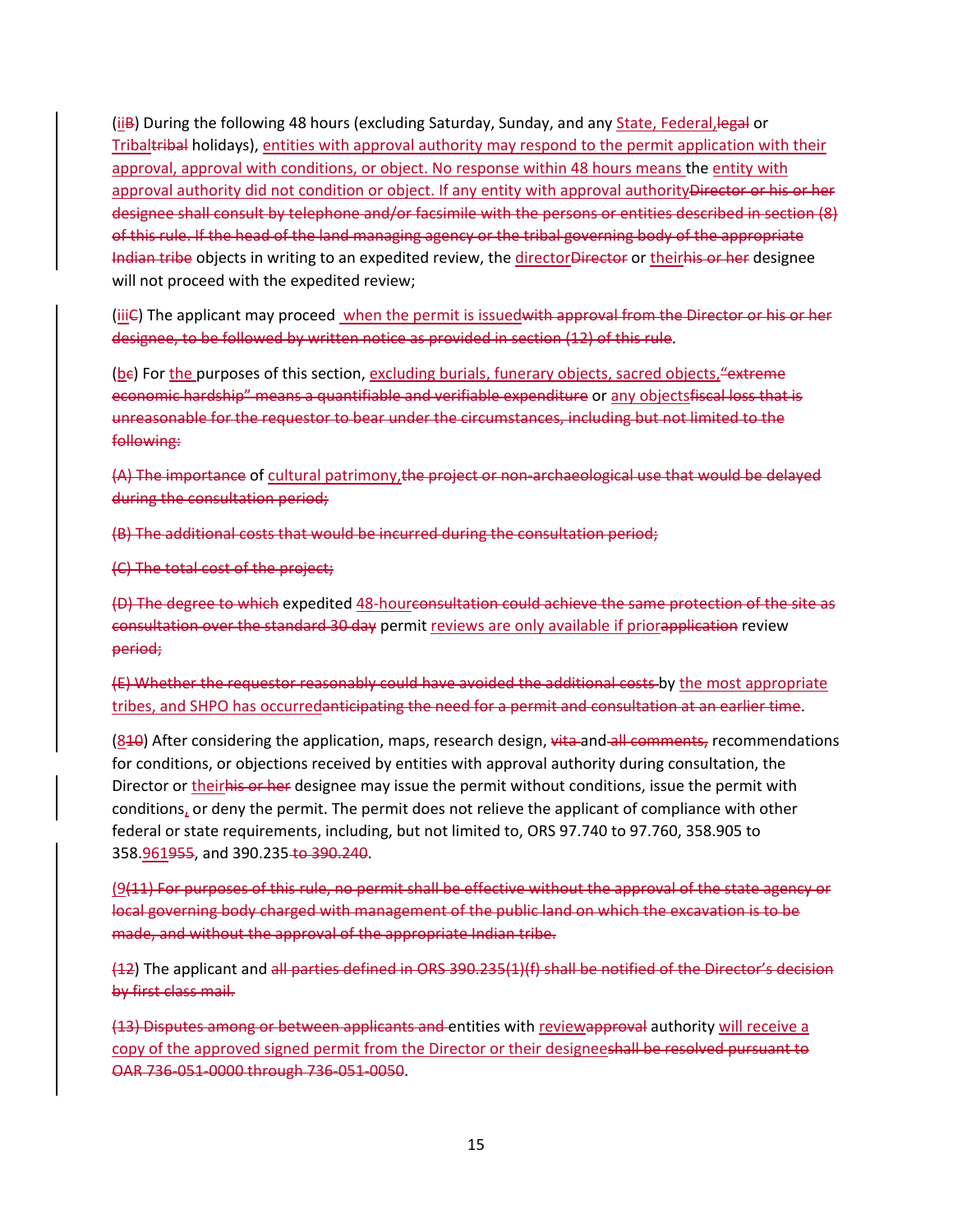(10) All work under a(14) The permit issued by the Department shall be put on hold in the eventreviewed and may be suspended or revoked if human remains, funerary objects, or sacred objects, or objects of cultural patrimony are encountered during the investigation, including post‐fieldwork curation processing. For such discoveries, the permit holder must contact the LCIS, appropriate tribes, Oregon State Police, and SHPOan excavation.

(11) Archaeological permits may be amended according to the process developed by the Director or their designee in coordination with Oregon Tribes.

Statutory/Other Authority: ORS 390.235 & 390.240 Statutes/Other Implemented: ORS 390.235 History: PR 1‐1995, f. & cert. ef. 1‐3‐95

#### 736‐051‐0090

## **Archaeological Permits: Process for Applying for an Archaeological Permit on Private Lands**

(1) A person may not knowingly and intentionally excavate, injure, destroy, or alter an archeological site or object, or remove an archeological object from private lands in Oregon unless that activity is authorized by a permit issued pursuant to this rule:

(a) Permits on private lands will not be required for exploratory excavation to determine the presence of an archaeological site;

(b) If an archaeological site is identified, all excavation must stop and the site will be recorded on a State of Oregon Archaeological Site Record and submitted to SHPO.

(i) If additional excavation is necessary to establish the boundary of the site, complete the exploratory probe, or conduct further archaeological investigations of the site, it will require a permit issued under this rule.

(2(b) The provisions of this rule do not apply to a person who unintentionally discovers an archaeological object that has been exposed by the forces of nature and retains the object for personal use, except for sacred objects, human remains, funerary objects or objects of cultural patrimony;

(c) Collection of an arrowhead from the surface of private land is permitted if collection can be accomplished without the use of any tool.

(2)(a) It is strongly recommended that anyone considering a development project on private lands on previously undisturbed ground contact the SHPO and the appropriate Tribe(s) to determine whether archaeological sites and objects are likely to be present in the project area. This contact will reduce the chance that the project will be delayed due to discovery of an archaeological site;

(b) SHPO shall coordinate, along with the governing bodies of the Oregon Tribes and the CIS, joint efforts to create and disseminate informational materials that will be distributed to local governments, federal and state agencies, and permitting authorities on the requirements of ORS Chapters 97, 358 and 390, and these rules.